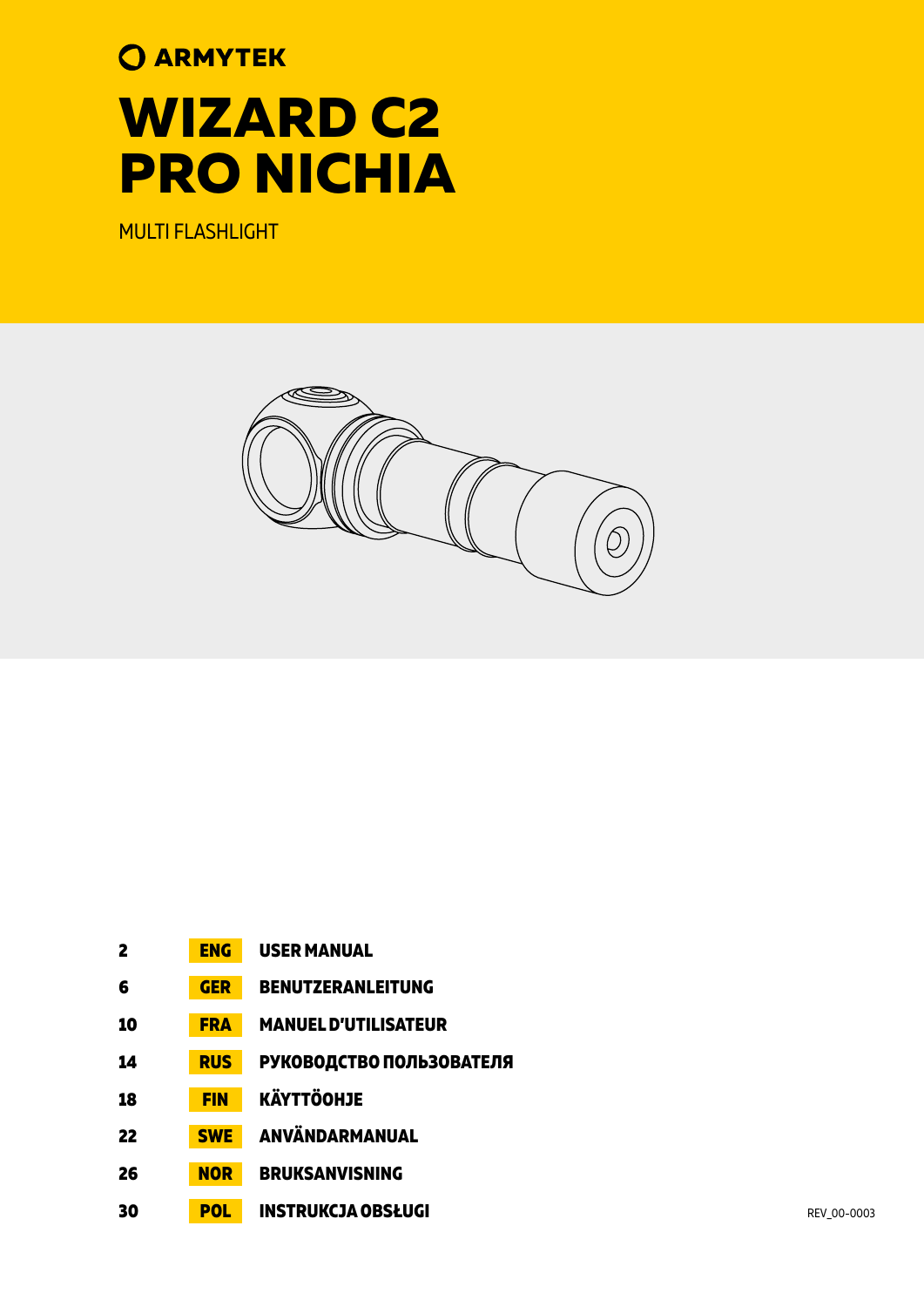# <span id="page-1-0"></span>**ENG USER MANUAL**

Thank you for choosing the products of Armytek. Please read this manual carefully before using the flashlight.

# **Specifications**

**Headlamp:** simple one-hand operation, reliable headmount. Solid body without long wires, weak rubber connectors and unnecessary boxes. The flashlight is easily installed, removed and 180° rotatable in the mount. Quick-release rubber ring provides additional fixation

**Every Day Carry light:** compact design, convenient side button, special matt anti-abrasive finish without rough knurling, strong built-in tail magnet and robust removable steel clip

**Bicycle light:** body made from durable and lightweight aircraft-grade aluminium, improved shock resistance, new springs for better battery and driver protection. Constant light without flickering, quick-release mount in the set

- Close to sunlight LED lighting with high CRI >90 and color temperature of 4500K for near to perfect natural color reproduction
- Incredibly powerful for the given color tint light output
- Powerful electronics provides impressive light output of 1600 lumens and record 6.5 months in Firefly mode. Constant brightness even at low ambient temperatures and not fully charged battery
- Multicolor temperature, battery level and state indication with the ability to turn it off
- Convenient wide beam of fully upgraded optical system, TIR-lense is protected from scratches by tempered glass with anti-reflective coating
- Innovative technology allows using any 18650 Li-Ion batteries with 10A discharge current and provides full protection against short circuit even in case of contact between magnetic connector and metal objects
- Active real-time temperature control to prevent overheating above +58 °C
- Total protection from water, dirt and dust in accordance with IP68 standard — flashlight continues to work even at 10 meters depth. Withstands fallings from up to 10 meters
- Robust and water resistant magnetic connector

| Model                                                                                           |                     | Wizard C2 Pro Nichia (Warm)                   |
|-------------------------------------------------------------------------------------------------|---------------------|-----------------------------------------------|
| <b>LED/Optics</b>                                                                               |                     | Nichia 144AR/TIR                              |
| <b>Brightness stabilization type</b>                                                            |                     | FULL (constant light)                         |
| <b>Light output</b>                                                                             |                     | 1600 lm                                       |
| <b>Peak beam intensity</b>                                                                      |                     | 3200 cd                                       |
| <b>Hotspot: Spill</b>                                                                           |                     | 70°:120°                                      |
| <b>Beam distance</b>                                                                            |                     | 113 <sub>m</sub>                              |
| Modes, light output and runtimes (measured                                                      | Turbo <sub>2</sub>  | 1600 lm/2 h 55 min (440 lm after 1 min)       |
| with 18650 Li-lon 3500 mAh battery until the<br>light output drops to 10% of the initial value) | <b>Turbo1</b>       | 750 lm/3 h (440 lm after 5 min)               |
|                                                                                                 | Main3               | 250 lm/6 h 40 min                             |
|                                                                                                 | Main2               | 90 lm/16 h                                    |
|                                                                                                 | Main1               | 34 lm/43 h                                    |
|                                                                                                 | <b>Firefly3</b>     | 4.6 lm/12 days                                |
|                                                                                                 | Firefly2            | $1 \, \text{Im}/40 \, \text{days}$            |
|                                                                                                 | Firefly1            | 0.1 lm/200 days                               |
|                                                                                                 | Strobe3             | 1600 lm/10 Hz/6 h 20 min (440 lm after 2 min) |
|                                                                                                 | Strobe <sub>2</sub> | 1600 lm/1 Hz/13 h (440 lm after 8 min)        |
|                                                                                                 | Strobe1             | 90 lm/1 Hz/71 h                               |
| <b>Power source</b>                                                                             |                     | 1x18650 Li-Ion                                |
| Length/Body diameter/Head diameter                                                              |                     | 112 mm/20.4 mm/33 mm                          |
| Weight without/with battery                                                                     |                     | 65 g/115 g                                    |
| Submersion and Impact resistance                                                                |                     | IP68, 10 m for 2 h. Height up to 10 m         |
|                                                                                                 |                     |                                               |

All the above specifications are test results based on ANSI/NEMA FL1-2009 Standard. The tests are performed using the battery included in the set. The data may vary due to environment, heat dissipation and other factors.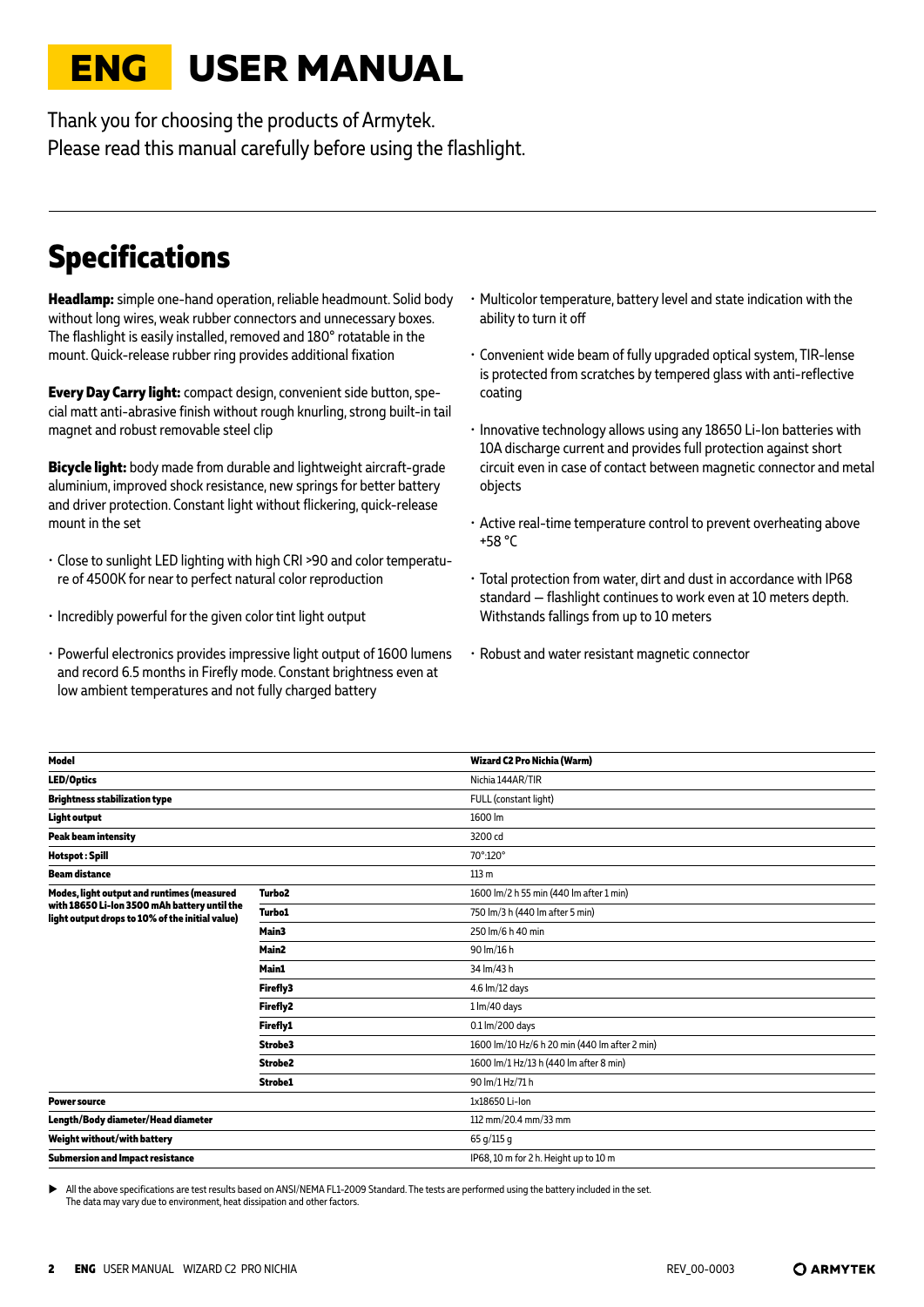# **Set description**

Flashlight, 18650 Li-Ion 3500 mAh battery, magnetic USB charger, clip, headmount, bicycle mount ABM-01, 2 spare O-rings, user manual.

**The producer reserves the right to change the package at his own discretion without modifying this manual. Specifications are subject to change without notice.**

# **Initial Service**

### **TO SET/REPLACE BATTERY**



- 1. Unscrew the tailcap.
- 2. Place the battery with the positive contact  $(+)$  facing the head of the flashlight.
- 3. Adjust the tailcap and tighten it as far as it can go.

The flashlight is ready for operation.

### **HOW TO CONNECT THE MAGNETIC CHARGER**



Unscrew the tailcap for 1/4 of a circle and adjust the magnetic charger to the tailcap.

### **CHARGER COLOR INDICATION**

#### **Charger not plugged in:**

 $\cdot$  Green  $-$  device is in waiting mode.

#### **Charger plugged in:**

- Green blinking evaluation of battery voltage.
- $\cdot$  Red blinking unscrew the tailcap for 1/4 for charging.
- Orange blinking USB power source voltage is too low for correct continuation of charging or bad contact between charger and battery. Clean the tailcap and the threads of the flashlight parts, use a different power source.
- Red charging with rated charging current is going on.
- Orange USB power source voltage is too low, charging current may be reduced.
- Green charging is finished.

### **Operation**

**Before use:** Tighten the tailcap as far as it can go.

### **GENERAL TYPE**

**Modes:** Firefly1, Firefly2, Main modes, Turbo mode (last used in Advanced, Turbo2 by default).



#### **In OFF state**

1 click: To turn on the last used mode.

Press and hold: To start cycling through Firefly modes. Release to select. Keeping button pressed will start cycling through Main modes.

#### **In ON state**

1 click: To turn off the flashlight.

Press and hold: To start cycling through Main modes from any mode. In Firefly1 cycling through Main modes starts after cycling through Firefly modes. Release to select.

2 clicks: To turn on Turbo mode from any mode. The second double click brings back last used mode.

### **ADVANCED TYPE**

To switch between types of operation unscrew the tailcap to 1/4 while the flashlight is off, press the button and tighten the tailcap while keeping the button pressed.

#### **Sections of modes:**

[1] – Firefly modes, [2] – Main modes, [3] – Turbo modes, [4] – Strobe modes

#### **In OFF state:**

1 click: To turn on the last used mode. Press and hold: To turn on Firefly1 mode [Section 1]. Keeping button pressed will start cycling through modes: Firefly1 - Firefly2 - Firefly3 - Main1 - Main2 - Main3 - Turbo1.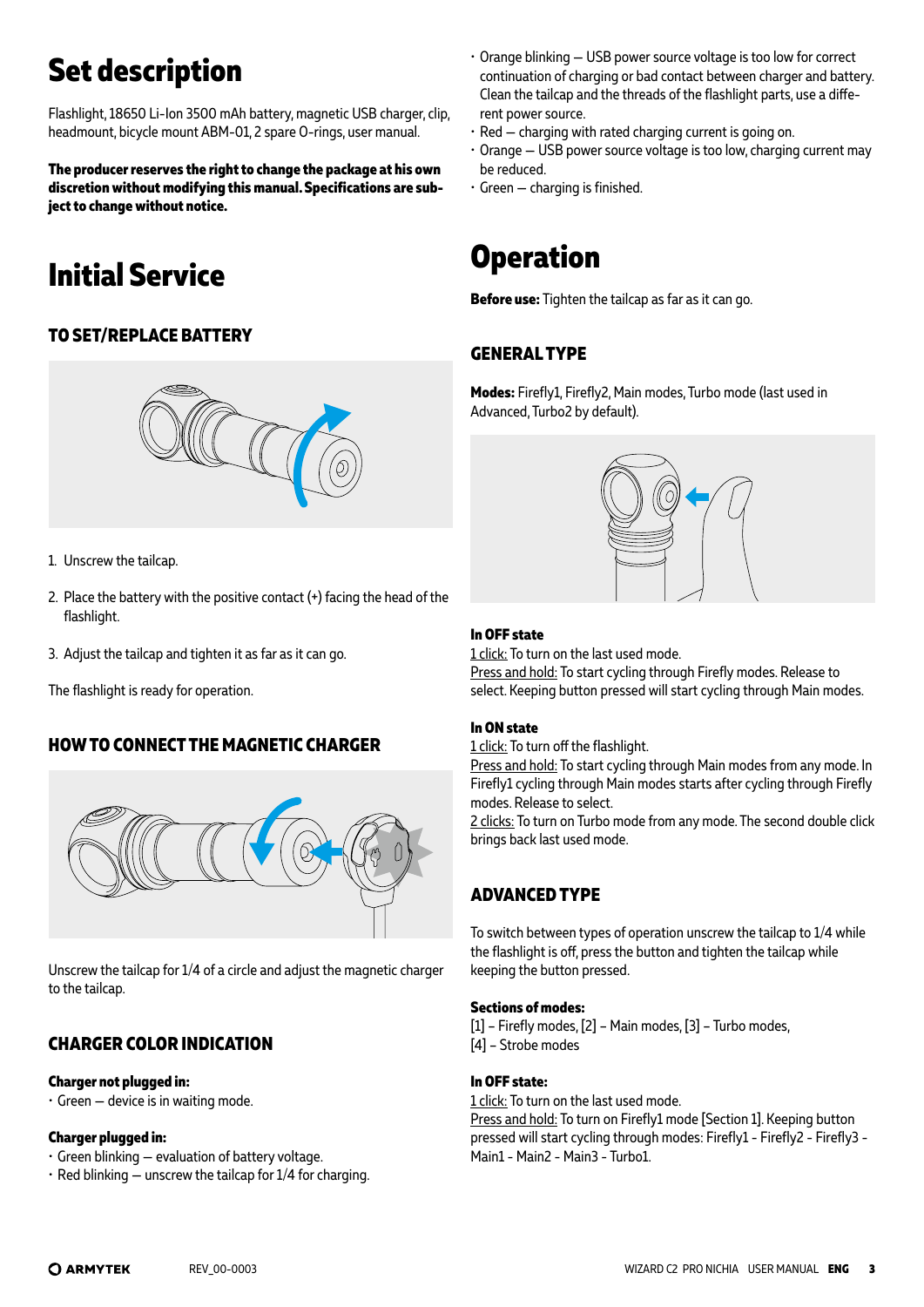#### **In ON state:**

1 click: To turn off the flashlight. Press and hold: To start cycling through the modes of relevant Section.

#### **The same in OFF & ON states:**

2 clicks: To turn on Main mode [Section 2]. Another double click will switch between chosen modes in [Section 1] and [Section 2]. 3 clicks: To turn on Turbo mode [Section 3]. 4 clicks: To turn on Strobe mode [Section 4].

**Automemorizing.** After switching off the last used mode is memorized for quick access at next switching on.

**Safe high brightness modes.** Turbo modes give maximum brightness until the temperature of the flashlight and discharge current of the battery don't exceed critical values.

**Digital Light Stabilization & Safe Soft-Start System** allows to increase runtime, get longer lifetime of rechargeable battery and protect it from overdischarge or overheating.

**Active temperature control.** When the temperature of the flashlight becomes close to +58 °С, brightness decreases to safe value, allowing the flashlight to avoid overheating for a long period of time. In conditions of good air-cooling the flashlight delivers light without stepping down.

**Warning indication** shows the battery level and the temperature inside the flashlight.

**Low battery level.** When battery level is approximately <25%, the color LED will show the warning level by flashing orange once in 2 seconds. With further voltage reduction brightness will start to decrease in steps for safety of the battery and user. If brightness of the mode (except Firefly modes and Main1) is approximately <25% from nominal value, the main LED will flash 2 times. Critical battery level approximately <10% is indicated by flashing red once a second.

**High temperature.** When the temperature increases to the warning level, the color LED flashes orange 3 times once in 2 seconds. At critical level it flashes red 3 times once in 1 second. Brightness starts to reduce to safe level.

**Lock-out function.** Unscrew the tailcap to 1/4 for the protection from accidental switching on. State Indication will be turned off.

**Multicolor State Indication.** Short flashes every 4 seconds show the battery level even in OFF state (untill battery level becomes lower than the critical one). The indication also helps to find the flashlight in the dark.

**Switching Multicolor State Indication ON/OFF.** Multicolor State Indication has 3 operating modes:

- 1. The indication is switched off in Firefly modes and in OFF state (by default).
- 2. The indication is switched on in any state.
- 3. The indication is switched off in any state.

To change the operating mode, unscrew the tailcap to 1/4 while the flashlight is off, press the button and keeping the button pressed

tighten and unscrew the tailcap again. Indication operating modes will switch cyclically. The settings will be memorized even when battery is changed. Ultra-low current consumption allows color indication to work for maximum period of time.

## **Warnings**

For stable operation of the flashlight we recommend branded 18650 Li-Ion batteries no more than 70 mm long with at least 10A discharge current.

The flashlight can get hot in Turbo modes, Strobe2 and Strobe3 quickly and discharge the battery with high current. Don't leave it without your attention as very bright light might heat objects and cause fire. It is forbidden to charge the battery inside the flashlight when the ambient temperature is below 0 °C.

- 1. Always follow the instructions from this manual and recommendations on battery usage.
- 2. Apply only the recommended power sources.
- 3. Do not reverse battery polarity.
- 4. Do not modify or recast the flashlight and its components as it will deprive you of the warranty.
- 5. Do not allow water or any other liquid to leak into the flashlight.
- 6. Do not aim a switched-on flashlight at people's or animals' eyes it can cause temporary blindness.
- 7. Do not allow children to use the flashlight without your assistance.

#### **The producer will not be liable for any harm done to the user if it was caused by improper use of the product.**



### **Care and Storage**

It is recommended to clean the threads and O-rings off dirt and old grease once or twice per year. Remember that reliable protection from water and dust cannot be provided by worn out sealing. The fouling as well as lack of lubricant cause fast wear-out of threads and sealing rings.

#### **To clean the threads do the following:**

1. Unscrew the tailcap and remove the sealing ring carefully with a toothpick (do not use sharp metal things as they can damage the ring).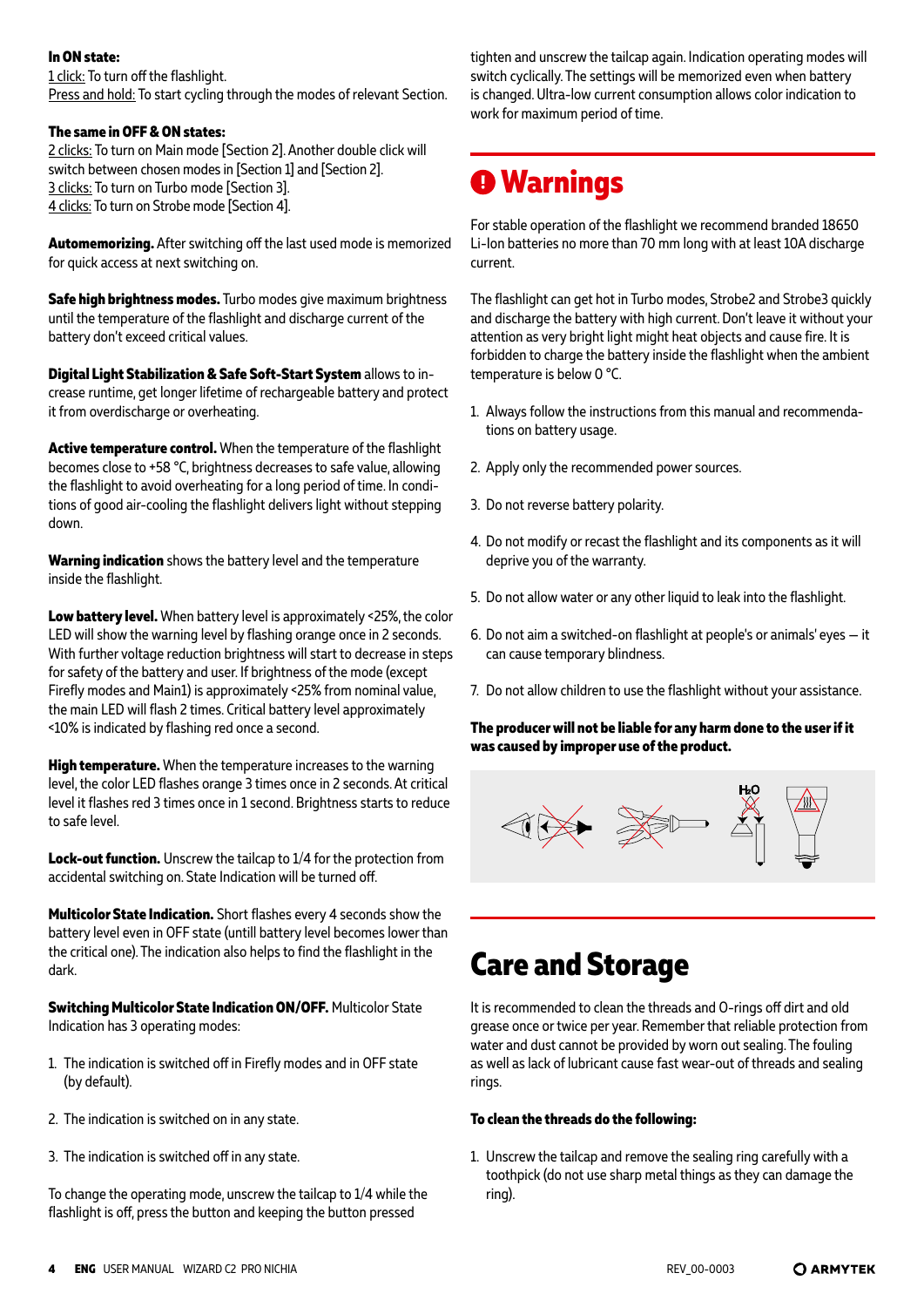- 2. Wipe the sealing ring thoroughly with a soft cloth (or tissue). Do not use solvents. If the sealing ring is worn out or damaged replace it by a new one.
- 3. Clean the metal threads with a brush using ethanol. Be careful not to allow the applied liquid to get inside the flashlight or tailcap as it can cause fails in functionality of the flashlight.

After cleaning lubricate the thread and the sealing ring with polyalphaolefin-based silica grease, e.g. Nyogel 760G. The application of other types of grease is unacceptable. In case of active operation and exploitation in dusty environments, it is recommended to perform cleaning and lubricating of the parts as often as required.

**WE DO NOT RECOMMEND** to leave power sources inside the flashlight for a long storage period, as batteries (especially non-rechargeable) can leak for various reasons and damage the inner parts of the flashlight. If you want to keep your flashlight in a stand-by state with batteries in, previously install new and high-quality batteries, store the flashlight in acceptable for batteries operational temperature and revise the batteries' state at least once a month. If you have noticed any signs of defects, withdraw the batteries from the flashlight and dispose of them.

# **Warranty and Service**

Armytek provides free warranty repairs for 10 years (excluding batteries, chargers, switches and connectors, which have 2-year warranty) from the date of purchase if there is a document confirming the purchase. The warranty does not extend to damage during:

- 1. Improper usage.
- 2. Attempts to modify or repair the flashlight by nonqualified specialists.
- 3. Application in chlorinated, contaminated liquids or sea water.
- 4. Immersion into liquids in case of broken leakproofness.
- 5. Exposure to high temperatures and chemicals, including the liquids from defected batteries.
- 6. Usage of low-quality batteries.

#### **Armytek**

Germany, 10551 Berlin, Jonasstraße 6 +1 (206) 785-9574, service@armytek.com www.armytek.com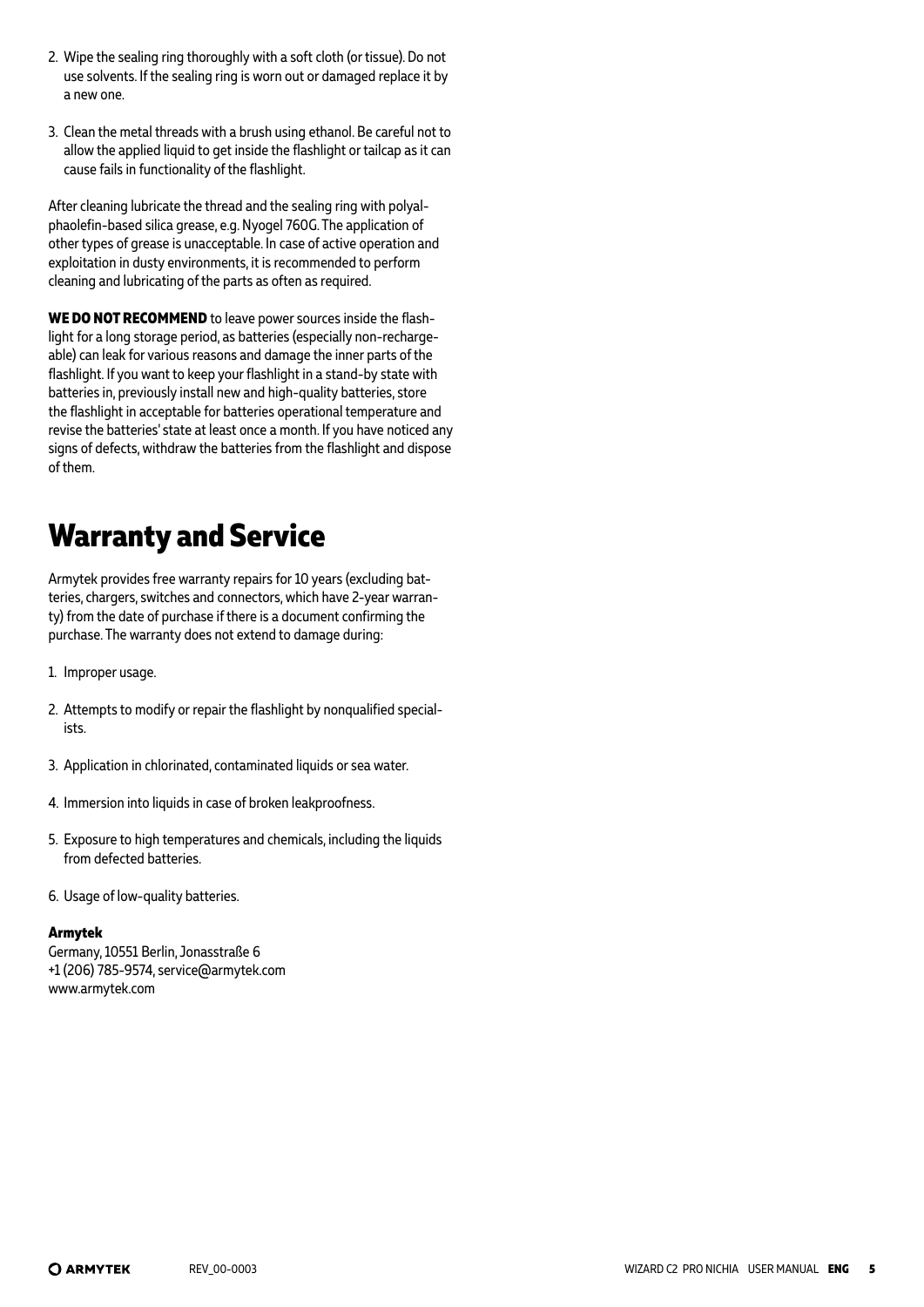# <span id="page-5-0"></span>**GER BENUTZERANLEITUNG**

Vielen Dank, dass Sie sich für Armytek, entschieden haben. Vor dem Gebrauch sehen Sie sich bitte Anleitung an.

# **Spezifikation**

**Stirnlampe:** einfache Bedienung mit einer Hand, zuverlässige Befestigung am Kopf. Kompaktes Gehäuse ohne lange zylindrische Teile, unzuverlässige Gummiverbindungen und überflüssige Elemente. Die Lampe lässt sich leicht anbringen und abnehmen und kann in der Halterung um 180° gedreht werden. Eine Schnellfixierung in Form eines Gummirings gewährleistet zusätzlichen Halt

**Eine Taschenlampe für den Alltag:** kompaktes Gehäuse, bequemer seitlicher Bedienknopf, spezielle Mattierung ohne scharfe Strukturen, integrierter kräftiger Magnet und robuster abnehmbarer Stahlclip

**Fahrradlampe:** Gehäuse aus stabilem und leichtem Flugzeugaluminium, erhöhte Bruchfestigkeit, neue Federn zum besseren Schutz der Batterie und des Impulsgebers. Konstantes Licht ohne Flackern, Halterung für die schnelle Montage im Lieferumfang

- Tageslichtähnliche Diode mit einem hohen CRI-Koeffizienten >90 und einer Farbtemperatur von 4500K für eine möglichst natürliche Farbwiedergabe
- Unglaublich leistungsstarker Lichtstrahl
- Die leistungsstarke Elektronik gewährleistet eine beeindruckende Lichtausbeute von 1600 Lumen und rekordverdächtige 6.5 Monate Leuchtdauer im Glühwürmchen-Modus. Konstant helles Licht auch bei niedrigen Temperaturen und nicht vollständig geladenem Akku
- Mehrfarbige Anzeige von Temperatur, Ladezustand und Status mit der Möglichkeit, auszuschalten
- Komfortabler breiter Lichtstrahl durch vollständig erneuertes optischen Systems, die TIR-Linse ist durch gehärtetes Glas mit helligkeitsverstärkender Beschichtung bruchgeschützt
- Die innovative Technologie ermöglicht die Verwendung von 18650 Li-Ion-Akkus mit einem Entladestrom von 10A und bietet vollständigen Schutz vor Kurzschlüssen, selbst wenn der Magnetanschluss mit Metallgegenständen in Kontakt kommt
- Schutz vor Überhitzung über +58 °C in Echtzeit
- Schutz vor Wasser, Schmutz und Staub nach IP68 die Lampe leuchtet sogar in einer Tiefe von 10 Metern. Übersteht den Fall aus einer Höhe von bis zu 10 Metern
- Zuverlässiger und feuchtigkeitsbeständiger Magnetanschluss

| Modellbezeichnung                                                                           |                    | Wizard C2 Pro Nichia (Warm)                          |
|---------------------------------------------------------------------------------------------|--------------------|------------------------------------------------------|
| Leuchtdiode/Optik                                                                           |                    | Nichia 144AR/TIR                                     |
| Helligkeitsstabilisierung                                                                   |                    | <b>VOLLES Licht (Dauerlicht)</b>                     |
| <b>Lichtstrom</b>                                                                           |                    | 1600 lm                                              |
| Spitzenlichtstärke                                                                          |                    | 3200 cd                                              |
| Zentraler Kegel : Seitliche Ausleuchtung                                                    |                    | 70°:120°                                             |
| Leuchtweite                                                                                 |                    | 113 m                                                |
| Betriebsarten, Lichtstrom und Funktionsdauer                                                | Turbo <sub>2</sub> | 1600 lm/2 h 55 min (440 lm nach 1 min)               |
| (Zeit ermittelt mit Akku 18650 Li-Ion 3500<br>mAh vor dem Abfall der Helligkeit auf 10% vom | <b>Turbo1</b>      | 750 lm/3 h (440 lm nach 5 min)                       |
| ursprünglichen Wert)                                                                        | <b>Basis3</b>      | 250 lm/6 h 40 min                                    |
|                                                                                             | <b>Basis2</b>      | 90 lm/16 h                                           |
|                                                                                             | <b>Basis1</b>      | 34 lm/43 h                                           |
|                                                                                             | Glühwürmchen3      | 4.6 lm/12 Tage                                       |
|                                                                                             | Glühwürmchen2      | $1 \, \text{Im}/40$ Tage                             |
|                                                                                             | Glühwürmchen1      | 0.1 lm/200 Tage                                      |
|                                                                                             | Stroboskop3        | 1600 lm/10 Hz/6 h 20 min (440 lm nach 2 min)         |
|                                                                                             | Stroboskop2        | 1600 lm/1 Hz/13 h (440 lm nach 8 min)                |
|                                                                                             | Stroboskop1        | 90 lm/1 Hz/71 h                                      |
| <b>Energieversorgung</b>                                                                    |                    | 1x18650 Li-Ion                                       |
| Länge/Gehäusedurchmesser/Kopfdurchmesser                                                    |                    | 112 mm/20.4 mm/33 mm                                 |
| <b>Gewicht ohne/mit Akku</b>                                                                |                    | 65 g/115 g                                           |
| Untertauchen und Schlagfestigkeit                                                           |                    | IP68, 10 m bis zu 2 h. Sturz aus einer Höhe bis 10 m |

X Alle oben angegebenen Daten wurde durch Messungen gemäß dem Standard ANSI/NEMA FL1-2009 erhalten. Tests werden mit der mitgelieferten Batterie durchgeführt. Die Daten können je nach Umgebungsbedingungen, Wärmeableitung und anderen Faktoren variieren.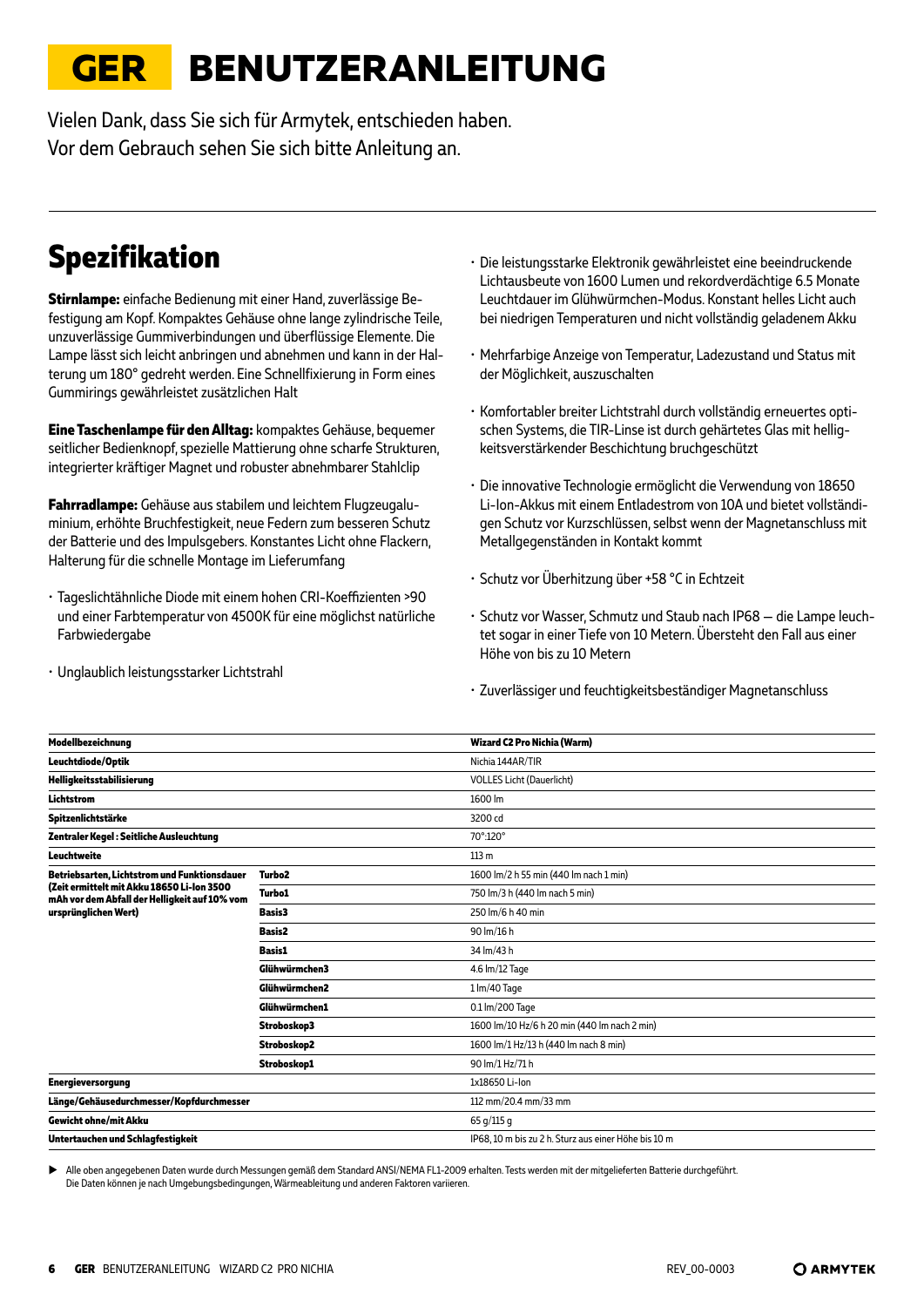# **Lieferumfang**

Taschenlampe, Akku 18650 Li-Ion 3500 mAh, magnetische USB-Aufladung, Stirnhalterung, Clip, Fahrradhalterung ABM-01, 2 Ersatz-Befestigungsringe, Benutzeranleitung.

**Der Hersteller behält sich das Recht vor, die Ausstattung nach eigenem Ermessen zu modifizieren, ohne die Anleitung zu ändern. Die Spezifizierung kann ohne vorherige Ankündigung geändert werden.**

# **Inbetriebnahme**

### **FÜR BATTERIEEINBAU/WECHSEL:**



- 1. Schrauben Sie die hintere Abdeckung ab.
- 2. Legen Sie die Batterie mit dem positiven Kontakt (+) in Richtung Taschenlampenkopf ein.
- 3. Bringen Sie die hintere Abdeckung der Taschenlampe wieder an und schrauben Sie sie bis zum Anschlag ein.

Die Taschenlampe ist betriebsbereit.

### **ANSCHLUSS DER MAGNETISCHEN AUFLADUNG:**



Schrauben Sie die hintere Abdeckung der Taschenlampe um 1/4 ab und schließen Sie das magnetische Ladegerät an der Rückseite der Taschenlampe an.

### **FARBDISPLAY DES LADEGERÄTES**

#### **Das Ladegerät ist nicht angeschlossen:**

• Konstant grün — Gerät im Standby-Modus.

#### **Das Ladegerät ist angeschlossen:**

- Grün blinkend der Spannungspegel der Batterie wird gerade bewertet.
- Rot blinkend schrauben Sie die hintere Abdeckung der Taschenlampe um 1/4 ab, um den Ladevorgang zu starten.
- Orange blinkend die USB-Ausgangsspannung des Netzteils zu niedrig ist, um den Ladevorgang fortzusetzen, oder dass ein schlechter Kontakt zwischen Ladegerät und Akku besteht. Reinigen Sie die hintere Abdeckung und die Gewinde der Laternenteile und verwenden Sie eine andere Stromquelle.
- Konstant rot Laden mit nominalem Ladestrom.
- Konstant orange die USB-Ausgangsspannung des Netzteils zu niedrig ist und der Ladestrom möglicherweise reduziert wird.
- Konstant grün Aufladung abgeschlossen.

### **Steuerung**

**Vorbereitung auf die Arbeit:** Schrauben Sie die hintere Lampenabdeckung zu.

### **EINFACHE STEUERUNG**

**Modi:** Glühwürmchen1, Glühwürmchen2, Basis-Modi, Turbo-Modus (zuletzt in erweiterter Steuerung verwendet, Turbo2 standardmäßig).



#### **Inaktivierter Status:**

1 Klick: Schalten des zuletzt verwendeten Modus ein.

Gedrückt halten: Einschalten des Wechsels von Glühwürmchen-Modus. Lassen Sie die Taste los, um auszuwählen. Durch das weitere Festhalten der Taste beginnt der zyklische Wechsel der Basis-Modi.

#### **Aktivierter Status:**

1 Klick: Ausschalten der Lampe.

Gedrückt halten: Übergang von jedem beliebigen Modus zum zyklischen Wechsel der Basis-Modi. Vom Modus Glühwürmchen1 beginnt der Wechsel der Basis-Modi nach dem Wechsel der Glühwürmchen-Modi. Lassen Sie die Taste los, um auszuwählen.

2 Klicks: Einschalten des Turbo-Modus aus jedem beliebigen Modus. Werden Sie erneut zweimal klicken, dann kehren Sie zum zuletzt verwendeten Modus zurück.

### **ERWEITERTE STEUERUNG**

Um zwischen den Steuerungsarten zu wechseln, schrauben Sie die hintere Abdeckung der ausgeschalteten Lampe um 1/4 ab, drücken Sie die Taste und ziehen Sie die Abdeckung fest, während Sie die Taste gedrückt halten.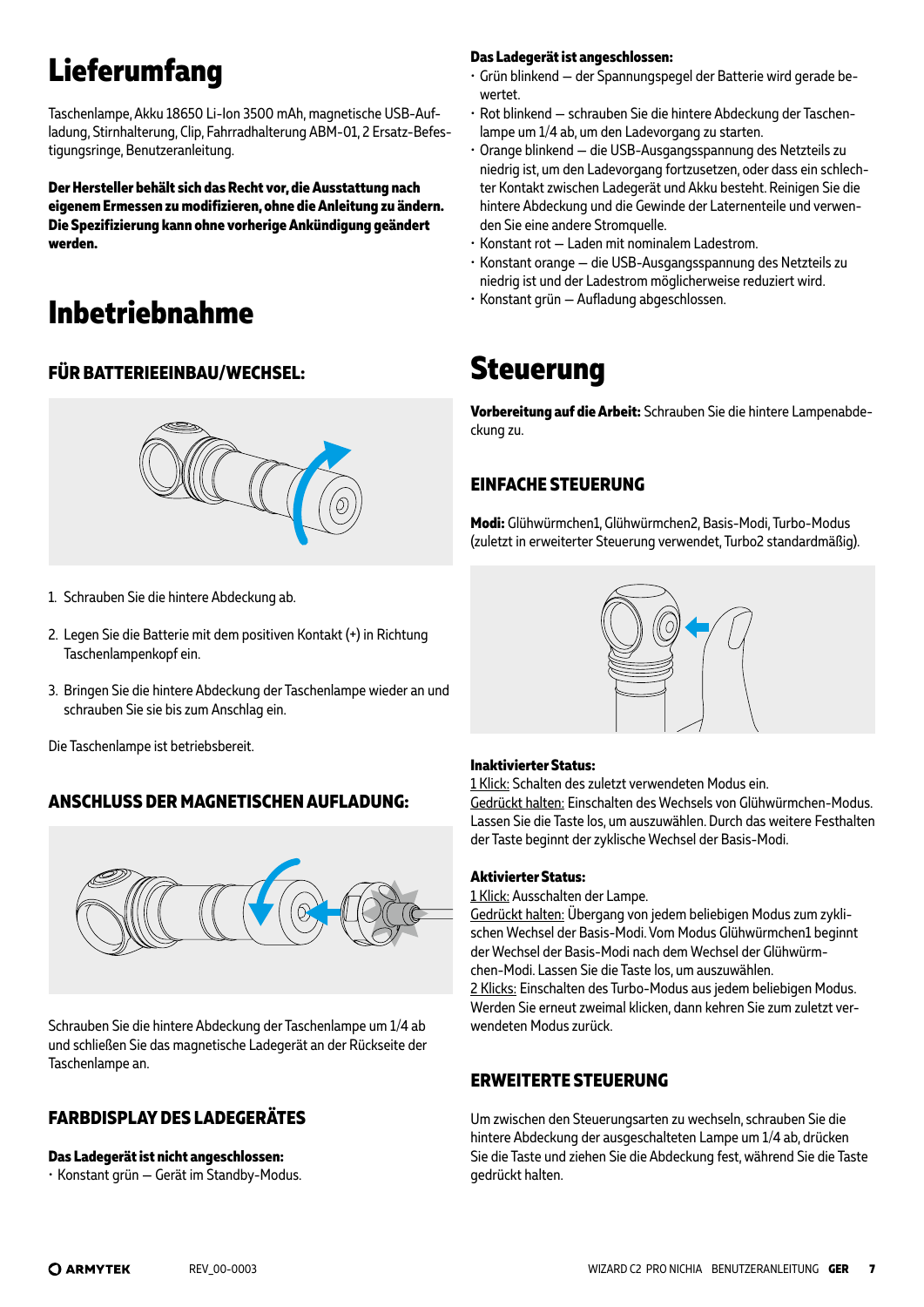#### **Inaktivierter Status:**

1 Klick: Schalten des zuletzt verwendeten Modus ein. Gedrückt halten: Einschalten des Glühwürmchen1-Modus [Abschnitt 1]. Durch das weitere Festhalten der Taste beginnt der zyklische Wechsel der Modi: Glühwürmchen1 - Glühwürmchen2 - Glühwürmchen3 - Basis1 - Basis2 - Basis3 - Turbo1.

#### **Aktivierter Status:**

1 Klick: Ausschalten der Lampe. Gedrückt halten: Zyklischer Wechsel der Modi im aktuellen Abschnitt.

#### **Jeder beliebige Status:**

2 Klicks: Einschalten des Basis-Modus [Abschnitt 2]. Werden Sie erneut zweimal klicken, schaltet man zwischen gewählten Modi im [Abschnitt 1] und [Abschnitt 2] um.

3 Klicks: Einschalten des Turbo-Modus [Abschnitt 3].

4 Klicks: Einschalten des Stroboskop-Modus [Abschnitt 4].

**Automatische Speicherung.** Nach dem Ausschalten speichert die Taschenlampe die zuletzt gewählte Betriebsart für den schnellen Zugriff beim nächsten Einschalten.

**Sichere Modi mit hoher Helligkeit.** Die Turbo-Modi gewährleisten eine hohe Helligkeit der Taschenlampe, solange ihre Temperatur und der Stromverbrauch des Akkus kritische Werte nicht überschreiten.

**Das System der digitalen Stabilisierung und des sicheren Soft-Starts** ermöglicht es, die Betriebszeit der Taschenlampe und die Lebensdauer der Batterie zu verlängern und sie vor übermäßiger Entladung oder Überhitzung zu schützen.

**System der aktiven Termokontrolle.** Beim Erreichen der Temperatur der Taschenlampe von +58 °C wird die Helligkeit auf den sicheren Wert abgesenkt, so dass die Taschenlampe lange Zeit nicht überhitzt wird. Bei guter Kühlung funktioniert die Taschenlampe, ohne dass die Helligkeit abnimmt.

#### **Die Warnanzeige zeigt den Ladezustand und die Temperatur der Taschenlampe an.**

**Niedriger Ladezustand.** Wenn der Ladezustand unter ca. 25% liegt, zeigt eine farbige LED den Warnpegel an, wobei die orangefarbene LED alle 2 Sekunden einmal blinkt. Fällt die Spannung weiter ab, beginnt die Helligkeit schrittweise abzunehmen, um die Sicherheit des Akkus und des Anwenders zu gewährleisten. Wenn die Helligkeit des Modus (mit Ausnahme der Glühwürmchen-Modi und Basis1) unter ca. 25% des Nennpegels fällt, blinkt die Basisdiode 2 Mal. Bei einem kritischen Ladungspegel unter etwa 10% blinkt die Farbdiode einmal pro Sekunde rot.

**Hohe Temperatur.** Wenn die Temperatur auf die Warnstufe ansteigt, blinkt die Farbdiode alle 2 Sekunden 3 Mal orange. Bei kritischen Akkuwerten blinkt die Farbdiode 3-mal pro Sekunde rot. Helligkeit verringert sich bis zu einem sicheren Wert.

**Sperrfunktion.** Um zu verhindern, dass die Taschenlampe versehentlich eingeschaltet wird, schrauben Sie die hintere Abdeckung um 1/4 ab. Die Farbstatusanzeige wird ebenfalls deaktiviert.

**Farbliche Zustandsanzeige.** Kurze Blinkimpulse alle 4 Sekunden zeigen den Ladezustand an, auch wenn die Taschenlampe ausgeschaltet ist (bis der Ladezustand unter den kritischen Wert fällt). Die Anzeige ermöglicht es Ihnen auch, die Taschenlampe im Dunkeln wiederzufinden.

**Ein/Ausschalten der farbigen Statusanzeige.** Farbstatusanzeige hat 3 Betriebsmodi:

- 1. Die Anzeige ist im Glühwürmchen-Modus und im Aus-Zustand deaktiviert (standardmäßig).
- 2. Die Anzeige ist in jedem Zustand eingeschaltet.
- 3. Die Anzeige ist in jedem Zustand ausgeschaltet.

Zur Änderung des Betriebsmodus von der Farbanzeige, schrauben Sie die hintere Abdeckung um 1/4 ab, drücken Sie den Knopf und schrauben Sie sie bei gedrückter Taste ein und schrauben Sie die Abdeckung wieder ab. Anzeigebetriebsmodus wird um den Ring herum umgeschaltet. Modus wird gespeichert, auch wenn die Batterien gewechselt werden. Der ultra-niedrige Stromverbrauch sorgt für eine maximale Betriebszeit des Farbdisplays.

### **Warnung**

Für einen stabilen Betrieb der Taschenlampe empfehlen wir 18650 Li-Ion-Markenbatterien mit einer Länge von nicht mehr als 70 mm und einem Entladestrom von mindestens 10A verwenden.

Im Turbo-Modi, Strobe2 und Strobe3 kann sich die Taschenlampe schnell erwärmen und die Batterie mit hohem Strom entladen. Lassen Sie die Taschenlampe nicht unbeaufsichtigt, da starkes Licht in der Nähe befindliche Objekte stark erwärmen und sogar ein Feuer verursachen kann. Laden Sie den Akku nicht in der Taschenlampe auf, wenn die Umgebungstemperatur unter 0 °C liegt.



- 1. Die vorliegende Bedienanleitung und die Empfehlungen für den Einsatz der Stromversorgungs-elemente sind stets einzuhalten.
- 2. Bitte verwenden Sie ausschließlich die empfohlenen Stromversorgungselemente.
- 3. Beachten Sie die Polung der Anschlüsse.
- 4. Vermeiden Sie Umbau oder Modifizierung der Taschenlampe oder ihrer Komponenten, weil dadurch der Garantieanspruch erlischt.
- 5. Vermeiden Sie das Eindringen von Wasser oder sonstiger Flüssigkeiten in das Innere der Taschenlampe.
- 6. Richten Sie niemals den Lichtstrahl der Taschenlampe in die Augen von Menschen oder Tieren — das kann eine kurzzeitige Erblindung hervorrufen.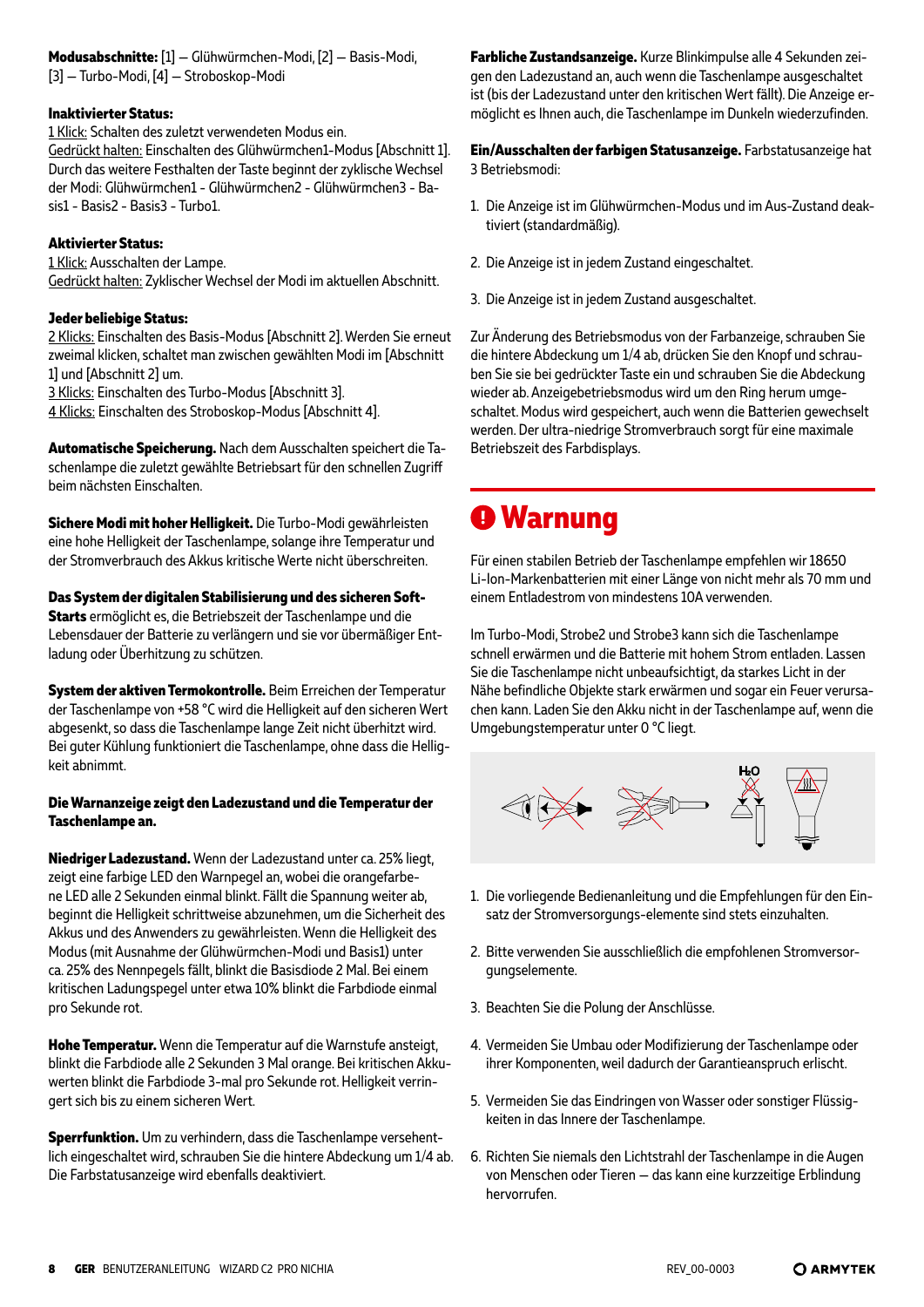7. Geben Sie niemals die Taschenlampe unbeaufsichtigt in Kinderhand.

**Der Hersteller haftet nicht für Schäden jedweder Art, die der Nutzer aufgrund falscher Bedienung erleidet.**

### **Wartung und Aufbewahrung**

Es wird empfohlen, das Gewinde und die Dichtringe der Taschenlampe 1-2 Mal im Jahr von Schmutz und altem Schmiermittel zu reinigen. Bitte beachten Sie, dass verschlissene Dichtringe kein guter Schutz der Taschenlampe vor Wasser oder Staub sind. Verschmutzung und fehlendes Schmiermittel führen zu einem schnellen Verschleiß des Gewindes und der Dichtungen.

#### **Reinigen des Gewindes:**

- 1. Rückwärtigen Deckel abschrauben und Dichtring entnehmen, indem er vorsichtig mit einem Zahnstocher o. ä. angehoben wird (die Verwendung von spitzen/scharfen Metallgegenständen kann den Dichtring beschädigen).
- 2. Dichtring sorgfältig mit einem weichen Tuch (Papierserviette) ohne Lösungsmittel zu verwenden abreiben. Sollte der Dichtring verschlissen oder beschädigt sein, muss er gegen einen neuen ausgewechselt werden.
- 3. Metallgewinde sorgfältig mittels einer Bürste und Äthylalkohol reinigen. Ein Eindringen des Äthylalkohols in der Taschenlampe ist zu vermeiden, weil das Funktionsstörungen zur Folge haben könnte.

Nach Abschluss der Reinigungsarbeiten muss das Gewinde und der eingesetzte Dichtungsring neu mit Silikonfett auf der Basis von Polyalphaolefinen (PAO) gefettet werden, z.B., Nyogel 760G. Die Verwendung von anderen Schmierstoffen ist nicht zulässig. Bei aktiver Verwendung oder Einsatz in stark staubhaltigem Milieu wird empfohlen, bei Bedarf eine Reinigung und Schmierung vorzunehmen.

**ES WIRD NICHT EMPFOHLEN,** die Stromversorgungselemente (besonders solche, die nicht wieder aufgeladen werden können) bei längerer Lagerung in der Taschenlampe zu belassen, da sie auslaufen und das Leuchteninnere beschädigen können. Bei Lagerung der Leuchte im einsatzbereiten Zustand mit eingesetzten Stromzellen sollten vorsorglich neue und aufgeladene Elemente eingesetzt werden, unter Beachtung der Lagertemperatur und mindestens monatlicher Zustandsprüfung. Sobald die Stromelemente Anzeichen für eine Beschädigung aufweisen, sollten sie unverzüglich aus der Taschenlampe genommen und aus dem Verkehr gezogen werden.

# **Garantie und Service**

Eine kostenlose Garantiereparatur gilt 10 Jahre lang (mit Ausnahme von Batterien, Ladegeräten, Tasten und Anschlüssen, für die eine Garantie von 2 Jahren gilt) ab Kaufdatum, das durch den Beleg bestätigt wird. Die Garantie deckt keine Schäden in folgenden Fällen ab:

- 1. Unvorschriftsmäßige Verwendung.
- 2. Versuche, die Geräte von einem nicht zertifizierten Handwerker zu ändern oder reparieren lassen.
- 3. Gebrauch in chlorierten, kontaminierten Flüssigkeiten oder Meerwasser.
- 4. Eintauchen in Flüssigkeit, wenn die Dichtigkeit beeinträchtigt ist.
- 5. Hitze- oder Chemikalieneinwirkung, einschließlich der Flüssigkeiten aus ausgefallenen Batterien.
- 6. Verwendung der qualitativ mangelhaften Batterien.

#### **Repräsentanz in Deutschland**

Deutschland, 10551 Berlin, Jonasstraße 6 +49 (30) 279-983-25, service@armytekstore.de www.armytekstore.de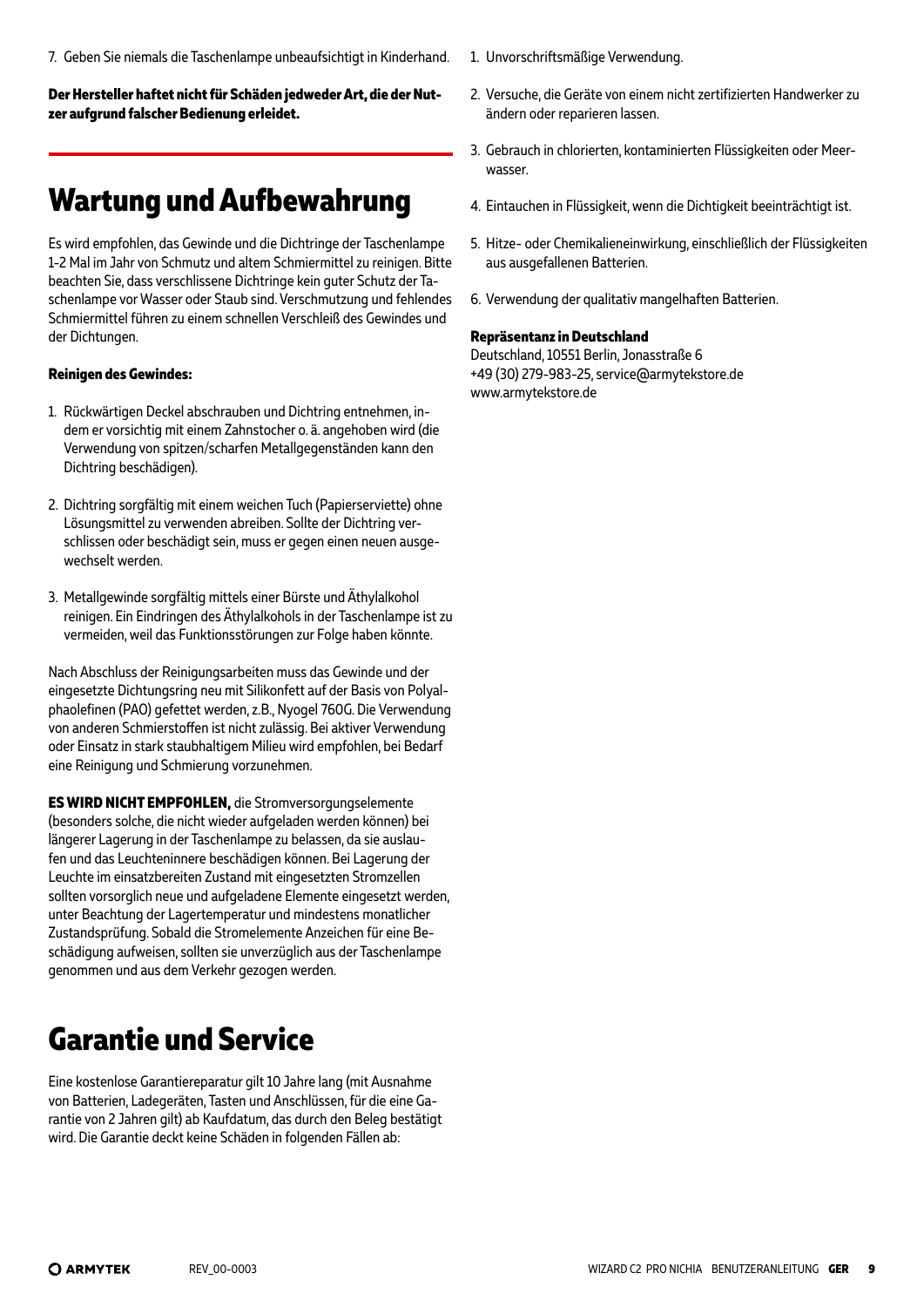# <span id="page-9-0"></span>**FRA MANUEL D'UTILISATEUR**

Merci d'avoir choisi le produit Armytek.

Nous vous prions de prendre connaissance de la notice avant l'utilisation.

# **Spécifications**

**Lampe frontale :** opération facile d'une seule main, support frontal sécuritaire. Boîtier monobloc sans longs fils, connecteurs en caoutchouc peu fiables ou fixateurs inutiles. La lampe est facile à installer, à retirer et à faire pivoter à 180° dans son support. L'anneau en caoutchouc à dégagement rapide offre un point de fixation supplémentaire

**Lampe torche pour tous les jours :** boîtier compact, bouton latéral pratique, anodisation mate spéciale sans relief irritant, puissant aimant intégré et clip amovible en acier

**Lampe pour vélo :** boitier en aluminium de qualité aéronautique durable et léger, résistance aux chocs améliorée, nouveaux ressorts pour une meilleure protection de la batterie et du driver. Lumière constante sans scintillement, support à dégagement rapide inclus

- Diode émettant une lumière de couleur semblable à celle du soleil, avec un CRI élevé >90 et une température de couleur de 4500K pour une vision des couleurs aussi naturelle que possible
- Flux de lumière incroyablement puissant pour cette teinte
- Une électronique puissante fournit un impressionnant flux de lumière de 1600 lumens et un record de 6.5 mois en mode Luciole. Lumino-

sité constante même à basse température et lorsque la batterie n'est pas complètement chargée

- Indicateur multicolore de la température, du niveau de charge et de l'état de fonctionnement, et pouvant être éteint
- Faisceau large et pratique grâce à un système optique entièrement repensé, lentille TIR protégée contre les rayures par un verre antireflet trempé
- La technologie innovante vous permet d'utiliser n'importe quelle batterie li-Ion 18650 avec un courant de décharge de 10A, tout en offrant une protection complète contre les courts-circuits, et ce, même en cas de contact du port magnétique avec des objets métalliques
- Protection active et en temps réel contre la surchauffe au-dessus de +58 °С
- Protection totale contre l'eau, la saleté et la poussière selon la norme IP68 : la lampe continue de fonctionner jusqu'à une profondeur de 10 mètres. Résiste à des chutes pouvant aller jusqu'à 10 mètres de hauteur
- Port magnétique fiable et étanche

| Nom du modèle                                                                           |                    | Wizard C2 Pro Nichia (Warm)                                                   |
|-----------------------------------------------------------------------------------------|--------------------|-------------------------------------------------------------------------------|
| <b>LED/Type d'optique</b>                                                               |                    | Nichia 144AR/TIR                                                              |
| Stabilisation de la luminosité                                                          |                    | COMPLÈTE (lumière constante)                                                  |
| <b>Flux lumineux</b>                                                                    |                    | 1600 lm                                                                       |
| Force maximale de la lumière                                                            |                    | 3200 cd                                                                       |
| Un faisceau focalisé : Un faisceau large                                                |                    | 70°:120°                                                                      |
| Portée lumineuse                                                                        |                    | 113 <sub>m</sub>                                                              |
| Modes, flux lumineux et temps de                                                        | Turbo <sub>2</sub> | 1600 lm/2 h 55 min (440 lm au bout de 1 min)                                  |
| fonctionnement (les mesures ont été faites<br>pour batterie 18650 Li-Ion 3500 mAh avant | <b>Turbo1</b>      | 750 lm/3 h (440 lm au bout de 5 min)                                          |
| que la luminosité ne tombe à 10% de la                                                  | Base3              | 250 lm/6 h 40 min                                                             |
| luminosité d'origine)                                                                   | Base2              | 90 lm/16 h                                                                    |
|                                                                                         | <b>Base1</b>       | 34 lm/43 h                                                                    |
|                                                                                         | Luciole3           | 4.6 lm/12 jours                                                               |
|                                                                                         | Luciole2           | 1 lm/40 jours                                                                 |
|                                                                                         | Luciole1           | 0.1 lm/200 jours                                                              |
|                                                                                         | Strob3             | 1600 lm/10 Hz/6 h 20 min (440 lm au bout de 2 min)                            |
|                                                                                         | Strob <sub>2</sub> | 1600 lm/1 Hz/13 h (440 lm au bout de 8 min)                                   |
|                                                                                         | Strob1             | 90 lm/1 Hz/71 h                                                               |
| <b>Alimentation</b>                                                                     |                    | 1x18650 Li-lon                                                                |
| La longueur/diamètre du corps/diamètre de la tête                                       |                    | 112 mm/20.4 mm/33 mm                                                          |
| Poids sans/avec batterie                                                                |                    | 65 g/115 g                                                                    |
| Immersion dans l'eau et Résistance aux chocs                                            |                    | IP68, 10 m de profondeur pendant 2 h. Chute d'une hauteur allant jusqu'à 10 m |
|                                                                                         |                    |                                                                               |

Toutes les données présentées ci-dessus ont été mesurées conformément à la norme ANSI/NEMA FL1-2009. Les tests sont effectués sur la batterie fournie Les données peuvent varier en fonction des conditions environnementales, de la dissipation thermique et d'autres facteurs.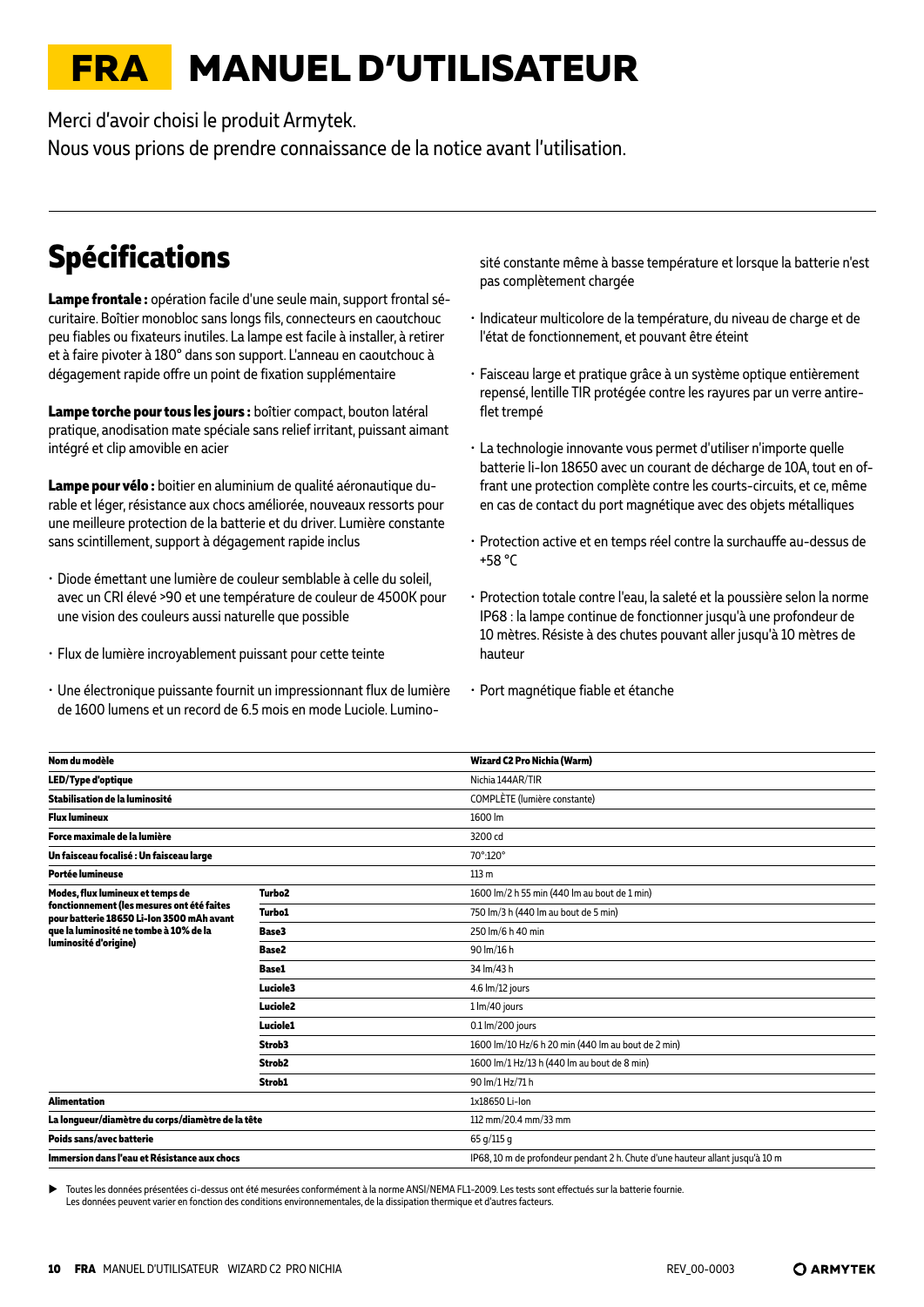# **Contenu de livraison**

Lampe, batterie 18650 Li-Ion 3500 mAh, chargeur USB magnétique, clip, support frontal, support pour vélo ABM-01, 2 joints toriques de rechange, manuel d'utilisateur.

**Le fabricant se réserve le droit de modifier la configuration à sa propre convenance sans apporter de modifications au manuel. Les spécifications peuvent être modifiées sans avis préalable.**

# **Préparations préalables**

### **POUR INSTALLER/REMPLACER LA BATTERIE :**



- 1. Dévisser le couvercle arrière de la lampe.
- 2. Insérez la batterie avec le contact positif (+) vers la tête de la lampe.
- 3. Remettez le couvercle arrière de la lampe en place et serrez complètement.

La lampe est prête a être utilisée.

### **LE CHARGEMENT MAGNÉTIQUE :**



Dévisser le couvercle arrière de la lampe à 1/4 et connectez le chargeur magnétique à la partie arrière de la lampe.

### **INDICATEURS D'ÉTAT DE CHARGEUR**

#### **Le chargeur n'est pas connecté :**

• Vert constant — l'appareil est en mode d'attente.

#### **Le chargeur est connecté :**

• Vert clignotant — la mesure de niveau de tension dans la batterie est en cours.

- Rouge clignotant dévissez le couvercle arrière de la lampe à 1/4 pour débuter le chargement.
- Orange clignotant la tension de sortie USB du bloc d'alimentation est trop faible pour continuer à charger correctement, ou bien il y a un mauvais contact entre le chargeur et la batterie. Nettoyez le couvercle arrière et les filets des pièces de la lampe, ou utilisez une autre source d'alimentation.
- Rouge constant chargement avec courant de charge nominal.
- Orange constant la tension de sortie USB du bloc d'alimentation est trop faible et il est possible que le courant de charge soit réduit.
- Vert constant le chargement est terminé.

# **Mode d'exploitation**

**Préparation à l'utilisation:** Dévissez le couvercle arrière de la lampe.

### **COMMANDE FACILE**

**Modes:** Luciole1, Luciole2, Modes de Base, Mode Turbo (dernier utilisé dans la Commande étendue, Turbo2 par defaut).



#### **Etat éteint:**

1 clic: Lancement du dernier mode utilisé.

Appui et maintien: Lancement du défilement des Lucioles. Relachez le bouton pour choisir. Le maintien prolongé déclenche le défilement cyclique des modes de Base.

#### **Etat allumé:**

1 clic: Extinction de la lampe.

Appui et maintien: Passage au défilement cyclique des modes de Base à partir de tout mode. A partir du mode Luciole1 le défilement des modes de Base commence après le défilement des Lucioles. Relachez le bouton pour choisir.

2 clics: Déclenchement du Turbo à partir de tout mode. Double clic répété – retour vers le dernier mode utilisé.

### **COMMANDE ETENDUE**

Pour changer le type de commande, dévissez de 1/4 le couvercle arrière de la lampe éteint, appuyez sur le bouton et fermez le couvercle, en maintenant le bouton appuyé.

**Section des modes:** [1] – Lucioles, [2] – Modes de Base, [3] – Modes Turbo, [4] – Stroboscopes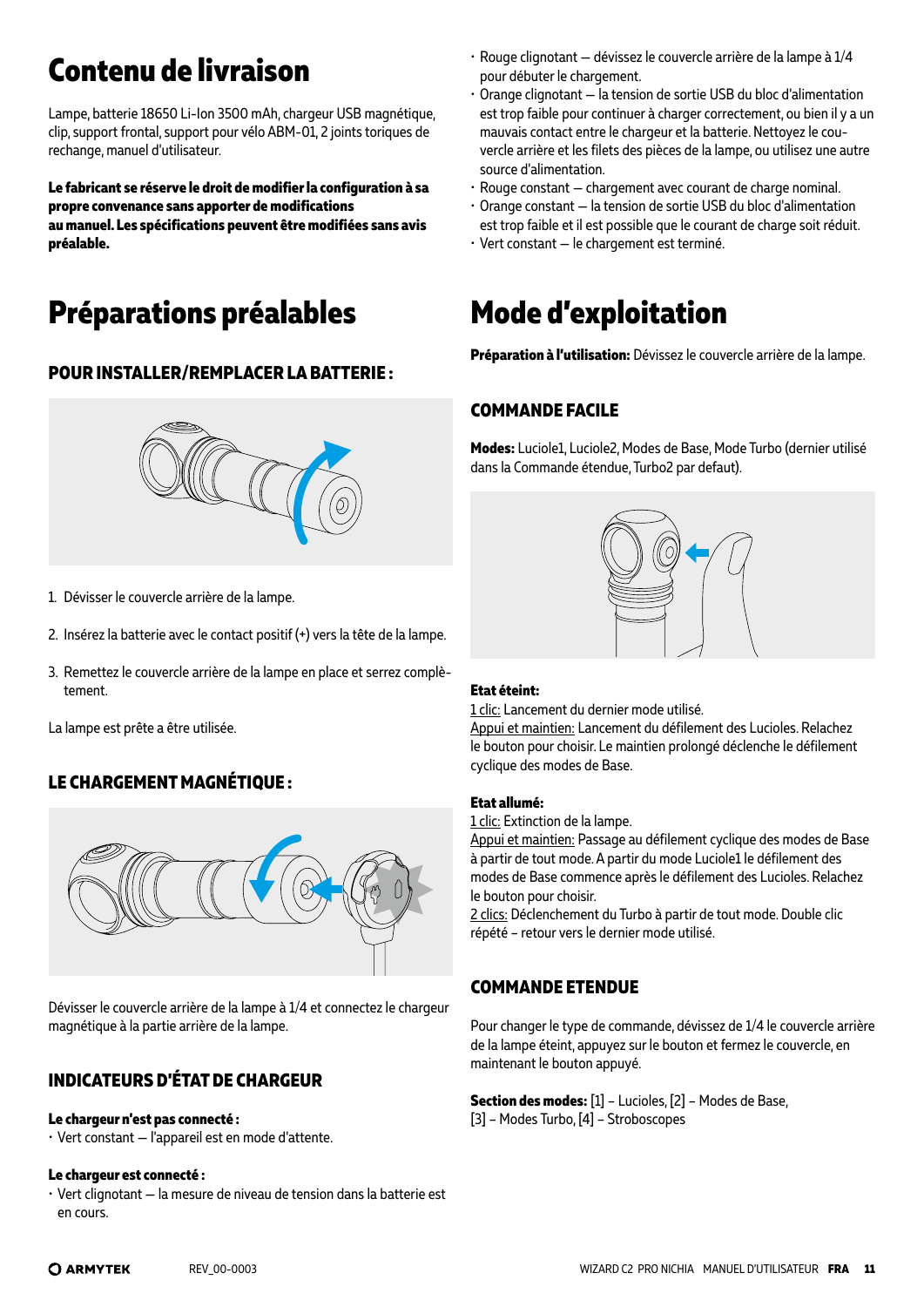#### **Etat éteint:**

1 clic: Lancement du dernier mode utilisé. Appui et maintien: Allumage de la Luciole1 [Section 1]. Le maintien prolongé déclenche le défilement cyclique des modes: Luciole1 - Luciole2 - Luciole3 - Base1 - Base2 - Base3 - Turbo1.

#### **Etat allumé:**

1 clic: Extinction de la lampe.

Appui et maintien: Défilement cyclique des modes dans la Section actuelle.

#### **Tout état:**

2 clics: Allumage du mode de Base [Section 2]. Un double clic répété permet de changer de modes dans la [Section 1] et la [Section 2]. 3 clics: Allumage du mode Turbo [Section 3]. 4 clics: Allumage du Strob [Section 4].

**Automémorisation.** Une fois la lampe éteinte, le mode précédemment utilisé est mémorisé pour pouvoir accéder rapidement à ce dernier en rallumant la lampe.

**Modes sécurisés d'une forte luminosité.** Les modes Turbo offrent une forte luminosité de la lampe jusqu'à ce que sa température et le courant de batterie ne dépassent pas les valeurs critiques.

**Le système d'allumage sécurisé (augmentation progressive d'intensité de lumière) et de stabilisation numérique** empêche la décharge excessive ou la surchauffe de la batterie et permet d'augmenter la durée de luminescence et la durée de vie de la batterie.

**Le système de contrôle actif de la température.** A l'approche de +58 °C la température critique de la lampe, la luminosité baisse jusqu'à un niveau de sécurite permettant à la lampe d'éviter la surchauffe. Dans les conditions de bon refroidissement, la luminosité reste constante.

#### **Indication d'avertissement de la tension et de la température de la lampe.**

Niveau bas de charge de la batterie. Lorsque le niveau de charge devient environ <25%, la diode de couleur commence à clignoter en orange une fois toutes les deux secondes. A une nouvelle baisse de tension démarre la diminution graduelle de luminosité permettant d'optimiser l'utilisation de la batterie et d'assurer la sécurité de l'utilisateur. Si la luminosité du mode (sauf des Lucioles et Base1) chute en dessous d'environ 25% du niveau normal, la diode principale clignotera 2 fois. À un niveau de charge critique environ <10%, la diode de couleur clignote en rouge 1 fois par seconde.

**Haute température.** Lorsque la température monte jusqu'au niveau d'alarme, la diode clignote 3 fois toutes les deux secondes. Au niveau critique la diode clignote 3 fois chaque seconde. La luminosité baisse progressivement jusqu'au niveau de sécurité.

**Fonction LOCK.** Pour éviter les allumages intempestifs ou accidentels lors du transport/stockage il faut dévisser le couvercle arrière à 1/4. L'indication en couleur de charge/décharge de la batterie sera aussi désactivée.

**Indication en couleur de charge/décharge de la batterie.** Des clignotements courts toutes les 4 secondes indiquent la tension de la batterie même lorsque la lampe est éteinte (jusqu'à ce que le niveau de charge tombe à un niveau critique). En outre, cela permet de repérer la lampe laissée dans l'obscurité.

#### **Activer/désactiver l'indication couleur de charge/décharge de la**

**batterie.** L'indication couleur de l'état a 3 modes de fonctionnement :

- 1. L'indication est désactivée dans les modes Luciole luisant et en état éteint.
- 2. L'indication est activée dans n'importe quel état.
- 3. L'indication est désactivée dans n'importe quel état.

Pour modifier le mode de fonctionnement de l'indication couleur il faut dévisser le couvercle arrière à 1/4, presser bouton et sans le relâcher, visser et dévisser le couvercle. La commutation des modes d'indication est cyclique. L'état est mémorisé même après le changement de batterie. Une dépense ultra-faible d'énergie assure un fonctionnement maximal de l'indication en couleur.

## *<u>O*Précautions</u>

Pour un fonctionnement stable de la lampe, nous recommandons des batteries originales Li-Ion 18650 d'une longueur maximale de 70 mm et un courant de décharge inférieur à 10A.

Dans les modes Turbo, Strob2 et Strob3, la lampe peut chauffer et la batterie se décharger rapidement. Ne laissez pas la lampe torche sans surveillance, car une lumière puissante peut fortement chauffer les objets à proximité et même provoquer un incendie. Ne chargez pas la batterie de la lampe de poche lorsque la température ambiante est inférieure à 0 °C.



- 1. Suivez attentivement cette notice et les recommandations d'utilisations des batteries.
- 2. Utilisez des batteries recommandées.
- 3. Respectez le sens de la polarité (+/-).
- 4. N'essayez pas de modifier la lampe et/ou ses composants. Une quelconque modification entraîne l'annulation de la garantie.
- 5. Ne laissez pas l'eau ou d'autres liquides pénétrer à l'intérieur de la lampe.
- 6. Ne dirigez pas le faisceau lumineux directement dans les yeux de personnes ou d'animaux. L'intensité lumineuse peut abîmer les yeux et provoquer un aveuglement de courte durée.
- 7. Toute utilisation de la lampe par les enfants doit s'effectuer sous la surveillance d'un adulte.

**La société décline toute responsabilité quant au risque éventuel de blessure provenant ou résultant de l'usage incorrect du produit.**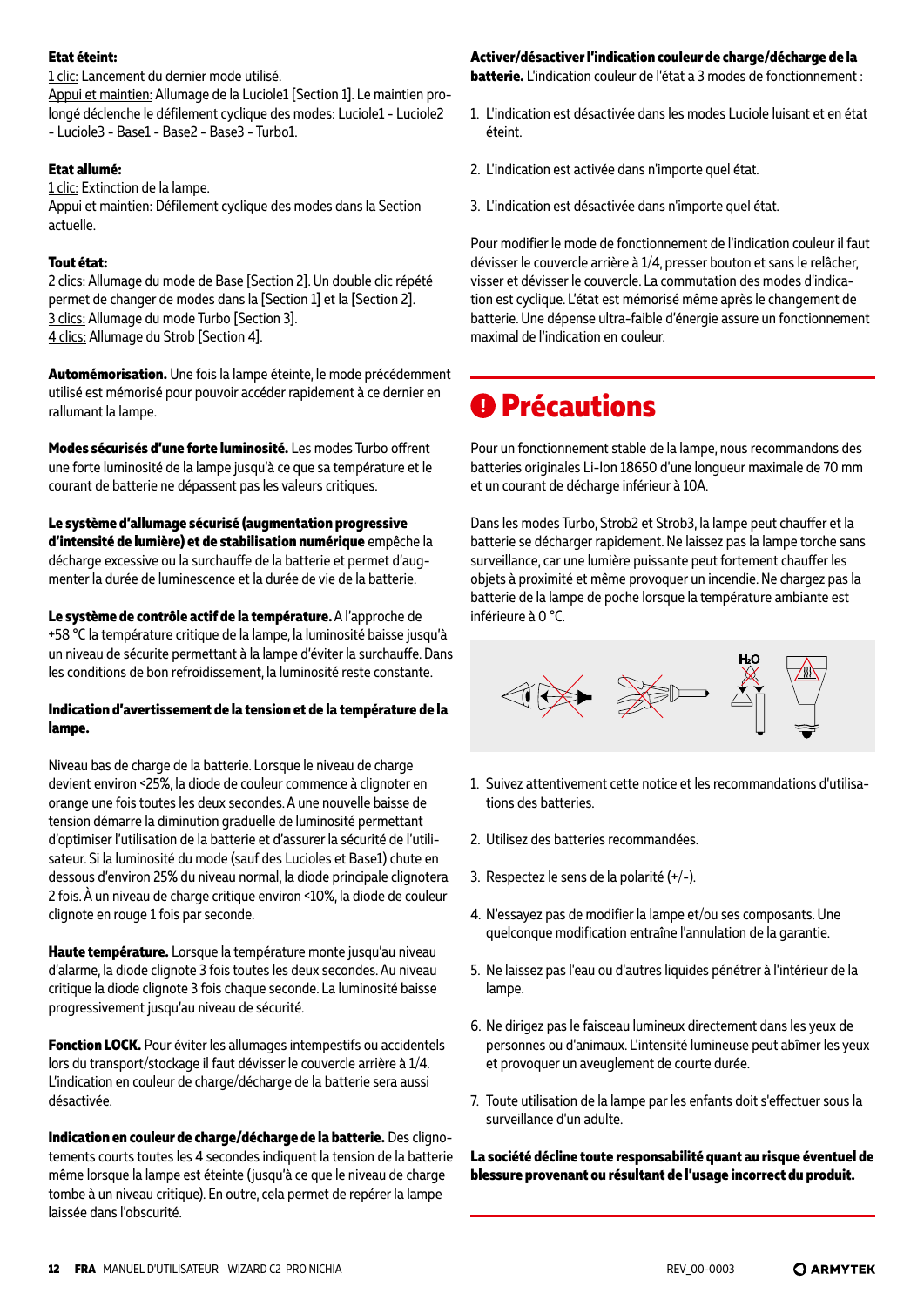# **Entretien et stockage**

Il est recommandé de nettoyer les filets et les bagues d'étanchéité de la lampe 1-2 fois par an. Enlever le salissement et le vieux lubrifiant de la lampe. N'oubliez pas qu'une résistance fiable à l'eau et à la poussière ne peut pas être assurée par des bagues usés, et que le salissement et le manque de lubrifiant entraînent une usure rapide des joints et des filets.

#### **Pour nettoyer les filets, vous devez:**

- 1. Dévisser le couvercle arrière et retirer avec précaution la bague d'étenchéité à l'aide d'un cure-dent (l'utilisation d'objets tranchants métalliques peut endommager l'anneau).
- 2. Essuyer soigneusement la bague d'étanchéité avec un chiffon doux (ou avec une serviette en papier) sans utiliser de solvants. Si la bague d'étanchéité est usée ou endommagée, elle doit être remplacée par une neuve.
- 3. Nettoyer soigneusement les filets métalliques avec une brosse en utilisant de l'alcool éthylique. Cependant, il faut veiller à ce que l'alcool ne pénètre pas à l'intérieur de la lampe. Cela peut entraîner son dysfonctionnement.

Une fois le nettoyage terminé, les filets et la bague d'étanchéité réinstallés doivent être graissés avec de la graisse silicone à base de polyalphaoléfine, par exemple Nyogel 760G. L'utilisation d'autres lubrifiants est inadmissible. En cas d'utilisation fréquente ou dans les endroits saturés de poussière il est recommandé de nettoyer et de lubrifier suivant les besoins.

**IL EST DECONSEILLE** de laisser les batteries (surtout les piles non rechargeables) dans le compartiment à batteries pendant les périodes de stockage prolongé, car elles peuvent couler et endommager les pièces intérieures de la lampe. Si vous maintenez la lampe avec des batteries à l'état prêt à utiliser, insérez des batteries neuves et rechargées, gardez la lampe à la température autorisée pour les batteries et vérifiez leur état au moins une fois par mois. Si vous remarquez des signes d'endommagement des batteries, retirez-les immédiatement de la lampe et mettez-les hors service.

# **Garantie et service**

La société garantit la réparation gratuite de la lampe pour une durée de 10 ans à partir de la date d'achat en cas de présence d'un justificatif d'achat (sauf les batteries, chargeurs de batterie, boutons, boîte de contact à fiches dont la garantie est 2 ans). Sont exclus de cette garantie:

- 1. Exploitation non conforme.
- 2. Les transformations et les modifications non autorisées.
- 3. Utilisation dans des liquides chlorés, contaminés ou dans l'eau de mer.
- 4. L'immersion dans un liquide lorsque l'étanchéité est perturbée.
- 5. Utilisation à une température élevée ou au contact avec des substances chimiques, notamment le liquide des piles d'alimentation défaillantes.
- 6. L'utilisation de piles de mauvaise qualité.

#### **La representation à EU**

Deutschland, 10551 Berlin, Jonasstraße 6 +49 (30) 279-983-25 • service@armytekstore.de www.armytekstore.de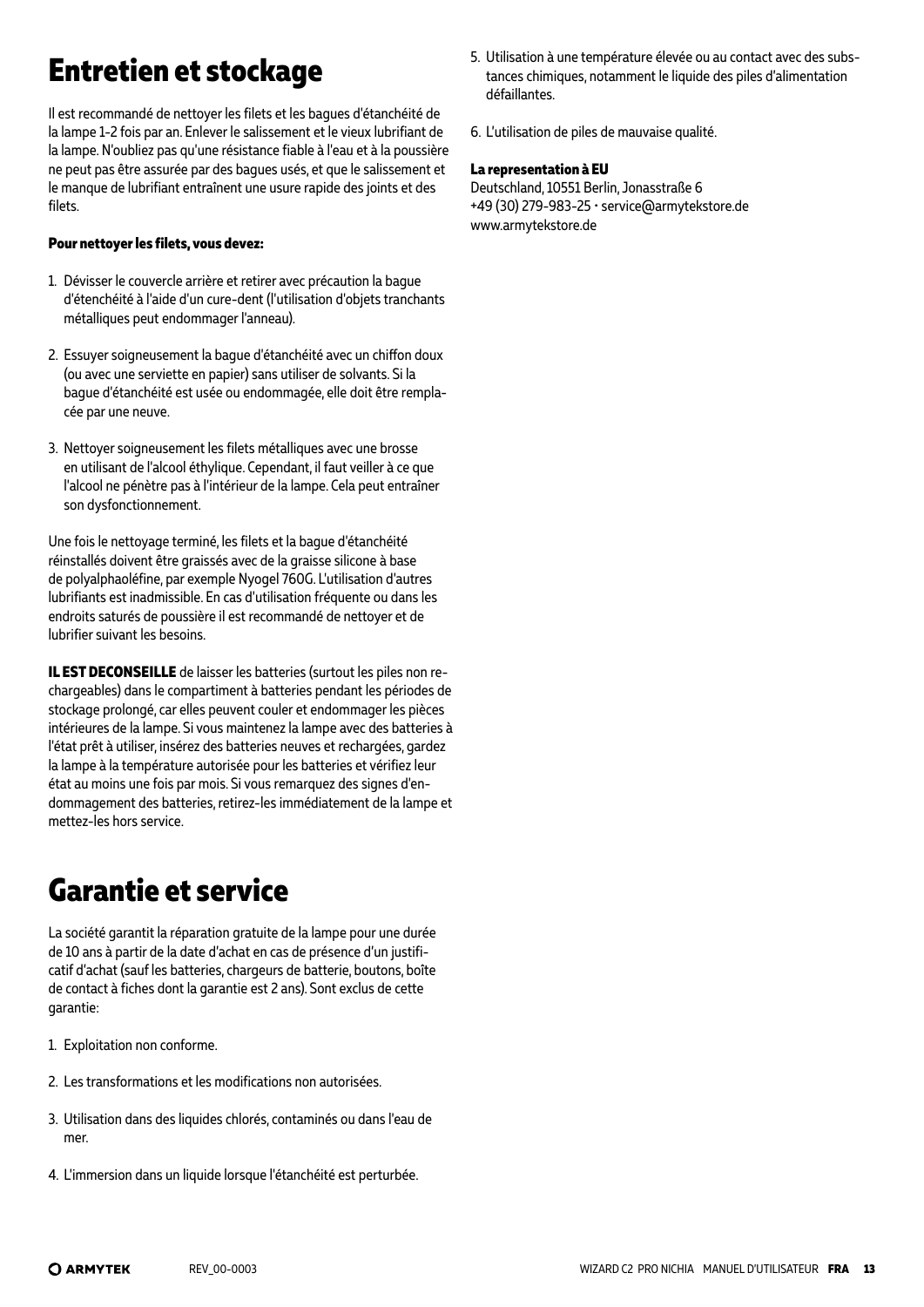# <span id="page-13-0"></span>**RUS РУКОВОДСТВО ПОЛЬЗОВАТЕЛЯ**

Спасибо, что выбрали продукцию Armytek.

Пожалуйста, ознакомьтесь с инструкцией перед использованием.

## **Спецификация**

**Налобный фонарь:** простое управление одной рукой, надежное налобное крепление. Цельный корпус без длинных проводов, ненадежных резиновых соединителей и лишних блоков. Фонарь легко устанавливается, снимается и вращается в креплении на 180°. Быстросъемное резиновое кольцо обеспечивает дополнительную фиксацию

**Фонарь на каждый день:** компактный корпус, удобная боковая кнопка, специальное матовое анодирование без острой накатки, сильный встроенный магнит в задней крышке и надежная съемная стальная клипса

**Велофонарь:** корпус из прочного и легкого авиационного алюминия, повышенная ударостойкость, новые пружины для лучшей защиты аккумулятора и драйвера. Постоянный свет без мерцания, быстросъемное крепление в комплекте

- Близкий к солнечному свет диода с высоким коэффициентом CRI >90 и цветовой температурой в 4500К для максимально приближенного к естественному отображения цвета
- Невероятно мощный для данного оттенка поток света
- Мощная электроника обеспечивает впечатляющий световой поток в 1600 люмен и рекордные 6.5 месяцев работы в режиме Светлячок. Постоянная яркость света даже при низких температурах и не полностью заряженном аккумуляторе
- Многоцветная индикация температуры, уровня заряда и состояния с возможностью отключения
- Комфортный широкий луч полностью обновленной оптической системы, TIR-линза защищена от царапин закаленным стеклом с просветляющим покрытием
- Инновационная технология позволяет использовать любые аккумуляторы 18650 Li-Ion с разрядным током 10A и обеспечивает полную защиту от короткого замыкания даже в случае контакта магнитного порта с металлическими предметами
- Активная защита от перегрева выше +58 °С в режиме реального времени
- Полная защита от воды, грязи и пыли по стандарту IP68 фонарь продолжает работать даже на глубине 10 метров. Выдерживает падение с высоты до 10 метров
- Надежный и водонепроницаемый магнитный порт

| Наименование модели                                                                  |               | Wizard C2 Pro Nichia (Warm)                   |
|--------------------------------------------------------------------------------------|---------------|-----------------------------------------------|
| Светодиод/Тип оптики                                                                 |               | Nichia 144AR/TIR                              |
| Стабилизация яркости                                                                 |               | ПОЛНАЯ (постоянный свет)                      |
| Световой поток                                                                       |               | 1600 лм                                       |
| Пиковая сила света                                                                   |               | 3200 кд                                       |
| Центральное пятно : Боковая засветка                                                 |               | 70°:120°                                      |
| Дальность света                                                                      |               | 113 M                                         |
| Режимы, световой поток и время работы                                                | Турбо2        | 1600 лм/2 ч 55 мин (440 лм после 1 мин)       |
| (испытания проводились на аккумуляторе<br>18650 Li-Ion 3500 мАч до падения яркости к | Typ6o1        | 750 лм/3 ч (440 лм после 5 мин)               |
| 10% от первоначальной)                                                               | Базовый3      | 250 лм/6 ч 40 мин                             |
|                                                                                      | Базовый2      | 90 лм/16 ч                                    |
|                                                                                      | Базовый1      | 34 лм/43 ч                                    |
|                                                                                      | Светлячок3    | 4.6 лм/12 д                                   |
|                                                                                      | Светлячок2    | 1лм/40д                                       |
|                                                                                      | Светлячок1    | 0.1 лм/200 д                                  |
|                                                                                      | СтробЗ        | 1600 лм/10 Гц/6 ч 20 мин (440 лм после 2 мин) |
|                                                                                      | Строб2        | 1600 лм/1 Гц/13 ч (440 лм после 8 мин)        |
|                                                                                      | <b>Строб1</b> | 90 лм/1 Гц/71 ч                               |
| Элементы питания                                                                     |               | 1x18650 Li-lon                                |
| Длина/Диаметр тела/Диаметр головы                                                    |               | 112 мм/20.4 мм/33 мм                          |
| Вес без/с питанием                                                                   |               | 65 г/115 г                                    |
| Погружение и Ударостойкость                                                          |               | IP68, 10 м до 2 ч. Падение с высоты до 10 м   |
|                                                                                      |               |                                               |

X Все приведенные выше данные получены в результате измерений по стандарту ANSI/NEMA FL1-2009. Тесты выполнены на аккумуляторе в комплекте. Данные могут отличаться в зависимости от условий окружающей среды, рассеивания тепла и других факторов.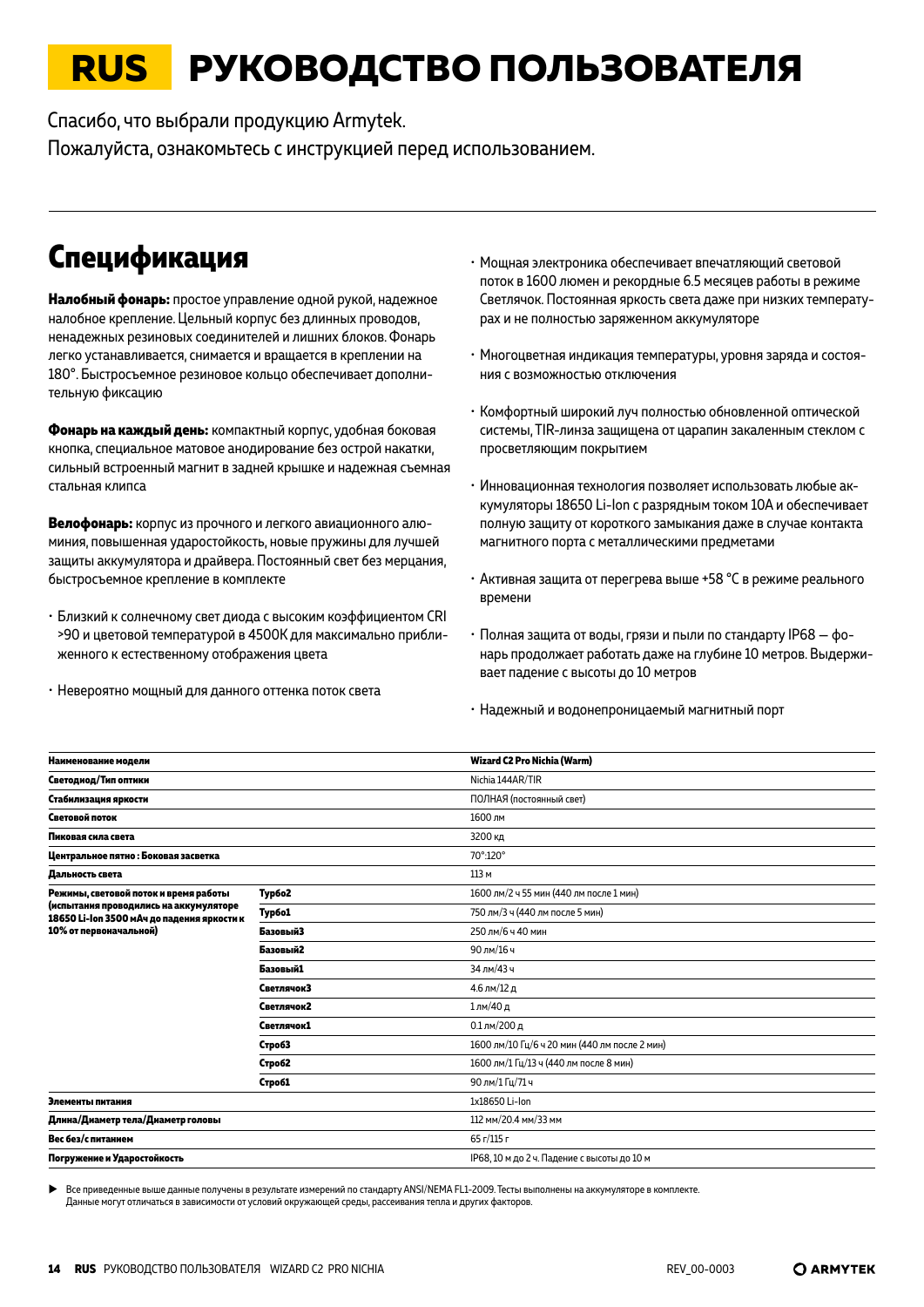## **Комплектация**

Фонарь, аккумулятор 18650 Li-Ion 3500 мАч, магнитная USB зарядка, клипса, налобное крепление, велосипедное крепление ABM-01, 2 запасных уплотнительных кольца, инструкция.

**Производитель оставляет за собой право изменять комплектацию по своему усмотрению, не внося изменений в инструкцию. Спецификация может быть изменена без предварительного уведомления.**

# **Подготовка к работе**

### **ДЛЯ УСТАНОВКИ/ЗАМЕНЫ ЭЛЕМЕНТА ПИТАНИЯ**



- 1. Открутите заднюю крышку фонаря.
- 2. Вставьте элемент питания положительным контактом (+) к головной части фонаря.
- 3. Установите на место заднюю крышку фонаря и закрутите до упора.

Фонарь готов к работе.

### **ПОДКЛЮЧЕНИЕ МАГНИТНОЙ ЗАРЯДКИ**



Открутить заднюю крышку фонаря на 1/4 и подключить магнитное зарядное устройство к задней части фонаря.

### **ЦВЕТНАЯ ИНДИКАЦИЯ ЗАРЯДНОГО УСТРОЙСТВА**

#### **Зарядное устройство не подключено:**

• Зеленый постоянный — устройство в режиме ожидания.

#### **Зарядное устройство подключено:**

- Зеленый мигающий идет оценка уровня напряжения на аккумуляторе.
- Красный мигающий открутите заднюю крышку фонаря на 1/4 для начала зарядки.
- Оранжевый мигающий выходное напряжение USB источника питания слишком низкое для корректного продолжения зарядки или плохой контакт между зарядным устройством и аккумулятором. Очистите заднюю крышку и резьбу частей фонаря, используйте другой источник питания.
- Красный постоянный идет зарядка номинальным зарядным током.
- Оранжевый постоянный выходное напряжение USB источника питания слишком низкое, зарядный ток может быть снижен.
- Зеленый постоянный зарядка завершена.

### **Управление**

**Подготовка к работе:** Закрутите заднюю крышку фонаря до упора.

### **ПРОСТОЕ УПРАВЛЕНИЕ**

**Режимы:** Светлячок1, Светлячок2, Базовые режимы, режим Турбо (последний использованный в Расширенном, Турбо2 по умолчанию).



#### **Выключенное состояние:**

1 клик: Включение последнего использованного режима. Нажатие и удержание: Включение перебора Светлячков. Отпустите кнопку для выбора. Дальнейшее удержание начнет циклический перебор Базовых режимов.

#### **Включенное состояние:**

1 клик: Выключение фонаря.

Нажатие и удержание: Переход к циклическому перебору Базовых режимов из любого режима. Из Светлячок1 перебор Базовых режимов начинается после перебора Светлячков. Отпустите кнопку для выбора.

2 клика: Включение Турбо из любого режима. Повторный двойной клик — возврат в последний использованный режим.

#### **РАСШИРЕННОЕ УПРАВЛЕНИЕ**

Для переключения между типами управления открутите заднюю крышку выключенного фонаря на 1/4, нажмите кнопку и, удерживая ее нажатой, закрутите крышку.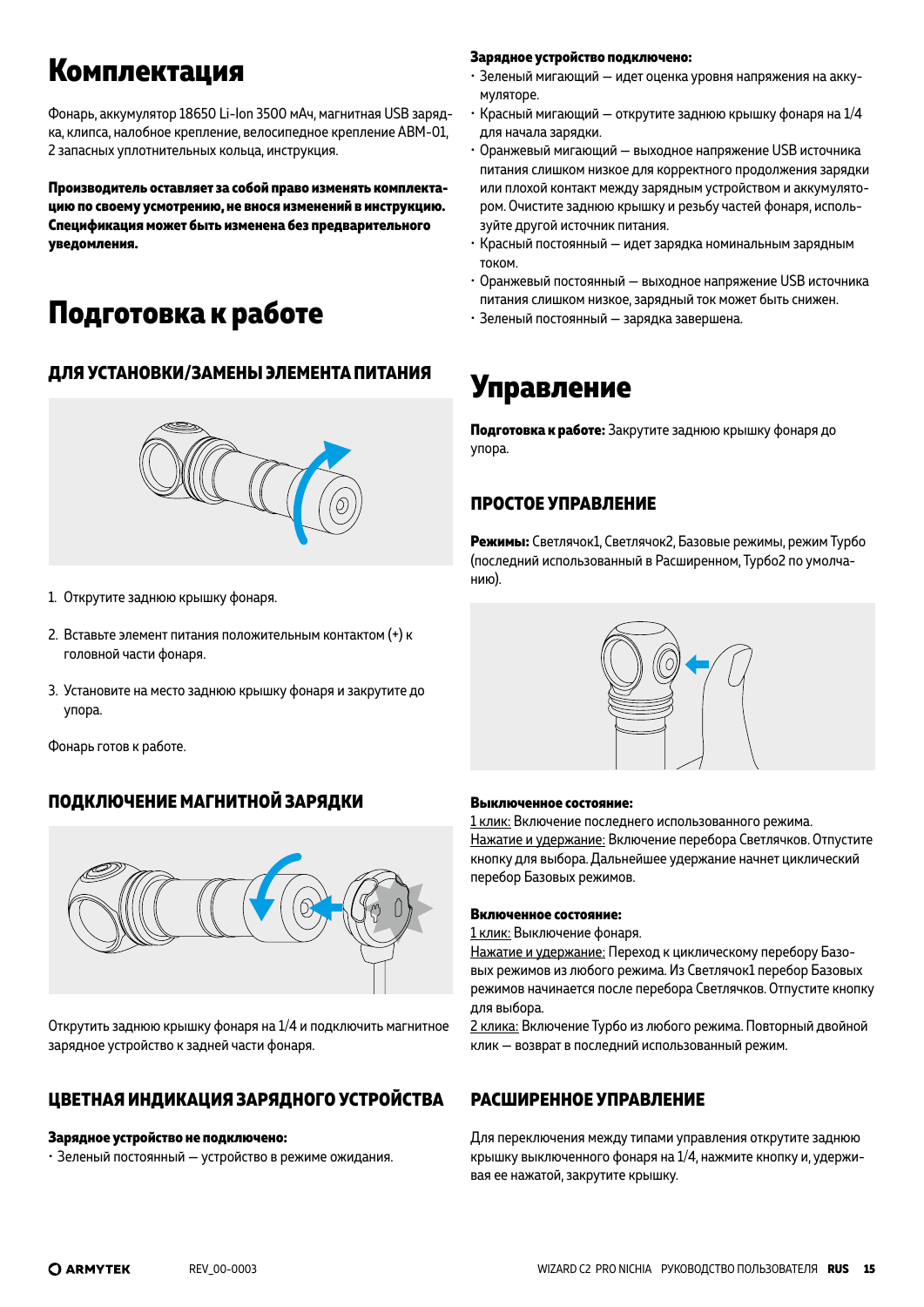**Секции режимов:** [1] – Светлячки, [2] – Базовые режимы,

#### **Выключенное состояние:**

1 клик: Включение последнего использованного режима. Нажатие и удержание: Включение Светлячка1 [Cекция 1]. Дальнейшее удержание начнет циклический перебор режимов: Светлячок1 - Светлячок2 - Светлячок3 - Базовый1 - Базовый2 - Базовый3 - Турбо1.

#### **Включенное состояние:**

1 клик: Выключение фонаря.

Нажатие и удержание: Циклический перебор режимов в актуальной Секции.

#### **Любое состояние:**

2 клика: Включение Базового режима [Cекция 2]. Повторный двойной клик переключает между выбранными режимами в [Секции 1] и [Секции 2].

3 клика: Включение Турбо режима [Cекция 3].

4 клика: Включение Строба [Cекция 4].

**Автозапоминание.** После выключения фонаря последний режим запоминается для быстрого доступа при следующем включении.

**Безопасные режимы высокой яркости.** Режимы Турбо обеспечивают высокую яркость фонаря до тех пор, пока его температура и потребляемый от батареи питания ток не превышают критических значений.

**Система цифровой стабилизации и безопасного софт-старта** позволяет увеличить время работы фонаря и срок службы аккумулятора, а также защитить его от чрезмерного разряда или перегрева.

**Система активного термоконтроля.** При приближении температуры фонаря к +58 °C яркость будет снижена до безопасного значения, позволяющего фонарю не перегреваться длительное время. В условиях хорошего охлаждения фонарь светит без падения яркости.

#### **Предупредительная индикация показывает уровень заряда и температуру фонаря.**

**Низкий уровень заряда.** Когда уровень заряда станет меньше приблизительно 25%, цветной диод покажет уровень предупреждения оранжевыми вспышками 1 раз в 2 секунды. При дальнейшем падении напряжения начнется ступенчатое снижение яркости для обеспечения безопасности аккумулятора и пользователя. Если яркость режима (кроме режимов Светлячок и Базовый1) упадет ниже приблизительно 25% от номинального уровня, основной диод моргнет 2 раза. При критическом уровне заряда меньше приблизительно 10% цветной диод мигает красным 1 раз в секунду.

**Высокая температура.** Когда температура увеличивается до уровня предупреждения, цветной диод мигает оранжевым 3 раза каждые 2 секунды. При критическом уровне цветной диод мигает красным 3 раза каждую секунду. Яркость начинает снижаться до безопасного уровня.

**Функция блокировки.** Для предотвращения случайного включения фонаря открутите заднюю крышку на 1/4. Цветная индикация состояния также будет отключена.

**Цветная индикация состояния.** Краткие вспышки каждые 4 секунды показывают уровень заряда даже при выключенном фонаре (пока уровень заряда не упал ниже критического). Индикация также позволяет обнаружить фонарь в темноте.

#### **Включение/отключение цветной индикации состояния.**

Цветная индикация состояния имеет 3 режима работы:

- 1. Индикация отключена в режимах Светлячок и в выключенном состоянии (по умолчанию).
- 2. Индикация включена в любом состоянии.
- 3. Индикация выключена в любом состоянии.

Для изменения режима работы цветной индикации открутите заднюю крышку выключенного фонаря на 1/4, нажмите кнопку и, удерживая ее нажатой, закрутите и снова открутите крышку. Режимы работы индикации переключаются по кольцу. Состояние запоминается даже при смене элементов питания. Ультранизкий расход тока обеспечивает максимальную продолжительность работы цветной индикации.

### **Предостережения**

Для стабильной работы фонаря рекомендуем фирменные аккумуляторы 18650 Li-Ion длиной не более 70 мм с разрядным током не менее 10A.

В Турбо режимах, Строб2 и Строб3 фонарь может быстро нагреваться и разряжать батарею высоким током. Нельзя оставлять фонарь без присмотра, так как мощный свет способен сильно нагреть близлежащие предметы и даже стать причиной возгорания. Нельзя заряжать аккумулятор в фонаре при температуре окружающей среды ниже 0 °С.



- 1. Всегда следуйте данной инструкции и рекомендациям по эксплуатации элементов питания.
- 2. Используйте только рекомендованные элементы питания.
- 3. Не нарушайте полярность элементов питания.
- 4. Не пытайтесь переделать или модифицировать фонарь или его компоненты, это лишит вас гарантии на него.
- 5. Не допускайте попадания воды или других жидкостей внутрь фонаря.
- 6. Не направляйте включенный фонарь в глаза людям или животным — это может вызвать кратковременное ослепление.
- 7. Не разрешайте детям использовать фонарь без вашей помощи.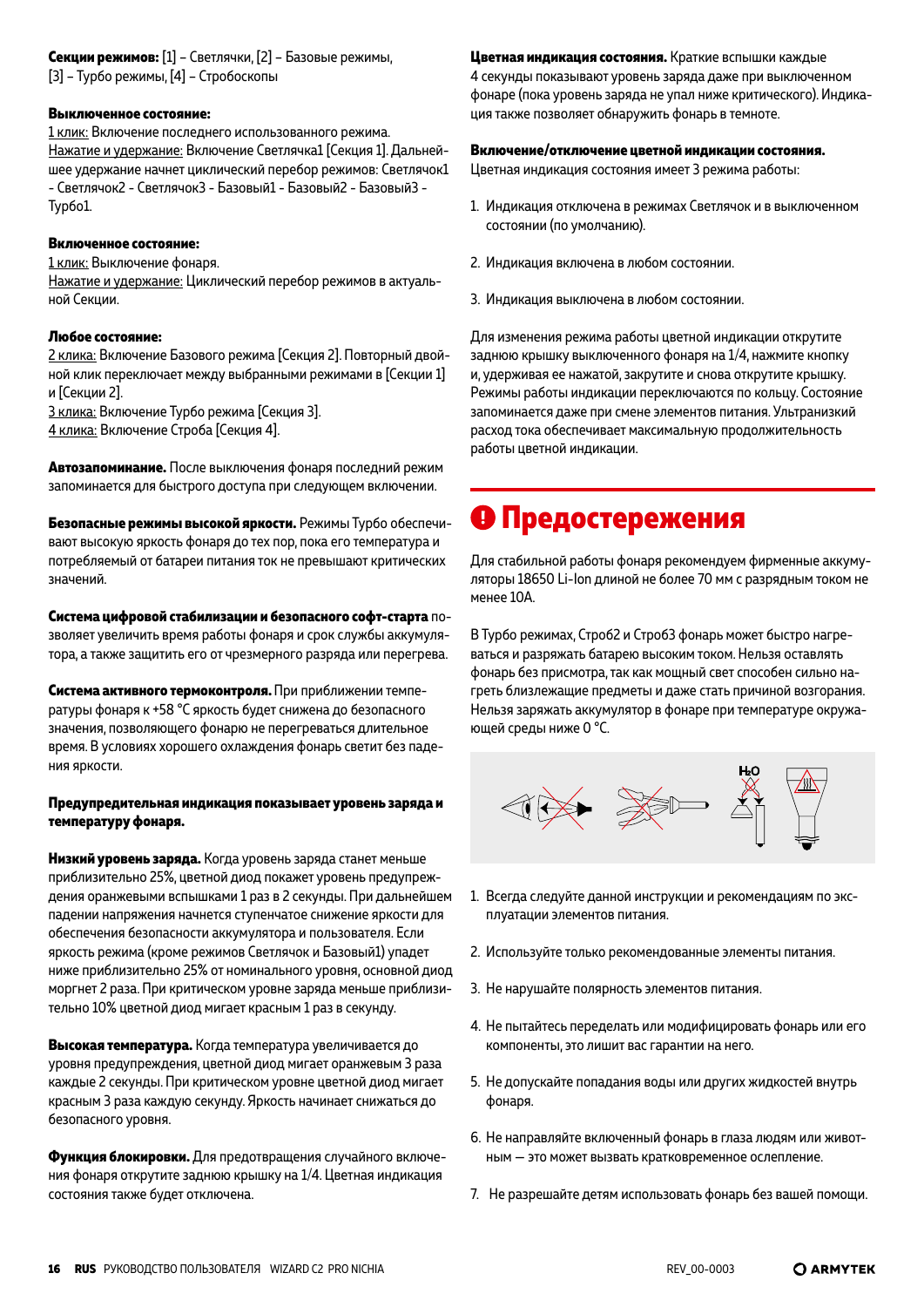### **Уход и хранение**

Рекомендуется 1–2 раза в год очищать от грязи и старой смазки резьбу и уплотнительные кольца фонаря. Помните, что надежная защита фонаря от воды и пыли не может быть обеспечена изношенными уплотнителями, а загрязнения и отсутствие смазки приводят к быстрому износу уплотнителей и резьбы.

#### **Для очистки резьбы необходимо:**

- 1. Открутить заднюю крышку и снять уплотнительное кольцо, аккуратно подцепив его зубочисткой (применение металлических острых предметов может повредить кольцо).
- 2. Тщательно протереть уплотнительное кольцо мягкой салфеткой (можно бумажной) без применения растворителей. Если уплотнительное кольцо изношено или повреждено, его необходимо заменить на новое.
- 3. Металлическую резьбу аккуратно очистить с помощью щетки с применением этилового спирта. Избегайте попадания спирта внутрь фонаря, т.к. это может привести к нарушению его функционирования.

По завершении очистки резьбу и установленное на место уплотнительное кольцо следует заново смазать силиконовой смазкой на основе полиальфаолефина (polyalphaolefin), например, Nyogel 760G. Применение других смазок недопустимо. При активной эксплуатации или эксплуатации в особо пыльных условиях рекомендуется выполнять очистку и смазку по мере необходимости.

**НЕ РЕКОМЕНДУЕТСЯ** оставлять элементы питания (особенно неперезаряжаемые) внутри фонаря при длительном хранении, поскольку они могут протечь и испортить внутренние части фонаря. Если вы храните фонарь в состоянии готовности с установленными элементами питания, то предварительно установите новые и заряженные элементы питания, соблюдайте допустимую для них температуру хранения и проверяйте их состояние хотя бы раз в месяц. Если вы заметили какие-либо признаки повреждений элементов питания, немедленно извлеките их из фонаря и выведите из эксплуатации.

# **Гарантия и сервис**

Бесплатный гарантийный ремонт осуществляется в течение 10 лет (кроме элементов питания, зарядных устройств, кнопок и соединительных разъемов, имеющих 2 года гарантии) с даты покупки при наличии документа, подтверждающего покупку. Гарантия не распространяется на повреждения при:

- 1. Использовании не по инструкции.
- 2. Попытках модификации или ремонта несертифицированным мастером.
- 3. Использовании в хлорированных, загрязненных жидкостях или морской воде.
- 4. Погружении в жидкость при нарушенной герметичности.
- 5. Воздействии высокой температуры или химических веществ, в т.ч. жидкости из протекших элементов питания.
- 6. Применении некачественных элементов питания..

#### **Представительство в России**

Россия, 129085, Москва, пр.Мира, 95, стр.1, офис 708 8 (800) 100-4715 (по России звонок бесплатный) service@armytek.ru • www.armytek.ru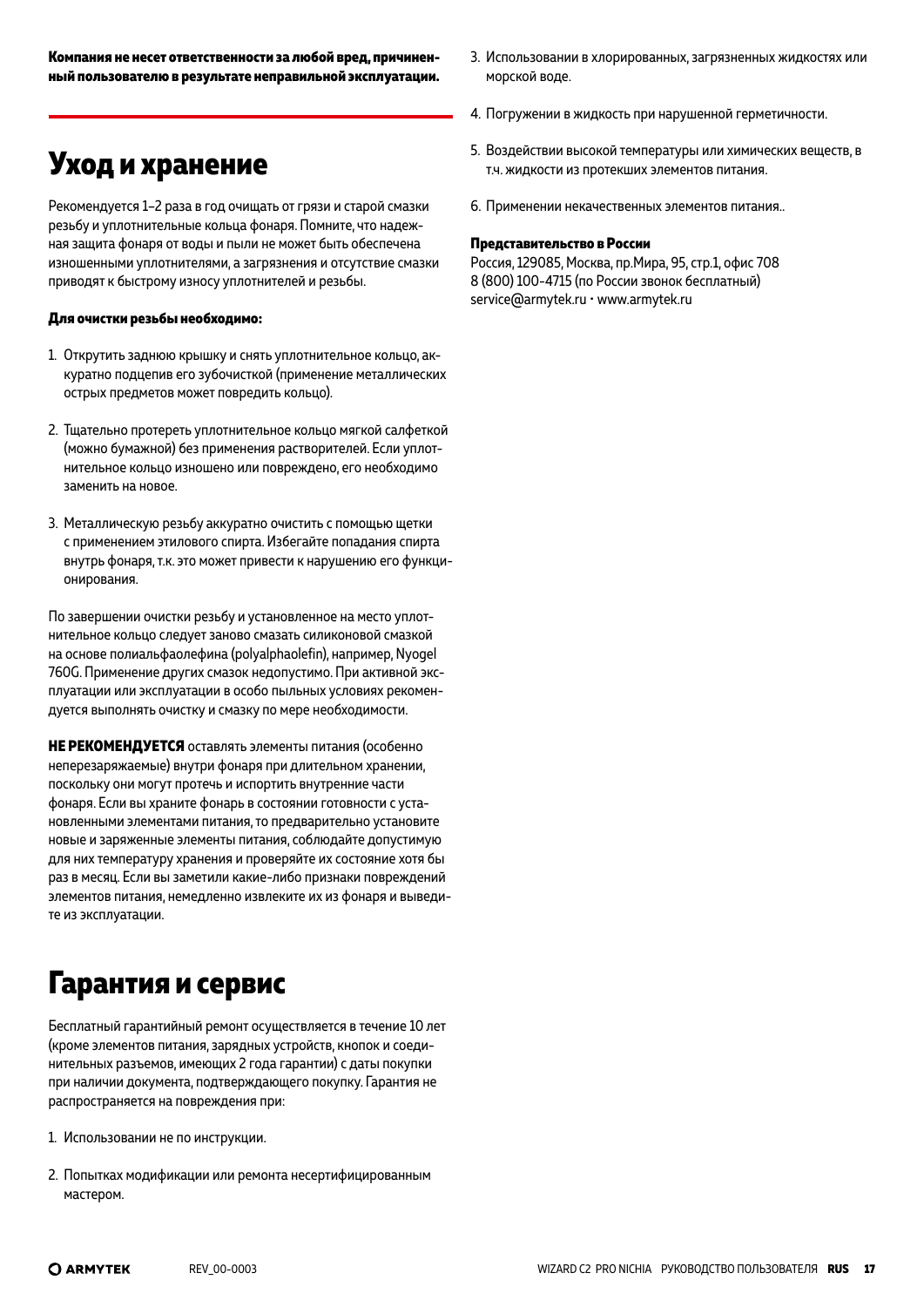# <span id="page-17-0"></span>**FIN KÄYTTÖOHJE**

Kiitos Armytek, tuotteen valinnasta. Ennen käytön aloittamista tutustu käyttöohjeeseen.

### **Ominaisuudet**

**Otsalamppu:** helppo käyttö yhdellä kädellä, turvallinen otsalampun kiinnitys. Yksiosainen runko ilman pitkiä johtoja, epäluotettavia kumiliittimiä ja tarpeettomia palikoita. Taskulamppu voidaan helposti asentaa, irrottaa ja kääntää 180° kiinnikkeessä. Nopeasti irrotettava kumirengas tarjoaa ylimääräisen kiinnityksen

**Jokapäiväinen taskulamppu:** kompakti runko, kätevä sivupainike, erityinen matta anodisointi ilman teräviä nystyröitä, vahva integroitu magneetti ja turvallinen irrotettava teräsklipsi

**Polkupyörän lyhty:** runko on valmistettu kestävästä ja kevyestä lentokonealumiinista, iskunkestävyys on parantunut, uudet jouset suojaavat akkua ja draiveriin paremmin. Jatkuva välkkymätön valo, pikalukitus mount mukana

- Auringon kaltainen diodi, jolla on korkea CRI >90 ja värilämpötila 4500K, joka on mahdollisimman lähellä luonnollista värinäyttöä
- Uskomattoman voimakas valovirta tietylle sävylle
- Tehokas elektroniikka tuottaa vaikuttavia 1600 lumenia ja ennätykselliset 6.5 kuukautta Tulikärpänen-tilassa. Jatkuva valon kirkkaus myös alhaisissa lämpötiloissa ja kun akku ei ole täysin ladattu
- Lämpötilan, lataustason ja tilan monivärinen ilmaisu sammutuskyvyllä
- Mukava leveä säde täysin uusittu optisen järjestelmän, TIR-linssi on suojattu naarmuilta karkaistulla lasilla, jossa on heijastamaton pinnoite
- Innovatiivisen tekniikan ansiosta voit käyttää mitä tahansa 18650 Li-Ion -akkuja, joiden purkausvirta on 10A, ja se tarjoaa täydellisen suojan oikosulkuja vastaan, vaikka magneettinen portti joutuisi kosketuksiin metalliesineiden kanssa
- Aktiivinen suojaus yli +58 °С :n ylikuumenemista vastaan reaaliaikaisesti
- Täysin suojattu vedeltä, lialta ja pölyltä IP68-luokituksen mukaisesti — lyhty toimii jopa 10 metrin syvyydessä. Kestää putoamiset jopa 10 metrin korkeudesta
- Kestävä ja vedenpitävä magneettiportti

| Malli                                                                                         |                     | Wizard C2 Pro Nichia (Warm)                        |
|-----------------------------------------------------------------------------------------------|---------------------|----------------------------------------------------|
| LED/Optiikka                                                                                  |                     | Nichia 144AR/TIR                                   |
| Kirkkauden vakauttaminen                                                                      |                     | TÄYSI (jatkuva valo)                               |
| Valovirta                                                                                     |                     | 1600 lm                                            |
| Valokeilan intensiteetti                                                                      |                     | 3200 cd                                            |
| <b>Keskipiste: Sivuvalaistus</b>                                                              |                     | 70°:120°                                           |
| Valoetäisyys                                                                                  |                     | 113 <sub>m</sub>                                   |
| Toimintotilat, valovirta ja toiminta-aika                                                     | Turbo <sub>2</sub>  | 1600 lm/2 t 55 min (440 lm 1 min jälkeen)          |
| (kokeet suoritettiin käyttäen akku 18650 Li-<br>Ion 3500 mAh, kunnes kirkkaus putosi 10% :iin | <b>Turbo1</b>       | 750 lm/3 t (440 lm 5 min jälkeen)                  |
| alkuperäisestä arvosta)                                                                       | Perus3              | 250 lm/6 t 40 min                                  |
|                                                                                               | Perus <sub>2</sub>  | 90 lm/16 t                                         |
|                                                                                               | Perus1              | 34 lm/43 t                                         |
|                                                                                               | Tulikärpänen3       | 4.6 lm/12 päivän                                   |
|                                                                                               | Tulikärpänen2       | 1 lm/40 päivän                                     |
|                                                                                               | Tulikärpänen1       | 0.1 lm/200 päivän                                  |
|                                                                                               | Strobo3             | 1600 lm/10 Hz/6 t 20 min (440 lm 2 min jälkeen)    |
|                                                                                               | Strobo <sub>2</sub> | 1600 lm/1 Hz/13 t (440 lm 8 min jälkeen)           |
|                                                                                               | Strobo1             | 90 lm/1 Hz/71 t                                    |
| Virransyöttö                                                                                  |                     | 1x18650 Li-Ion                                     |
| Pituus/rungon halkaisija/pään halkaisija                                                      |                     | 112 mm/20.4 mm/33 mm                               |
| Paino ilman akkua/akun kanssa                                                                 |                     | 65 g/115 g                                         |
| Upotus ja iskunkestävyys                                                                      |                     | IP68, 10 m asti 2 t asti. Pudotus korkeintaan 10 m |
|                                                                                               |                     |                                                    |

X Kaikki yllä olevat tiedot ovat ANSI/NEMA FL1-2009 -mittauksista. Testit suoritetaan akkupaketille. Tiedot voivat vaihdella ympäristöolosuhteista, lämmöntuotosta ja muista tekijöistä riippuen.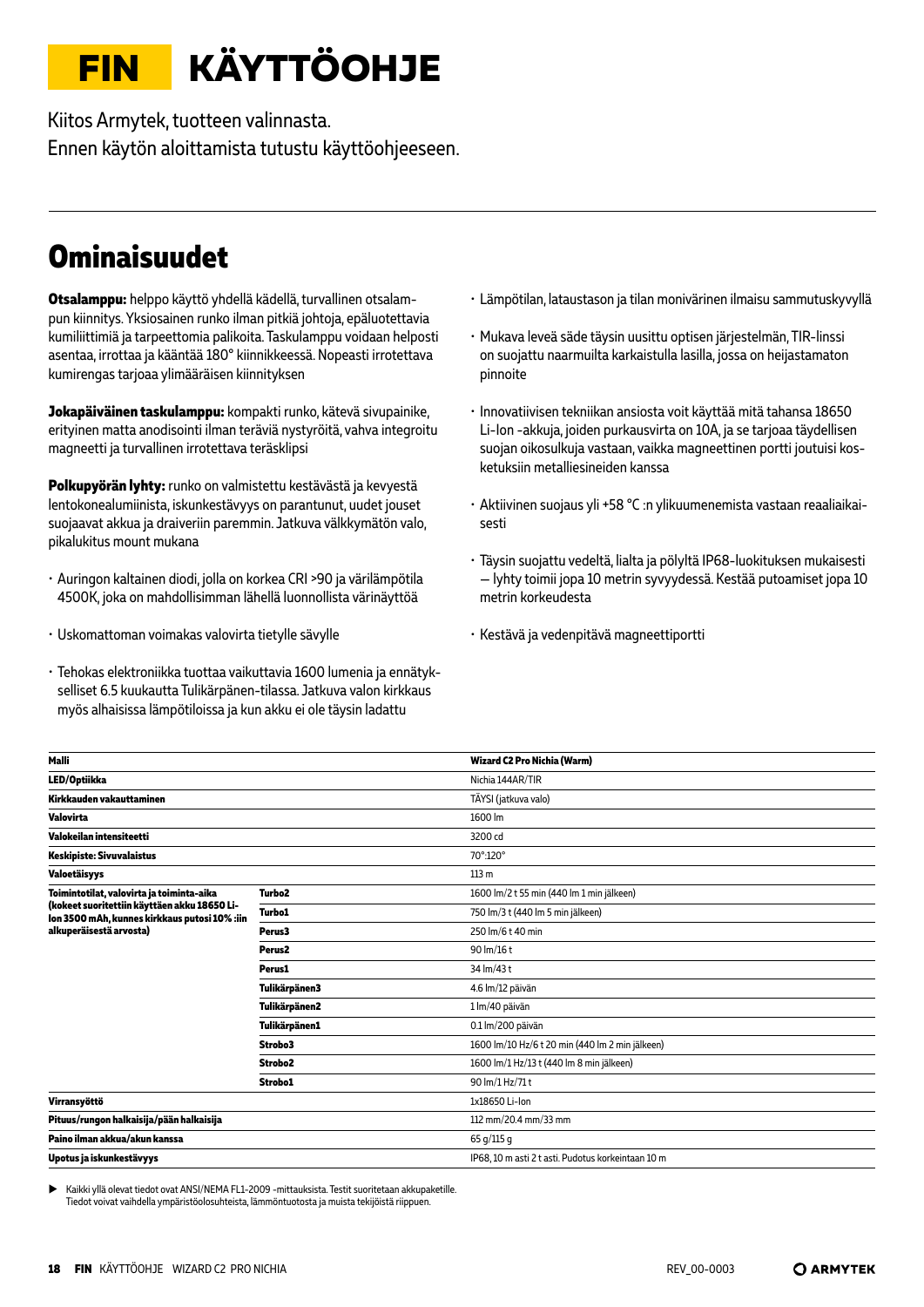# **Pakkauksen sisältö**

Taskulamppu, 18650 Li-Ion 3500 mAh -akku, magneettinen USB-laturi, klipsi, otsaan kiinnitys, ABM-01 polkupyöräkiinnike, 2 vara-O-rengasta, käyttöohje.

**Valmistajalla on oikeus muuttaa pakkauksen sisältöä oman näkemyksensä mukaan tekemättä muutoksia käyttöohjeeseen. Teknisiä tietoja voidaan muuttaa ilman erillistä ilmoitusta.** 

# **Käyttöönotto**

### **VIRTALÄHTEEN ASENNUS/VAIHTO:**



1. Kierrä auki takakorkki.

- 2. Asenna virtalähde plusnapa (+) kohti valaisimen etupäätä.
- 3. Aseta taskulampun takakansi takaisin paikalleen ja ruuvaa se kiinni, kunnes se pysähtyy.

Valaisin on käyttövalmis.

### **MAGNEETTILATURIN KYTKENTÄ**



Kierrä takakorkin kansi auki 1/4 kierroksen verran ja kytke magneettilaturi lampun takaosaan.

### **LLATURIN VALOINDIKAATTORI**

#### **Laturi ei ole kytketty:**

• Jatkuva vihreä — laturi on odotustilassa.

#### **Laturi on kytketty:**

- Vilkkuva vihreä latausasteen arviointi meneillään.
- Vilkkuva punainen kierrä lampun takakansi auki 1/4 kierrosta latauksen aloittamiseksi.
- Vilkkuva oranssi USB-virtalähteen lähtöjännite on liian alhainen latauksen jatkamiseksi oikein tai laturin ja akun välillä on huono kontakti. Puhdista taskulampun takakansi ja kierteitetyt osat, käytä eri virtalähdettä.
- Jatkuva punainen lataus nimellisellä latausvirralla.
- Jatkuva oranssi USB-virtalähteen lähtöjännite on liian alhainen, latausvirta voi pienentyä.
- Jatkuva vihreä lataus valmis.

# **Käyttö**

**Käyttöönoton valmistaminen:** kierrä lampun takakorkki loppuun asti.

### **YKSINKERTAINEN KÄYTTÖ**

**Tilat:** Tulikärpänen1, Tulikärpänen2, Perustilat, Turbo-tila (Laajennetussa viimeksi käytetty, Turbo2 oletus).



#### **Pois päältä -tila:**

1 klikkaus: Viimeksi käytetyn tilan päälle kytkentä. Painallus ja sen pitäminen: Tulikärpästen selauksen kytkentä. Vapauta painike. Jos pitää sitä edelleen painettuna, Perustilat alkavat vaihtua peräkkäin.

#### **Päälle kytketty -tila:**

1 klikkaus: Lampun sammuttaminen.

Painallus ja sen pitäminen: Siirtyminen Perustilojen selaukseen mistä tahansa tilasta. Tulikärpänen1:stä Perustilojen selaus alkaa Tulikärpästilojen vaihdon jälkeen. Vapauta painiketta valinnan vahvistamiseksi. 2 klikkausta: Turbon kytkentä kaikissa tiloissa. Toistuva kaksoisklikkaus palauttaa viimeiseen käyttötilaan.

### **LAAJENNETTU KÄYTTÖ**

Käyttötilojen vaihtamiseksi kierrä auki pois kytkettynä olevan lampun takakorkki 1/4 kierrosta, paina painiketta ja kierrä kansi kiinni napin ollessa painettuna.

**Käyttötilojen alueet:** [1] – Tulikärpäset, [2] – Perustilat, [3] – Тurbotilat, [4] – Strobotskoopit

#### **Pois päältä -tila:**

1 klikkaus: Viimeksi käytetyn tilan päälle kytkentä. Painallus ja sen pitäminen: Tulikärpänen1 kytkentä päälle [Alue 1]. Jos pitää sitä edelleen painettuna, tilat alkavat vaihtua peräkkäin: Tulikärpänen1 - Tulikärpänen2 - Tulikärpänen3 - Perus1 - Perus2 - Perus3 - Turbo1.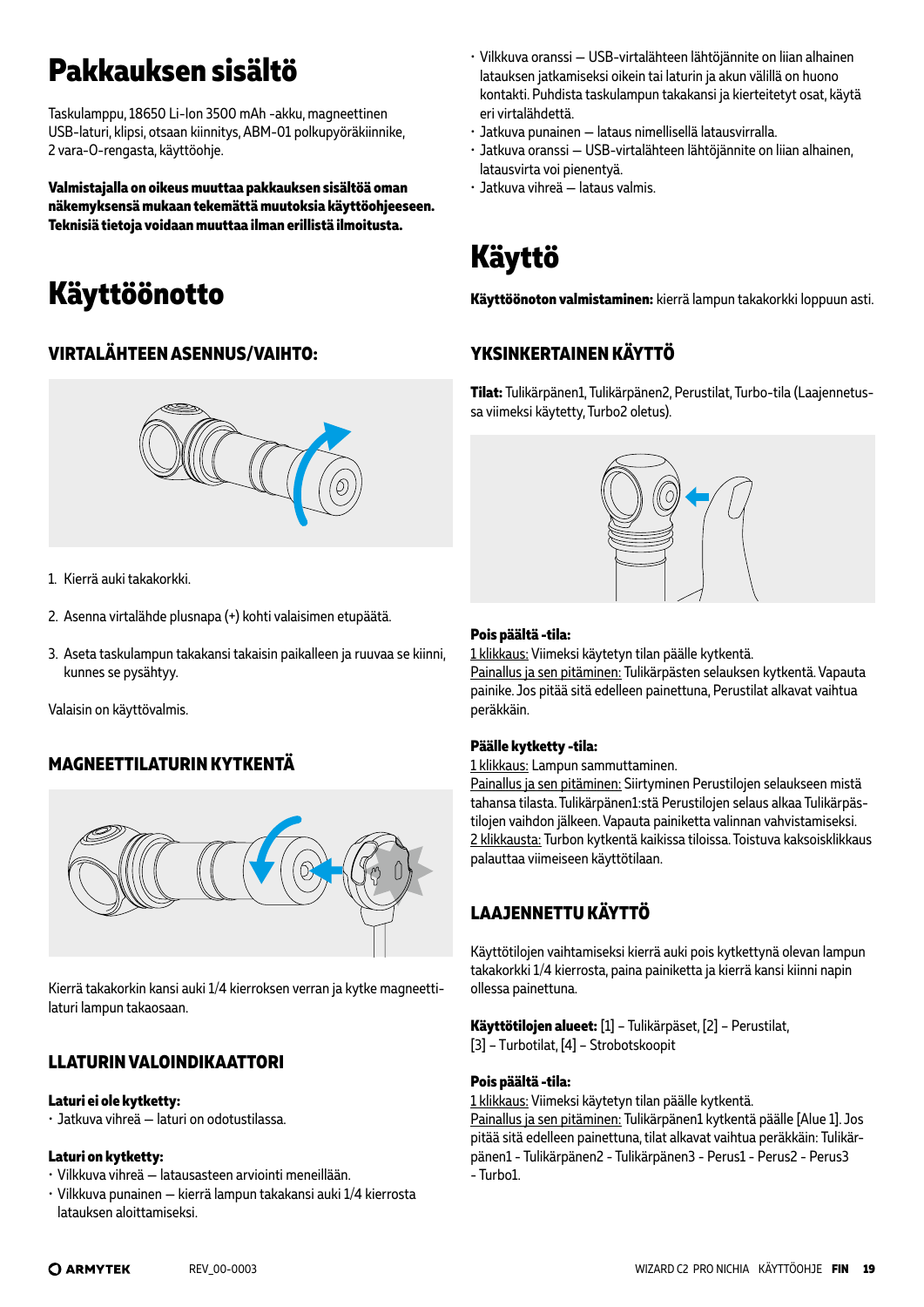#### **Päälle kytketty -tila:**

1 klikkaus: Lampun sammuttaminen. Painallus ja sen pitäminen: Nykyisen alueen tilojen peräkkäinen selaus.

#### **Kaikki tilat:**

2 klikkausta: Perustilan päälle kytkentä [Alue 2]. Seuraava kaksoisklikkaus vaihtaa valittujen [Alue1:n] ja [Alue2:n] tilojen välillä. 3 klikkausta: Turbotila päälle [Alue 3]. 4 klikkausta: Strobotila päälle [Alue 4].

**Viimeisen tehotilan muisti.** Valaisin muistaa automaattisesti viimeksi käytössä olleen tehotilan, ja käyttää tätä tehotilaa päälle kytkettäessä.

**Suuren kirkkauden turvatilat.** Turbotilat nostavat valaisimen kirkkautta siihen asti, kun sen lämpötila ja virtalähteen käyttämä virta eivät ylitä kriittisiä arvoja.

**Värivakauden ja turvallisen pehmeän aloituksen järjestelmä** pidentää valaisimen toiminta-aikaa, ja akun käyttöaikaa sekä suojaavat sitä alhaiselta lataukselta ja ylikuumenemiselta.

**Aktiivinen lämpötilan hallinta.** Lampun lämpötilan lähestyessä +58 °C kirkkautta alennetaan turva-arvoon, joka estää lampun ylikuumenemista pitkään. Hyvällä jäähdytyksellä valaisin toimii pitkään pudottamatta kirkkautta.

#### **Varoittava indikaatio näyttää latauksen asteen ja lampun lämpötilan.**

**Alhainen lataus.** Latauksen laskiessa alle n. 25% oranssi väri varoittaa vilkkumalla 1 kerran 2 sekunnissa. Jännitteen laskiessa edelleen kirkkautta lasketaan asteittain akun ja käyttäjän suojaamiseksi. Jos käyttötilan kirkkaus (Tulikärpäset ja Perus1) laskee alle n. 25% perustasosta, päädiodi välkkyy 2 kertaa. Latauksen alittaessa kriittisen n. 10% tason valo välkkyy 1 kerran sekunnissa.

**Korkea lämpötila.** Lämpötilan noustessa varoitustasolle vilkkuu oranssi valo 3 kertaa 2 sekunnissa. Kriittisen tason lämpötilassa punainen valo vilkkuu 3 kertaa sekunnissa. Kirkkautta lasketaan turvatasolle.

**Kytkennän estotoiminto.** Valaisimen sattumanvaraisen päälle kytkennän estämiseksi kierrä takakorkki 1/4 auki. Väri-indikointi sammuu myös.

**Toimintatilan valoindikointi.** Lyhyet välähdykset joka 4 sekunti kertovat valaisimen latauksesta sen ollessa sammutettuna (kunnes lataus laskee alle kriittisen tason). Indikointi auttaa myös löytämään valaisimen pimeässä.

**Toimintatilan valoindikoinnin päälle- ja poiskytkentä.** Tilan värimerkinnällä on 3 toimintatilaa:

- 1. Merkintä on pois päältä Tulikärpäset ja off -tilanteessa.
- 2. Merkintä on päällä missä tahansa tilanteessa.
- 3. Merkintä on pois päältä missä tahansa tilanteessa.

Värimerkinnän toimintatilan muuttamiseksi kierrä takakorkki 1/4 kierrosta, pitämällä painiketta alas painettuna kierrä korkki kiinni ja sitten taas auki. Merkinnän toimintatilat kytkeytyvät peräkkäin. Kytkentä jää muistiin jopa virtalähdettä vaihdettaessa. Erittäin alhainen virran kulutus takaa valoindikoinnin pitkän toiminnan.

## **Varoitukset**

Valaisimen vakaan toiminnan takaamiseksi suositellaan alkuperäisten 18650 Li-Ion -akkujen pituudeltaan enintään 70 mm jonka purkausvirta on vähintään 10A.

Turbotiloissa, Strobo2 ja Strobo3 -tilat taskulamppu voi kuumentua nopeasti ja purkaa akun suurella virralla. Älä jätä taskulamppua ilman valvontaa, sillä voimakas valo voi kuumentaa voimakkaasti lähellä olevia esineitä ja aiheuttaa jopa tulipalon. Älä lataa taskulampun akkua, kun ympäristön lämpötila on alle 0 °C.



- 1. Noudata aina tämän ohjekirjan neuvoja ja suosituksia.
- 2. Käytä valaisimessa ainoastaan suositeltuja akkuja.
- 3. Huolehdi aina akkujen oikeasta napaisuudesta.
- 4. Älä tee muutoksia valaisimeen. Muutosten tekeminen mitätöi takuun.
- 5. Estä veden tai muiden nesteiden pääsy valaisimen sisään.
- 6. Älä ikinä osoita taskulampulla ihmisten tai eläinten silmiin. Valaisimen kirkas valo voi silmiin suunnattuna aiheuttaa näkövammoja.
- 7. Älä anna lasten käyttää valaisinta ilman aikuisen valvontaa.

**Valmistaja eivät vastaa vahingoista, jotka aiheutuvat tuotteen virheellisestä käytöstä.**

# **Huolto ja säilytys**

Akkupesän kierteet ja tiivisterengas tulisi puhdistaa liasta ja rasvasta vähintään kaksi kertaa vuodessa. Kulunut tiivisterengas heikentää valaisimen veden- ja pölynkestävyyttä. Likaantuminen ja voitelun puute aiheuttaa kierteiden ja tiivisteen tavallista nopeampaa kulumista.

#### **Näin puhdistat akkupesän kierteet:**

- 1. Kierrä akkupesän korkki auki ja poista tiivisterengas esim. hammastikulla (älä käytä teräviä metalliesineitä, jotta tiiviste ei vahingoitu).
- 2. Pyyhi tiivisterengas huolellisesti liinalla. Älä käytä liuottimia. Jos tiivisterengas on kulunut tai rikkoutunut, korvaa se uudella.
- 3. Puhdista teräskierre huolellisesti harjalla käyttäen etanolia. Vältä etanolin pääsemistä valaisimen sisään, koska se voi aiheuttaa valaisimen toimintahäiriöitä.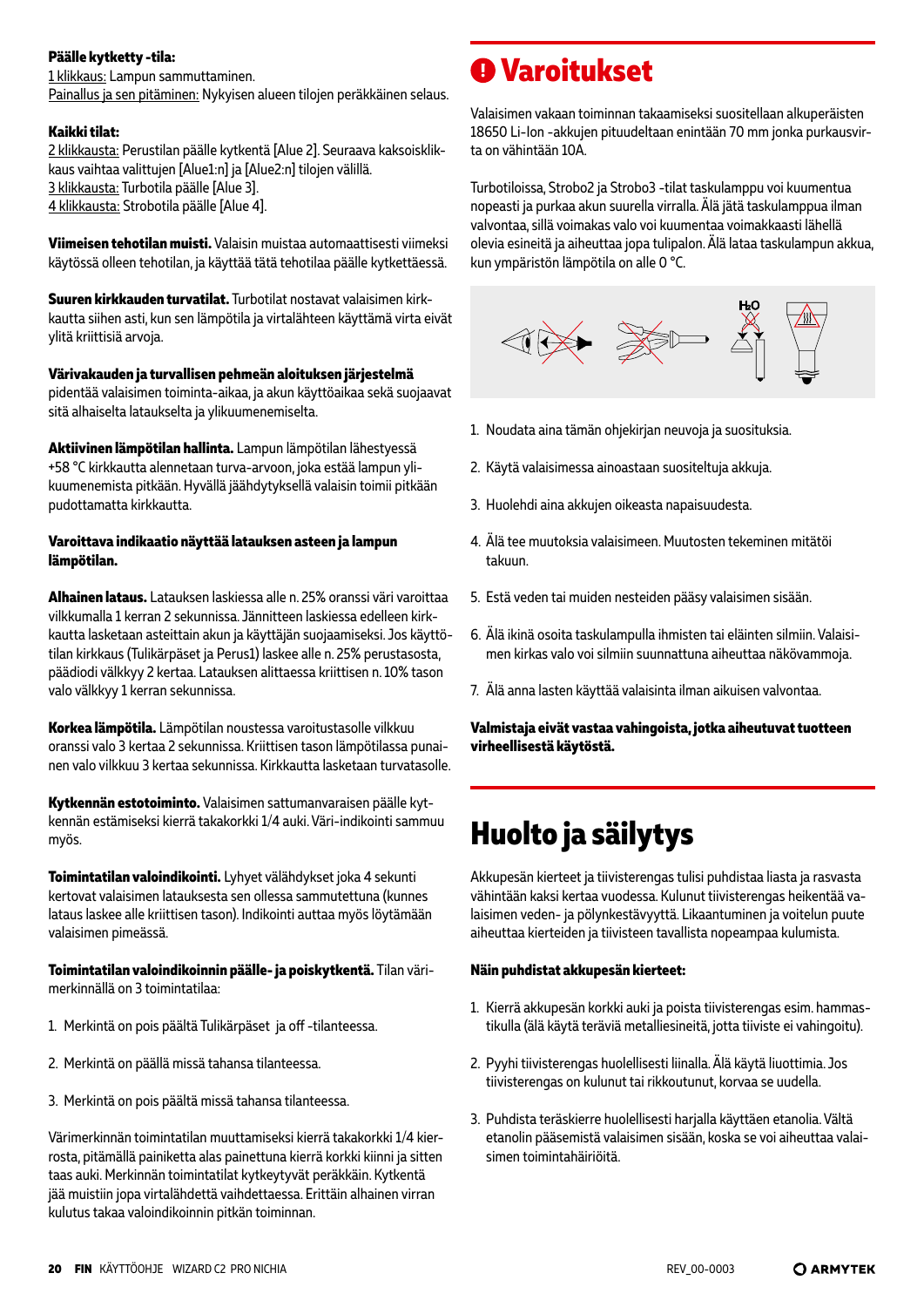Puhdistuksen jälkeen voitele kierre ja paikalleen asennettu rengastiiviste PAO -pohjaisella silikonilla, esim. Nyogel 760G. Muiden voiteluaineiden käyttö on kielletty. Käytettäessä valaisinta tehokkaasti tai erityisen pölyisissä olosuhteissa suositellaan puhdistamista ja voitelua tarvittaessa.

**EI SUOSITELLA** paristojen jättämistä valaisimen sisälle pitkäksi ajaksi (ei varsinkaan lataamattomia), koska paristot voivat vuotaa tai vahingoittaa valaisimen sisälosia. Jos pidät valaisinta käyttövalmiina (paristot asetettuina valaisimeen), niin ensin aseta valaisimeen uudet ja ladatut paristot, noudata niille sopivaa säilytyslämpötilaa ja tarkasta niiden kunto vaikkapa kerran kuussa. Jos olet huomannut mitään merkkejä paristojen viottumisesta, irrota ne valaisimesta välittömästi ja ota pois käytöstä.

# **Takuu ja huolto**

10 vuoden maksuton takuuhuolto (ei koske virtalähteitä, latureita, painikkeita ja yhdysliittimiä, joilla on 2 vuoden takuu) ostopäivästä ostokuittia vastaan. Takuu ei korvaa seuraavaa:

- 1. Ohjeitten vastainen käyttö.
- 2. Epäpätevän huoltajan modifiointi- tai huoltoyritys.
- 3. Käyttö klooratussa, saastuneissa nesteissä tai merivedessä.
- 4. Nesteeseen upottamisen yhteydessä tiiviyden rikkoutuessa.
- 5. Altistuminen korkealle lämpötilalle tai kemikaaleille, mm. akkuvedelle.
- 6. Viallisten virtalähteiden käyttö.

#### **Edustusto Suomessa**

Hitsaajankatu 7, 00810 Helsinki, Suomi +358 (50) 550-7266 • service@armytek.fi www.armytek.fi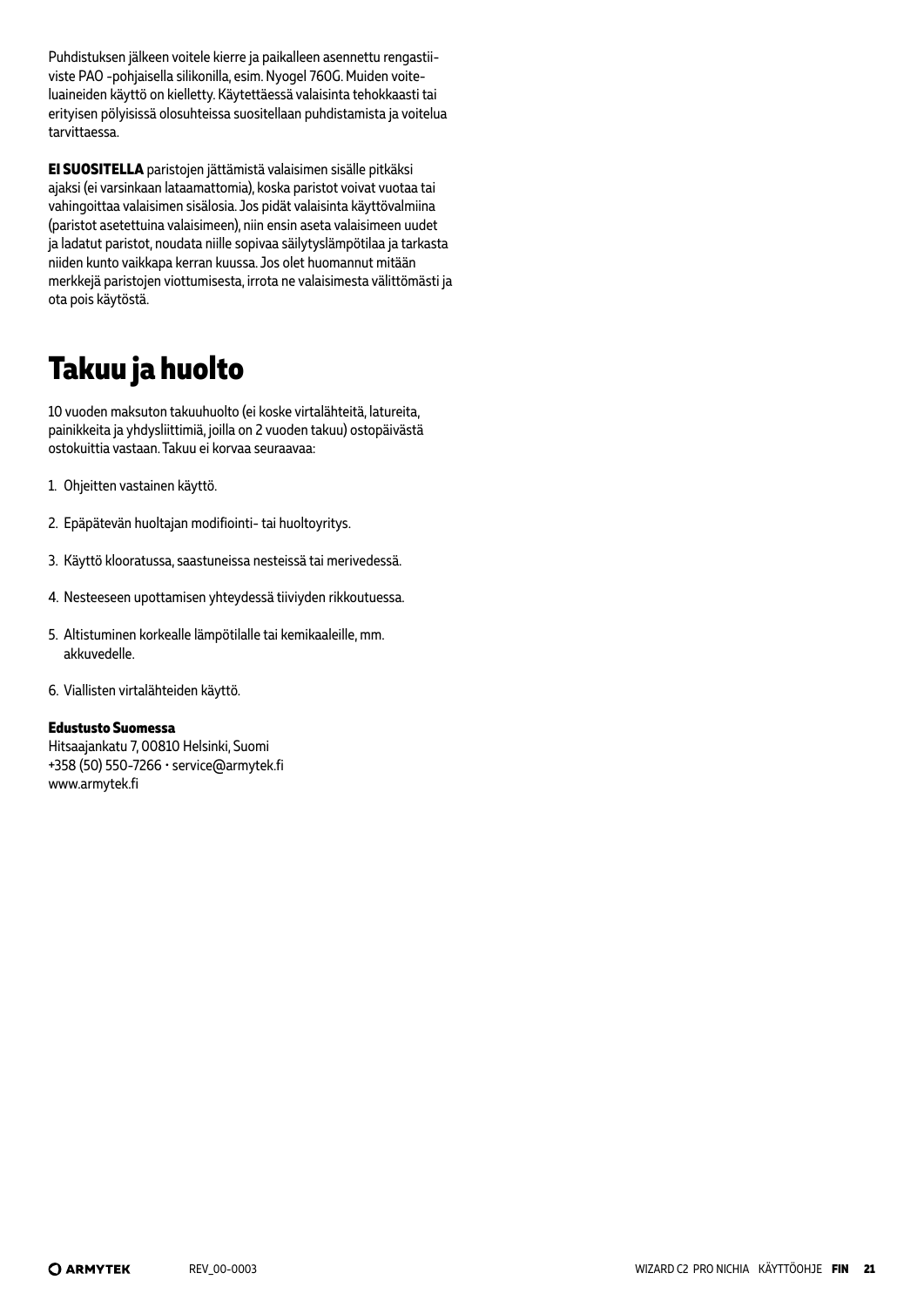# <span id="page-21-0"></span>**SWE ANVÄNDARMANUAL**

Tack för att du har valt produkter av Armytek. Läs instruktionerna före användningen

# **Specifikation**

**Pannlampa:** enkel enhandsmanövrering, säker huvudfäste. I ett stycke hölje utan långa ledningar, otillförlitliga gummikontakter eller onödiga block. Lyktan är lätt att montera, ta bort och rotera 180° i fästet. Quickgummi-ring ger en extra fixering

**Lykta för varje dag:** kompakt kropp, bekväm sidoknapp, speciell matt anodisering utan skarp räffling, stark integrerad magnet i bakre locket och säkert avtagbart stålklipp

**Cykellampa:** hölje tillverkat av slitstarkt och lättviktigt aluminium av flygplanskvalitet, hög slagtålighet, nya fjädrar för bättre skydd av batteri och förare. Konstant ljus utan flimmer, snabbkoppling ingår

- Solliknande diod med en hög CRI >90 och en färgtemperatur på 4500K för en naturtrogen färgåtergivning
- En otroligt kraftfull ljusström för denna nyans
- Kraftfull elektronik ger en imponerande ljusstyrka på 1600 lumen och en rekordlängd på 6.5 månader i Eldfluga-läge. Konstant ljusstyrka även vid låga temperaturer och ett ofullständigt laddat batteri
- Flerfärgad indikering av temperatur, laddningsnivå och status med möjlighet att stänga av den
- Bekväm vidstråle med ett helt uppgraderat optiskt system, TIR-linsen skyddas mot repor av härdat glas med antireflexbeläggning
- Den innovativa tekniken gör det möjligt att använda alla 18650 Li-Ion-batterier med en urladdningsström på 10A och ger fullständigt skydd mot kortslutningar även om den magnetiska porten kommer i kontakt med metallföremål
- Aktivt skydd mot överhettning över +58 °С i realtid
- Fullständigt skydd mot vatten, smuts och damm enligt IP68-standarden — ficklampan fortsätter att fungera även på 10 meters djup. Klarar fall på upp till 10 meter
- Tillförlitlig och vattentät magnetisk port

| Namp på modellen                                                                      |                    | Wizard C2 Pro Nichia (Warm)                                 |
|---------------------------------------------------------------------------------------|--------------------|-------------------------------------------------------------|
| LED/Typ av optik                                                                      |                    | Nichia 144AR/TIR                                            |
| Ljusstabilisering                                                                     |                    | FULL (konstant ljus)                                        |
| Ljusflöde                                                                             |                    | 1600 lm                                                     |
| <b>Peak-ljusintensitet</b>                                                            |                    | 3200 cd                                                     |
| Öppningsvinkel (punkt : diffus ljus)                                                  |                    | 70°:120°                                                    |
| Ljusintervall                                                                         |                    | 113 <sub>m</sub>                                            |
| Lägen, ljusström och arbetstid (försöken                                              | Turboläget2        | 1600 lm/2 t 55 min (440 lm efter 1 min)                     |
| utfördes vid 18650 Li-Ion 3500 mAh batteri<br>innan ljusstyrkan sjönk till 10% av den | <b>Turboläget1</b> | 750 lm/3 t (440 lm efter 5 min)                             |
| ursprungliga styrkan)                                                                 | Grundläget3        | 250 lm/6 t 40 min                                           |
|                                                                                       | Grundläget2        | 90 lm/16 t                                                  |
|                                                                                       | Grundläget1        | 34 lm/43 t                                                  |
|                                                                                       | Eldflugan3         | 4.6 lm/12 d                                                 |
|                                                                                       | <b>Eldflugan2</b>  | 1 lm/40 d                                                   |
|                                                                                       | <b>Eldflugan1</b>  | 0.1 lm/200 d                                                |
|                                                                                       | Stroboskop3        | 1600 lm/10 Hz/6 t 20 min (440 lm efter 2 min)               |
|                                                                                       | Stroboskop2        | 1600 lm/1 Hz/13 t (440 lm efter 8 min)                      |
|                                                                                       | Stroboskop1        | 90 lm/1 Hz/71 t                                             |
| <b>Batterier</b>                                                                      |                    | 1x18650 Li-Ion                                              |
| Längd/Kroppdiameter/Huvuddiameter                                                     |                    | 112 mm/20.4 mm/33 mm                                        |
| Vikt utan/med batteri                                                                 |                    | 65 g/115 g                                                  |
| Nedsänkning och chockmotstånd                                                         |                    | IP68, 10 m upp till 2 t. Fall från en höjd av upp till 10 m |
|                                                                                       |                    |                                                             |

X Alla ovanstående uppgifter har fåtts som ett resultat av mätningar enligt standarden ANSI/NEMA FL1-2009. Tester är utförda på ingående batteriet. Uppgifter kan variera beroende på miljöförhållanden, värmeavledning och andra faktorer.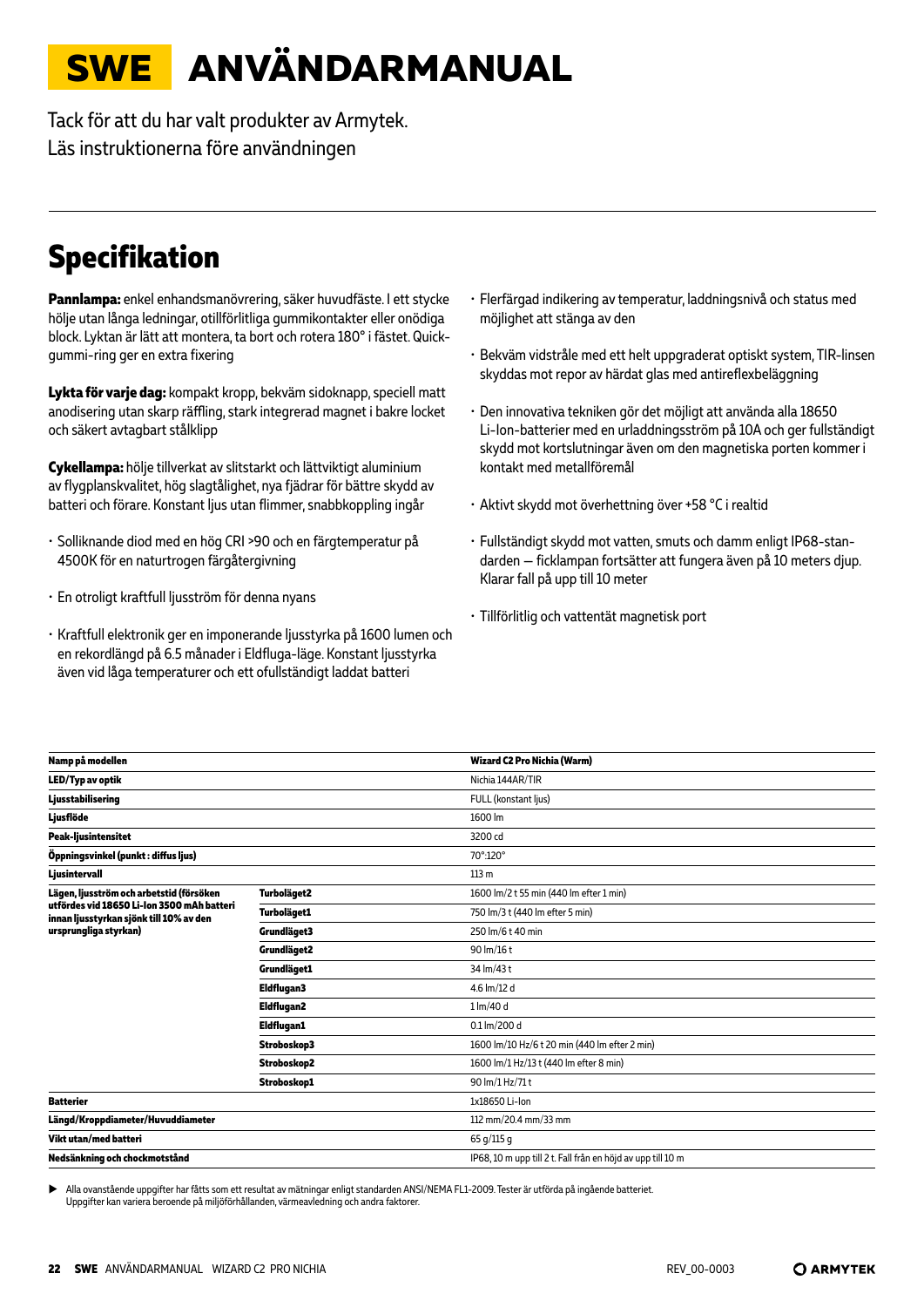# **Komplett uppsättning**

Ficklampa, 18650 Li-Ion 3500 mAh batteri, magnetisk USBladdare, klipp, huvudfäste, cykelfäste ABM-01, 2 extra O-ringar, användarmanual.

**Tillverkaren förbehåller sig rätten att ändra utrustningen på egen hand utan att ändra bruksanvisningen. Specifikationerna kan ändras utan föregående meddelande.**

# **Förberedelse för användning**

### **FÖR ATT INSTALLERA/BYTA BATTERIET:**



- 1. Skruva loss ficklampans bakstycke.
- 2. Sätt i batteriet med den positiva (+) kontakten mot ficklampans huvuddel.
- 3. Sätt tillbaka ficklampans baksida och skruva fast den tills den stannar.

Ficklampan är klar för användning.

### **ANSLUTNING AV MAGNETISK LADDARE:**



Skruva loss ficklampans bakstycke med 1/4 och anslut magnetladdaren till ficklampans baksida.

### **LADDARENS FÄRGINDIKERING**

#### **Laddaren är inte ansluten:**

• Fast grönt — enheten är i standby-läge.

#### **Laddaren är ansluten:**

- Blinkar grönt batteriets spänningsnivå utvärderas.
- Blinkar rött skruva loss ficklampans bakstycke med 1/4 för att börja ladda.
- Blinkar orange USB-utgång spänningen från nätaggregatet är för låg för att fortsätta att ladda ordentligt, eller så är kontakten mellan laddaren och batteriet dålig. Rengör bakluckan och gängorna på lyktan, använd en annan strömkälla.
- Fast rött laddning med nominell laddningsström.
- Fast orange USB-utgång spänningen från nätaggregatet är för låg, laddningsströmmen kan minska.
- Fast grönt laddningen är slutförd.

# **Okontroll**

**Förberedelse för användning:** Skruva fast bakre lamplocket.

### **ENKEL KONTROLL**

**Lägen:** Eldflugan1, Eldflugan2, Grundlägena, Turboläget (det senaste läget som användes i ett avancerat läge, Turboläget2 standardinställning).



#### **Inaktiverat tillstånd:**

1 klick: Aktivering av det senast använda läget.

Tryck och hållning: Aktivering av växling mellan Eldfluga-lägena. Släpp knappen för att göra ett val. Längre hållning kommer att starta cyklisk växling mellan Grundlägen.

#### **Aktiverat tillstånd:**

1 klick: Inaktivering av ficklampan.

Tryck och hållning: Övergång till cyklisk växling mellan Grundlägena från alla lägen. Från Eldflugan1 börjar växling mellan Grundlägena efter växling mellan Eldfluga-lägena. Släpp knappen för att göra ett val. 2 klick: Aktivering av Turboläget från alla lägen. Ett upprepat dubbelklick återgår till det senast använda läget.

### **AVANCERAD KONTROLL**

För att växla mellan typer av kontroll, skruva loss bakluckan på avstängda lampan med 1/4, tryck på knappen och dra åt locket medan du trycker den ner.

**Lägens sektioner:** [1] – Eldflugorna, [2] – Grundlägena, [3] – Turbolägena, [4] - Stroboskoperna

#### **Inaktiverat tillstånd:**

1 klick: Aktivering av det senast använda läget.

Tryck och hållning: Aktivering av Eldflugan1 [Sektion 1]. Längre hållning kommer att starta cyklisk växling mellan lägena: Eldflugan1 - Eldflugan2 - Eldflugan3 - Grundläget1 - Grundläget2 - Grundläget3 - Turboläget1.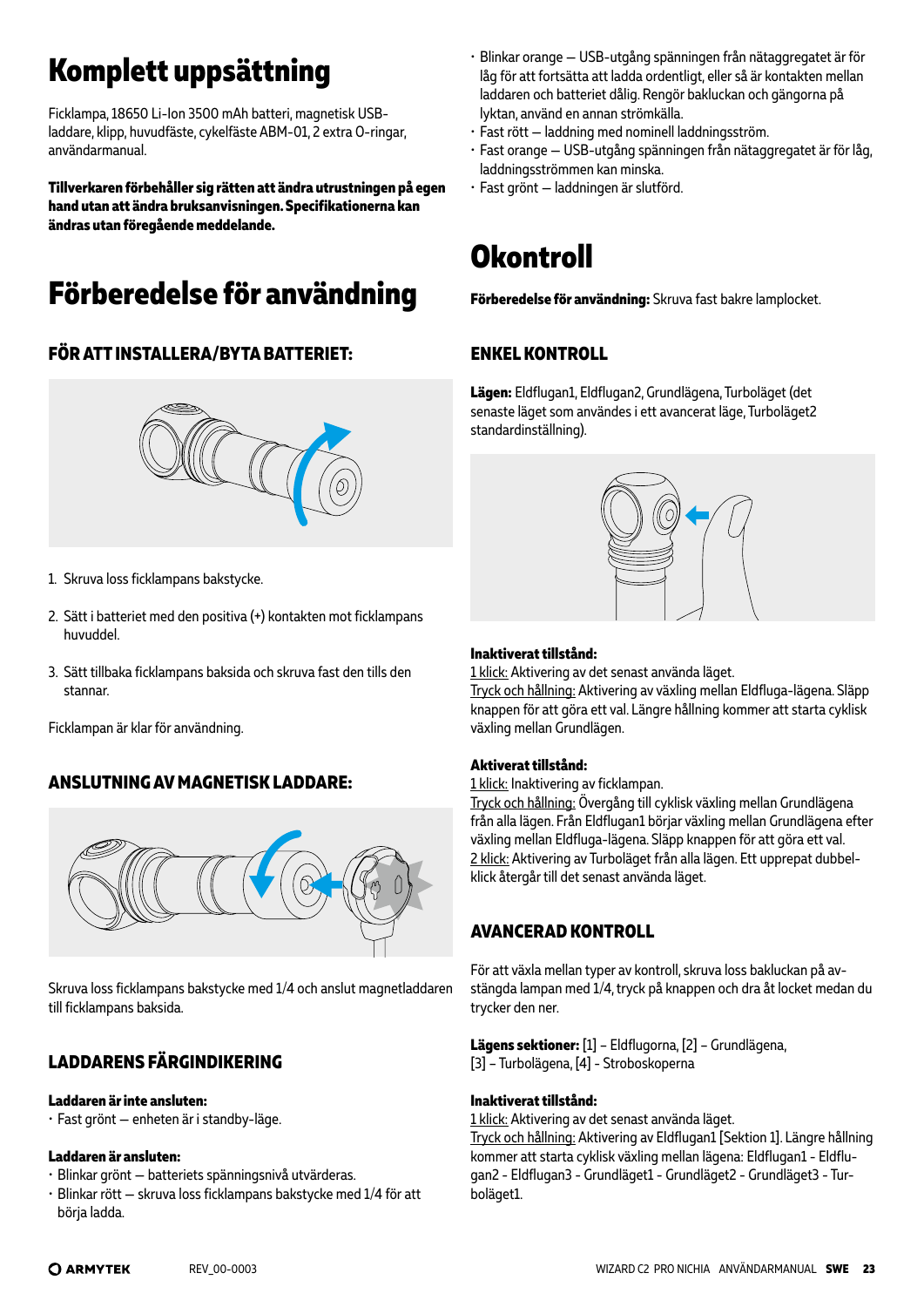#### **Aktiverat tillstånd:**

1 klick: Inaktivering av ficklampan. Tryck och hållning: Cyklisk växling av lägen i den aktuella Sektionen.

#### **Alla statusar:**

2 klick: Aktivering av Grundläget [Sektion 2]. Ett upprepande dubbelklick växlar mellan de valda lägena i [Sektion 1] och [Sektion 2]. 3 klick: Aktivering av Turboläget [Sektion 3]. 4 klick: Aktivering av Stroboskop-läget [Sektion 4].

**Autominne.** När du stängt av lampan kommer det sista läget att komma ihåg för snabb åtkomst nästa gång det slås på.

**Säkra lägen av hög ljusstyrka.** Turbo-lägen tillhandahåller hög ljusstyrka för ficklampan tills dess temperatur och strömförbrukning från batteriet inte når kritiska värden.

**System för digital stabilisering och säker mjukstart** låter öka ficklampans drifttid och batteriets livslängd, samt skydda den mot överdriven batteriurladdning eller överhettning.

**System för aktiv termisk kontroll.** När ficklampans temperatur når +58 °C, minskas ljusstyrkan till ett säkert värde, vilket inte låter ficklampan överhettas under lång tid. Under goda kylförhållanden lyser ficklampan utan minskad ljusstyrkan.

#### **Varningsindikering visar batterinivå och ficklampans temperatur.**

**Låg batterinivå.** När laddningsnivån är mindre än ca 25%, kommer den färgade lysdioden att visa varningsnivån genom att blinka orange varannan sekund. Om spänningen fortsätter sjunka, börjar ljusstyrkans gradvisa minskning for att säkerställa både batteriets och användarens säkerhet. Om lägets ljusstyrka (med undantag av Eldfluga-lägen och Grundläget1) sjunker under ca 25% av den nominella nivån, kommer huvuddioden att blinka två gånger. Vid en kritisk laddningsnivå som är mindre än ca 10% blinkar den färgade lysdioden rött en gång i sekunden.

**Hög temperatur.** När temperaturen ökar till varningsnivån, blinkar den färgade lysdioden orange tre gånger varannan sekund. Vid kritisk nivå blinkar den färgade dioden rött tre gånger i sekunden. Ljusstyrkan börjar sjunka till en säker nivå.

**Låsfunktion.** För att förhindra ficklampans slumpmässiga aktivering, skruva loss bakstycket med 1/4. Ärgindikeringen av status kommer också att inaktiveras.

**Färgindikering av status.** Kort blinkande var fjärde sekund visar laddningsnivån när ficklampan är avstängd (tills laddningsnivån sjunker under den kritiska nivån). Indikering låter också se ficklampan i mörkret.

#### **Aktivering/inaktivering av färgindikering av statuset.**

Färgindikering för statusen har 3 driftlägen:

- 1. Indikering är inaktiverad i Eldfluga-lägena och i av-statuset.
- 2. Indikering är på i alla tillstånd.
- 3. Indikationen är av i alla tillstånd.

För att ändra ett färgindikeringens driftläge, skruva av bakstycket med 1/4, tryck och håll ned knappen, skruva på och loss bakstycket. Indikeringens driftlägen växlas runt ringen. Ficklampan minns statuset när du byter batterier. Mycket låg strömförbrukning garanterar maximal varaktighet för färgindikering."

# **Varning**

För stabil drift ficklampan rekommenderar vi 18650 Li-Ion-batterier som är högst 70 mm långa med en urladdningsström på minst 10A.

I Turbolägena, Stroboskop2 och Stroboskop3 kan ficklampan snabbt värmas upp och ladda batteriet med hög strömstyrka. Lämna inte lyktan obevakad, eftersom det starka ljuset kan värma upp närliggande föremål och till och med orsaka en brand. Ladda inte batteriet i lyktan när omgivningstemperaturen är lägre än 0 °C.



- 1. Följ alltid dessa instruktioner och batteriregler.
- 2. Använd endast rekommenderade batterier.
- 3. Stör inte batteripolariteten.
- 4. Försök inte ändra eller modifiera ficklampan eller dess komponenter, det kommer att upphäva din garanti på den.
- 5. Låt inte vatten eller andra vätskor komma in i ficklampan.
- 6. Led inte den medföljande ficklampan i ögonen på människor eller djur – det kan orsaka kortvarig bländning.
- 7. Låt inte barn använda ficklampan utan vuxenövervakning.

**Företaget ansvarar inte för skada som orsakats av användaren till följd av felaktig användning.**

# **Vård och förvaring**

Det rekommenderas att ficklampans gängor och tätningsringar rengörs av smuts och gammalt fett 1-2 gånger om året. Kom ihåg att tillförlitligt skydd av ficklampan mot vatten och damm inte kan säkerställas av slitna tätningar, och förorening och brist på smörjning leder till snabb försämring av tätningar och trådar.

#### **Att rengöra tråden behöver du att:**

- 1. Skruva av bakluckan och ta bort O-ringen genom att försiktigt plocka upp den med en tandpetare (metallföremål kan skada ringen).
- 2. Torka O-ringen noggrant med en mjuk trasa (papper kan användas) utan att använda lösningsmedel. Om O-ringen är sliten eller skadad, måste den bytas ut med en ny.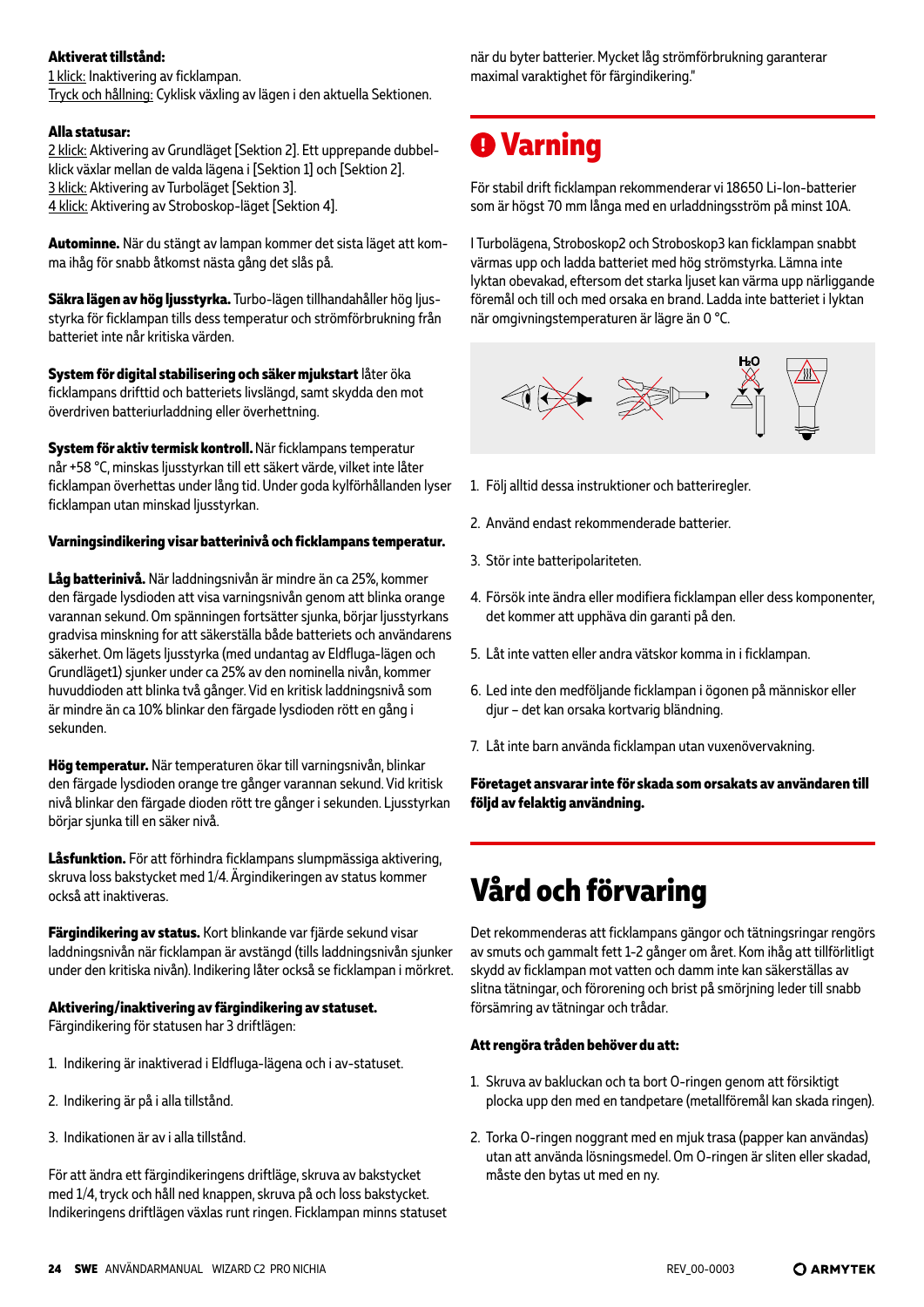3. Rengör metalltrådarna försiktigt med en borste med etylalkohol. Undvik att få alkohol i ficklampan, darfär det kan leda till störningar i funktionen.

Vid slutförandet av rengöringen bör trådarna och O-ringen på plats smörjas med ett silikonpolyalfaolefinbaserat smörjmedel, till exempel Nyogel 760G. Användningen av andra smörjmedel är oacceptabel. Vid aktiv drift eller användning vid särskilt dammiga förhållanden rekommenderas att rengöra och smörja vid behov.

**DET REKOMMENDERAS INTE** att lämna batterierna (särskilt icke laddningsbara) inuti ficklampan under långvarig lagring, eftersom de kan läcka och skada ficklampans inre delar. Om du håller ficklampan i färdigt tillstånd med installerade batterier, ska du förinstallera nya och laddade batterier, observera lagringstemperaturen som är tillåten för dem och kontrollera deras tillstånd minst en gång i månaden. Om du märker några tecken på skador på batterierna, ta bort dem direkt från ficklampan och ta dem ur drift.

### **Garanti och service**

En garantireparation är gratis kan utföras i upp till 10 år (med undantag för batterier, laddare, knappar och kontakter, som har 2 års garanti) sedan inköpsdatumet med ett dokument som bekräftar inköpet. Garantin täcker inte skador i följande fall:

- 1. Användning som inte sker enligt instruktionerna.
- 2. Försök att modifiera eller laga produkten med hjälp av en ocertificerad specialist.
- 3. Användning i klorerade, förorenade vätskor eller havsvatten.
- 4. Nedsänkning i vätska med trasig täthet.
- 5. Exponering för varm temperatur eller kemikalier, inklusive vätska från läckande batterier.
- 6. Användning av lågkvalitativa batterier.

#### **Representation I EU**

Hitsaajankatu 7, 00810 Helsinki, Suomi +358 (50) 550-7266 • service@armytek.fi www.armytek.fi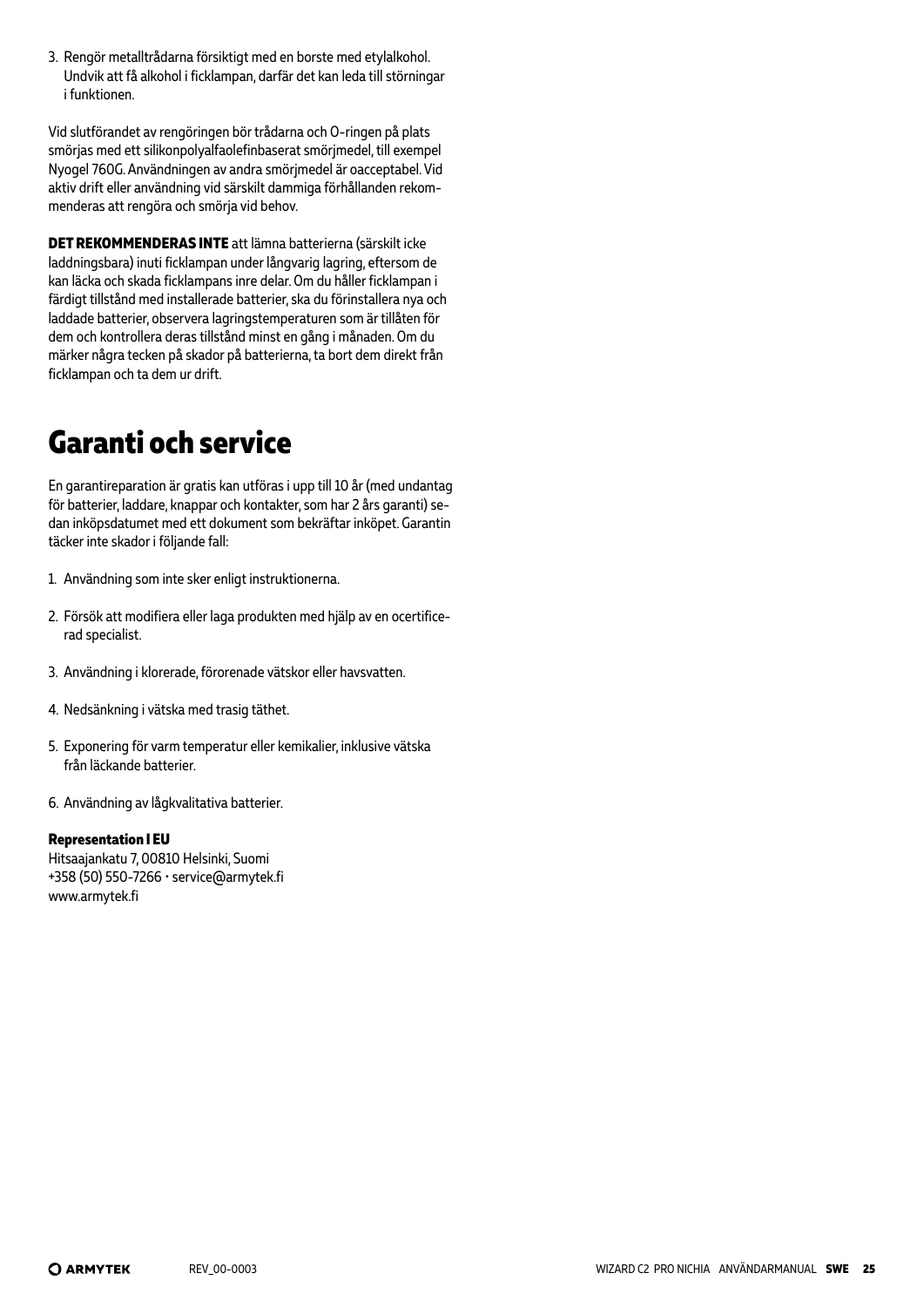# <span id="page-25-0"></span>**NOR BRUKSANVISNING**

Takk for at du valgte produktene til Armytek. Vennligst les bruksanvisning før bruk.

# **Spesifikasjon**

**Hodelykt:** enkel enhåndsbetjening, sikker hodefeste. Hus i ett stykke uten lange ledninger, upålitelige gummikontakter eller unødvendige blokker. Lommelykten er enkel å installere, fjerne og rotere i holderen 180°. Hurtigkobling gummiring gir ekstra hold

**Lommelykt for hver dag:** kompakt kropp, praktisk sideknapp, spesiell matt anodisering uten skarp rifling, sterk innebygd magnet i bakdekselet og pålitelig avtakbar stålklips

**Sykkellykt:** slitesterkt og lett aluminiumskabinett av fly, forbedret støtmotstand, nye fjærer for bedre batteri- og førerbeskyttelse. Flimmerfritt konstant lys, hurtigutløser feste inkludert

- Sollignende diode med høy CRI >90 og en fargetemperatur på 4500K for så nær naturlig fargeskjerm
- En utrolig kraftig lysstrøm for en gitt nyanse
- Kraftig elektronikk leverer imponerende 1600 lumen og rekord 6.5 måneder i Ildflue lys-modus. Konstant lysstyrke selv ved lave temperaturer og et fulladet batteri
- Flerfarget indikasjon på temperatur, ladningsnivå og status med muligheten til å slå av
- Innovativ teknologi lar deg bruke alle 18650 Li-Ion-batterier med en utladningsstrøm på 10A og gir fullstendig beskyttelse mot kortslutning, selv i tilfelle magnetporten kommer i kontakt med metallgjenstander
- Aktiv beskyttelse mot overoppheting over +58 °С i sanntid
- Full beskyttelse mot vann, smuss og støv i henhold til IP68-standarden — lommelykten fortsetter å fungere selv på en dybde på 10 meter. Tåler fall på opptil 10 meter
- Pålitelig og vanntett magnetport

| <b>Modellnavn</b>                                                                      |                     | Wizard C2 Pro Nichia (Warm)                             |
|----------------------------------------------------------------------------------------|---------------------|---------------------------------------------------------|
| <b>LED/Linsetype</b>                                                                   |                     | Nichia 144AR/TIR                                        |
| Lysstyrke stabilisering                                                                |                     | FULL (konstant lys)                                     |
| <b>Lysfluks</b>                                                                        |                     | 1600 lm                                                 |
| <b>Topplysstyrke</b>                                                                   |                     | 3200 cd                                                 |
| Åpningsvinkel (dot : diffust lys)                                                      |                     | 70°:120°                                                |
| Lyslengde                                                                              |                     | 113 <sub>m</sub>                                        |
| Modus, lysfluks og driftstid (tester ble utført                                        | Turbo <sub>2</sub>  | 1600 lm/2 t 55 min (440 lm etter 1 min)                 |
| ved 18650 Li-lon 3500 mAh batteri før<br>lysstyrken falt til 10% av den i begynnelsen) | <b>Turbo1</b>       | 750 lm/3 t (440 lm etter 5 min)                         |
|                                                                                        | <b>Basismodus3</b>  | 250 lm/6 t 40 min                                       |
|                                                                                        | <b>Basismodus2</b>  | 90 lm/16 t                                              |
|                                                                                        | <b>Basismodus1</b>  | 34 lm/43 t                                              |
|                                                                                        | <b>Ildflue lys3</b> | 4.6 lm/12 d                                             |
|                                                                                        | <b>Ildflue lys2</b> | $1 \, \text{Im}/40 \, \text{d}$                         |
|                                                                                        | <b>Ildflue lys1</b> | 0.1 lm/200 d                                            |
|                                                                                        | Strobe3             | 1600 lm/10 Hz/6 t 20 min (440 lm etter 2 min)           |
|                                                                                        | Strobe <sub>2</sub> | 1600 lm/1 Hz/13 t (440 lm etter 8 min)                  |
|                                                                                        | Strobe1             | 90 lm/1 Hz/71 t                                         |
| <b>Batteri</b>                                                                         |                     | 1x18650 Li-Ion                                          |
| Lengde/Kroppsdiameter/Hodediameter                                                     |                     | 112 mm/20.4 mm/33 mm                                    |
| Vekt uten/med batterier                                                                |                     | 65 g/115 g                                              |
| Nedsenkning og støtmotstand                                                            |                     | IP68, 10 m opptil 2 t. Fall fra en høyde på opptil 10 m |
|                                                                                        |                     |                                                         |

Alle ovennevnte data er mottatt som et resultat av målinger i henhold til ANSI/NEMA FL1-2009. Tester utføres på det medfølgende batteriet Data kan variere basert på miljøforhold, varmespredning og andre faktorer.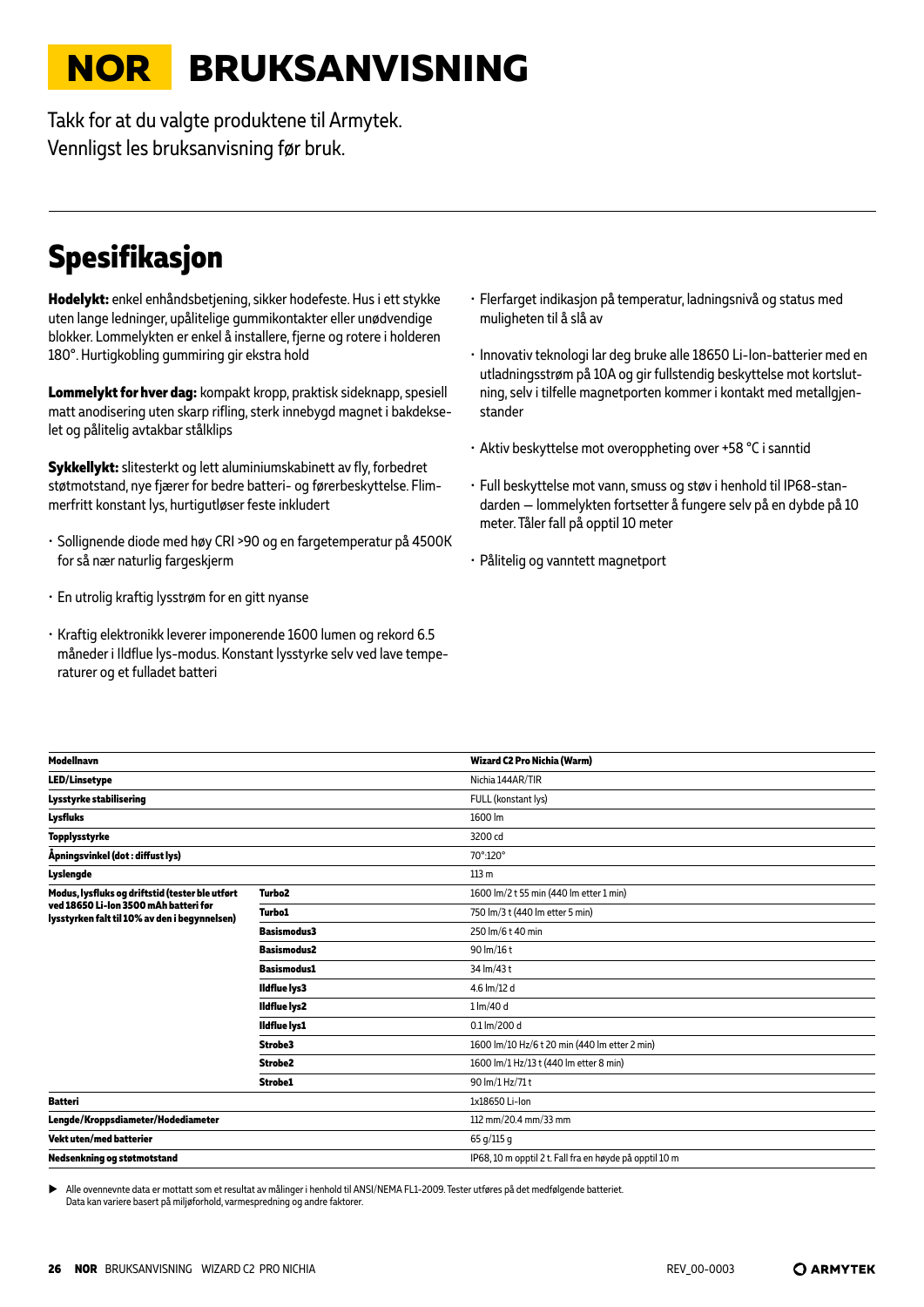# **Komplettering**

Lommelykt, 18650 Li-Ion 3500 mAh batteri, magnetisk USB-lader, klips, hodefeste, ABM-01 sykkelfeste, 2 ekstra O-ringer, bruksanvisning.

**Produsenten forbeholder seg retten til å endre sett sammensetning etter eget skjønn uten å endre bruksanvisningen. Spesifikasjoner kan endres uten foreløpig varsel.**

# **Klargjøring for bruk**

### **FOR Å SETTE INN/BYTTE BATTERI:**



- 1. Skru av bakdekselet på lykten.
- 2. Sett inn batteriet med den positive polen (+) til hodet på lykten.
- 3. Sett på bakdekselet på lommelykten og skru den inn til den stopper.

Lommelykten er klar til bruk.

### **KOBLING TIL MAGNETISK LADER:**



Skru bakdekselet på lommelykten med 1/4 og koble den magnetiske laderen til baksiden av lommelykten.

### **FARGEINDIKASJON PÅ LADEREN**

#### **Laderen er ikke tilkoblet:**

• Konstant grønt — enheten er i standby-modus.

#### **Laderen er tilkoblet:**

- Blinkende grønt evaluering av batteriets spenningsnivå pågår.
- Blinkende rødt skru av bakdekselet på lommelykten med 1/4 for å starte ladingen.
- Blinkende oransje USB-utgangsspenningen til strømforsyningen er for lav til å fortsette å lade riktig, eller det er dårlig kontakt mellom

laderen og batteriet. Rengjør bakdekselet og trådene til lyktedelen, bruk en annen strømkilde.

- Konstant rødt lading med nominell ladestrøm.
- Konstant oransje USB-utgangsspenningen til strømforsyningen er for lav, ladestrømmen kan reduseres.
- Konstant grønt ladingen fullført.

# **Styring**

**Klargjøring til bruk:** Skru det bakre lommelyktens deksel på til den stopper.

### **ENKEL STYRING**

**Modusene:** Ildflue lys1, Ildflue lys2, Basismodusene, Turbo-modus (sist brukt i Utvidet styring, Turbo2 som standard).



#### **Avslått tilstand:**

1 klikk: Slå på sist brukte modus.

Trykke og holde ned: Slå på skifting av Ildflue lys. Slipp knappen for å velge. Om man fortsetter å holde knappen ned, skal Basismodusene skiftes syklisk.

#### **Påslått tilstand:**

1 klikk: Slå av lommelykten.

Trykke og holde ned: Overgang til syklisk skifting av Basismodus fra alle modus. Fra Ildflue lys1 begynner skifting av Basismodusene etter skifting av Ildflue lys. Slipp knappen for å velge.

2 klikk: Slå Turbo på fra alle modus. Ved dobbeltklikk på nytt går man tilbake til den sist brukte modus.

### **UTVIDET STYRING**

For å skifte mellom styringstyper, skru av bakdekselet til den avslåtte lommelykten med 1/4, trykk på knappen og skru på dekslet mens du holder den ned.

**Modusseksjoner:** [1] – Ildflue lys, [2] – Basismodusene, [3] – Turbo-modusene, [4] – Stroboskoper

#### **Avslått tilstand:**

1 klikk: Slå på sist brukte modus.

Trykke og holde ned: Slå på Ildflue lys1 [Seksjon 1]. Om man fortsetter å holde knappen ned, skal modusene skiftes syklisk: Ildflue lys1 - Ildflue lys2 - Ildflue lys3 - Basismodus1 - Basismodus2 - Basismodus3 - Turbo1.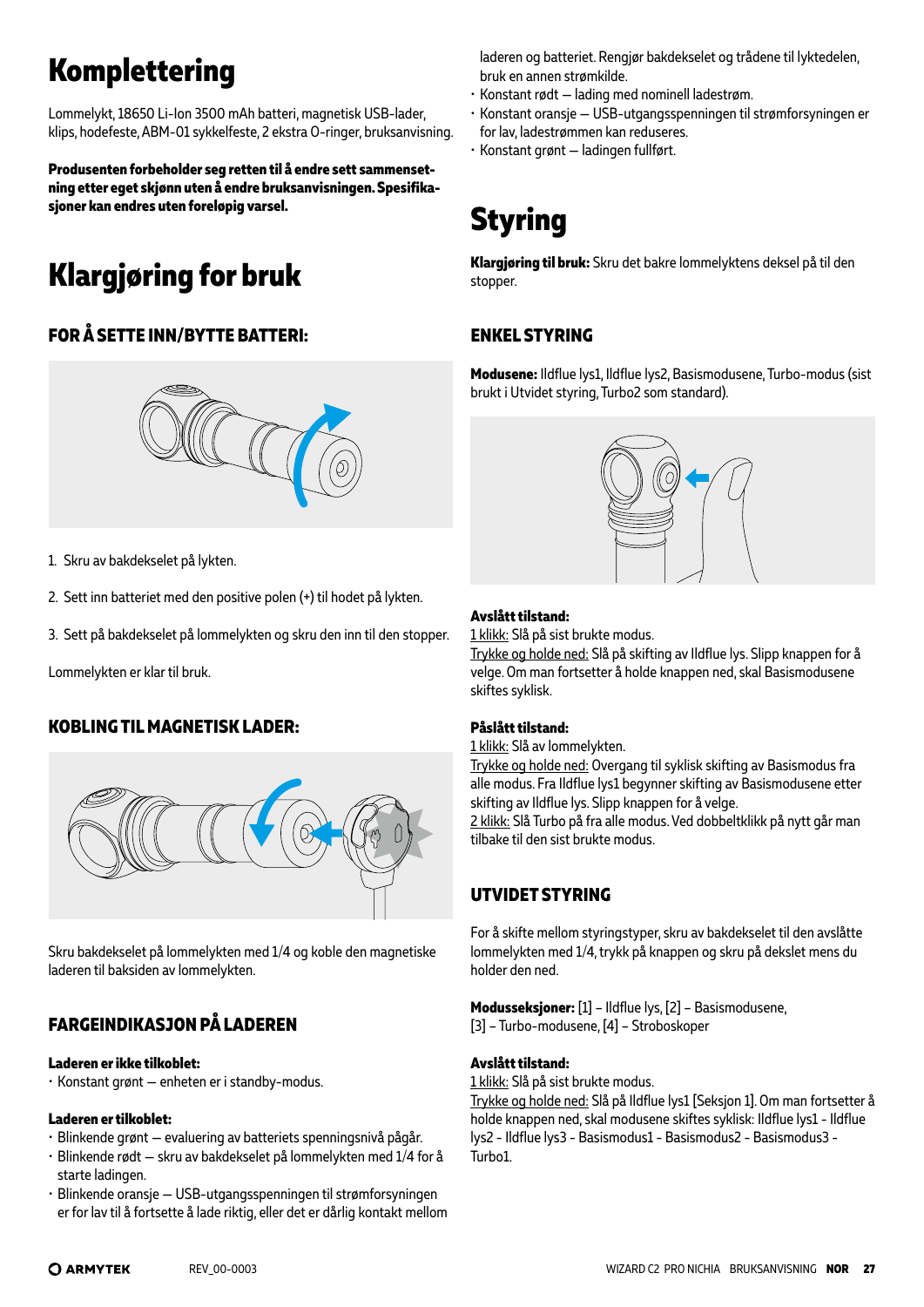#### **Påslått tilstand:**

#### 1 klikk: Slå av lommelykten.

Trykke og holde ned: Syklisk skifting av modusene i den gjeldende Seksjonen.

#### **Enhver tilstand:**

2 klikk: Slå på Basismodus [Seksjon 2]. Dobbeltklikk på nytt skifter mellom de valgte modusene i [Seksjon 1] og [Seksjon 2]. 3 klikk: Slå på Turbo-modus [Seksjon 3]. 4 klikk: Slå på Strobe [Seksjon 4].

**Automatisk hukommelse.** Etter at lommelykten er slått av, blir den sist brukte modusen automatisk husket. Neste gang du slår på lommelykten, kan du ha rask tilgang til den sist brukte modusen.

**Sikre moduser med høy lysstyrke.** Turbo-modusene gir høy lysstyrke på lykten så lenge temperaturen og strømforbruket fra batteriet ikke overstiger kritiske verdier.

**Systemet med digital stabilisering og sikker mykstart** lar deg øke lommelyktens driftstid og batterilevetiden, samt beskytte den mot overdreven utladning eller overoppheting.

**Aktivt termisk kontrollsystem.** Når lommelyktens temperatur nærmer seg +58 °C, reduseres lysstyrken til en sikker verdi, noe som gjør at lommelykten ikke overopphetes i lang tid. Under gode kjøleforhold lyser lommelykten uten at lysstyrken faller ned.

#### **Advarselsindikasjon viser lyktens ladningsnivå og temperatur.**

**Lavt ladenivå.** Når ladenivået er mindre enn ca. 25%, vil den fargedioden vise advarselenivået med oransje blink hvert 2. sekund. Når spenningen synker ytterligere, vil en gradvis reduksjon i lysstyrke begynne for å sikre sikkerheten til batteriet og brukeren. Hvis lysstyrken i modusen (unntatt modusene Ildflue lys og Basismodus1) faller under ca. 25% av det nominelle nivået, vil hoveddioden blinke to ganger. Ved et kritisk ladenivå som er mindre enn ca. 10%, blinker den fargedioden rødt 1 gang per sekund.

**Høy temperatur.** Når temperaturen stiger til varselnivået, blinker den fargedioden oransje 3 ganger hvert 2. sekund. På et kritisk nivå blinker den fargedioden rødt 3 ganger hvert sekund. Lysstyrken begynner å synke til et trygt nivå.

**Låsefunksjon.** For å forhindre at lommelykten slår seg på utilsiktet, skru av bakdekselet med 1/4. Fargeindikasjonen for statusen blir også deaktivert.

**Farget statusindikasjon.** Korte blink hvert 4. sekund viser ladenivået selv når lykten er av (til ladenivået faller under det kritiske nivået). Indikasjonen lar deg også finne lykten i mørket.

**Slå på/av fargeindikasjon for status.** Fargeindikasjon for driftsstatus har 3 moduser:

- 1. Indikasjonen er deaktivert i Ildflue lys-modusene og i av-tilstand.
- 2. Indikasjonen er på i alle tilstander.
- 3. Indikasjonen er av i alle tilstander.

For å endre driftsmodus av fargeindikasjonen, skru av bakdekselet med 1/4, trykk på knappen og hold den inne, skru på og av dekselet

igjen. Indikasjonens driftsmodusene byttes i en ring. Status skal huskes selv når batterier må byttes ut. Ultra-lavt strømforbruk gir maksimal varighet av funksjon til fargeindikasjon.

### **Advarsler**

For stabil drift av lykten anbefales merkebatterier 18650 Li-Ion lengde på ikke over 70 mm med utladningsstrøm på minst 10A.

I Turbo-modusene, Strobe2 og Strobe3 kan lommelykten raskt varme opp og lade ut batteriet med høy strøm. Ikke la lommelykten være uten tilsyn, ettersom kraftig lys kan varme opp nærliggende gjenstander og til og med forårsake brann. Ikke lad batteriet i lommelykten når omgivelsestemperaturen er under 0 °C.



- 1. Følg alltid denne brukerveiledningen og retningslinjene for batteribruk.
- 2. Bruk bare anbefalte batterier.
- 3. kke forstyrr batteripolariteten.
- 4. Ikke prøv å endre eller modifisere lommelykten eller dens komponenter, for da mister du garantien.
- 5. Ikke la vann eller andre væsker komme inn i lommelykten.
- 6. Ikke rett lommelykten som er slått på i øynene til mennesker eller dyr — dette kan forårsake kortsiktig blinding.
- 7. Ikke la barn bruke lommelykten uten tilsyn av voksne.

**Selskapet er ikke ansvarlig for skader som brukeren får som følge av feil bruk.**

# **Vedlikehold og oppbevaring**

Det anbefales at lommelyktens gjenge og tetningsringer rengjøres av smuss og gammel smøremiddel 1-2 ganger i året. Husk at god beskyttelse mot vann og støv ikke kan sikres ved slitne tetningsringer, og forurensning og mangel på smøring fører til slitasje på tetninger og gjenger.

#### **For å rengjøre gjengen, må man:**

1. Skru av bakdekslet og ta av tetningsringen ved å forsiktig plukke den opp med en tannpirke (ved bruk av skarpe metallgjenstander kan tetningsringen bli skadet).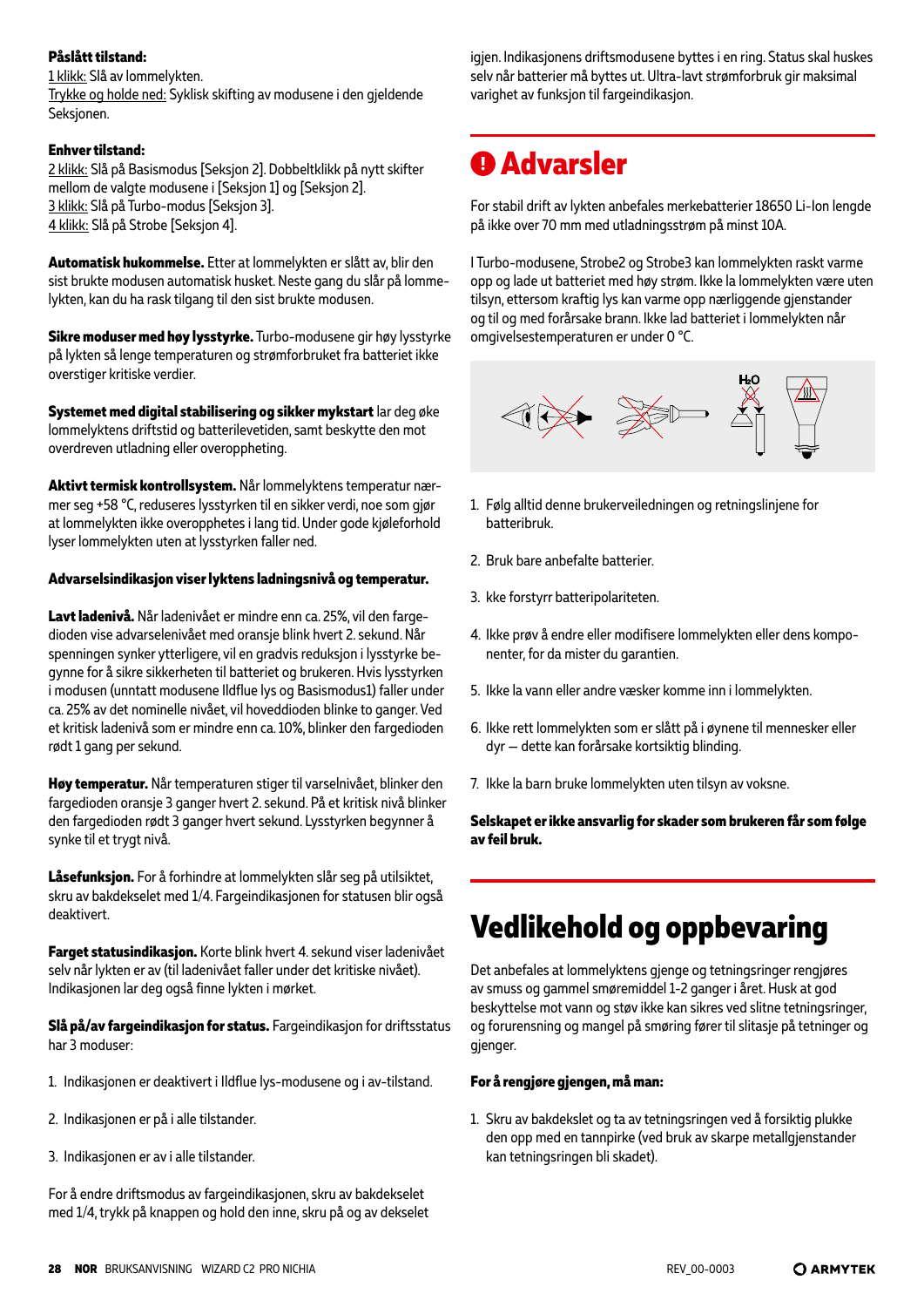- 2. Tørk tetningsringen forsiktig med en myk klut (papir kan brukes) uten å bruke løsningsmidler. Hvis tetningsringen er slitt eller skadet, må den byttes ut med en ny ring.
- 3. Rengjør metallgjengen forsiktig med en børste med etylalkohol. Unngå at etylalkohol kommer inn i lommelykten, for det kan forårsake forstyrrelse i funksjonen.

Etter rengjøring skal gjengen og tetningsringen som er tilbake på plass smøres på nytt med et silikonpolyalfaolefinbasert smøremiddel, for eksempel Nyogel 760G. Bruk av andre smøremidler er uakseptabel. Under aktiv drift eller drift i spesielt støvete områder, anbefales det å rengjøre og smøre lommelykten etter behov.

**DET ER IKKE ANBEFALT** å forlate batteriene (spesielt de som ikke er oppladbare) inne i lommelykten under langtidsoppbevaring, for de kan lekke og skade lommelyktens indre deler. Hvis du holder lommelykten i klar tilstand med installerte batterier, må du installere på forhånd nye og ladede batterier, observere oppbevaringstemperaturen som er tillatt for dem og kontrollere tilstanden minst en gang i måneden. Hvis du merker tegn på skade på batteriene, fjern dem umiddelbart fra lommelykten og ta dem ut av drift.

# **Garanti og service**

Gratis garantireparasjon utføres i 10 år (unntatt batterier, ladere, knapper og kontakter, som har 2 års garanti) fra kjøpsdatoen med et dokument som bekrefter kjøpet. Garantien dekker ikke skader når:

- 1. Bruk er ikke i henhold til bruksanvisningen.
- 2. Det har vært forsøk på å modifisere eller reparere av en usertifisert håndverker.
- 3. Bruk i klorerte, forurensede væsker eller sjøvann.
- 4. Nedsenking i væske med ødelagt hermetisk forsegling.
- 5. Eksponering for varme eller kjemikalier, inkl. væske fra lekkede batterier.
- 6. Bruk av batterier av lav kvalitet.

#### **Er representert I EU**

Hitsaajankatu 7, 00810 Helsinki, Suomi +358 (50) 550-7266 • service@armytek.fi www.armytek.fi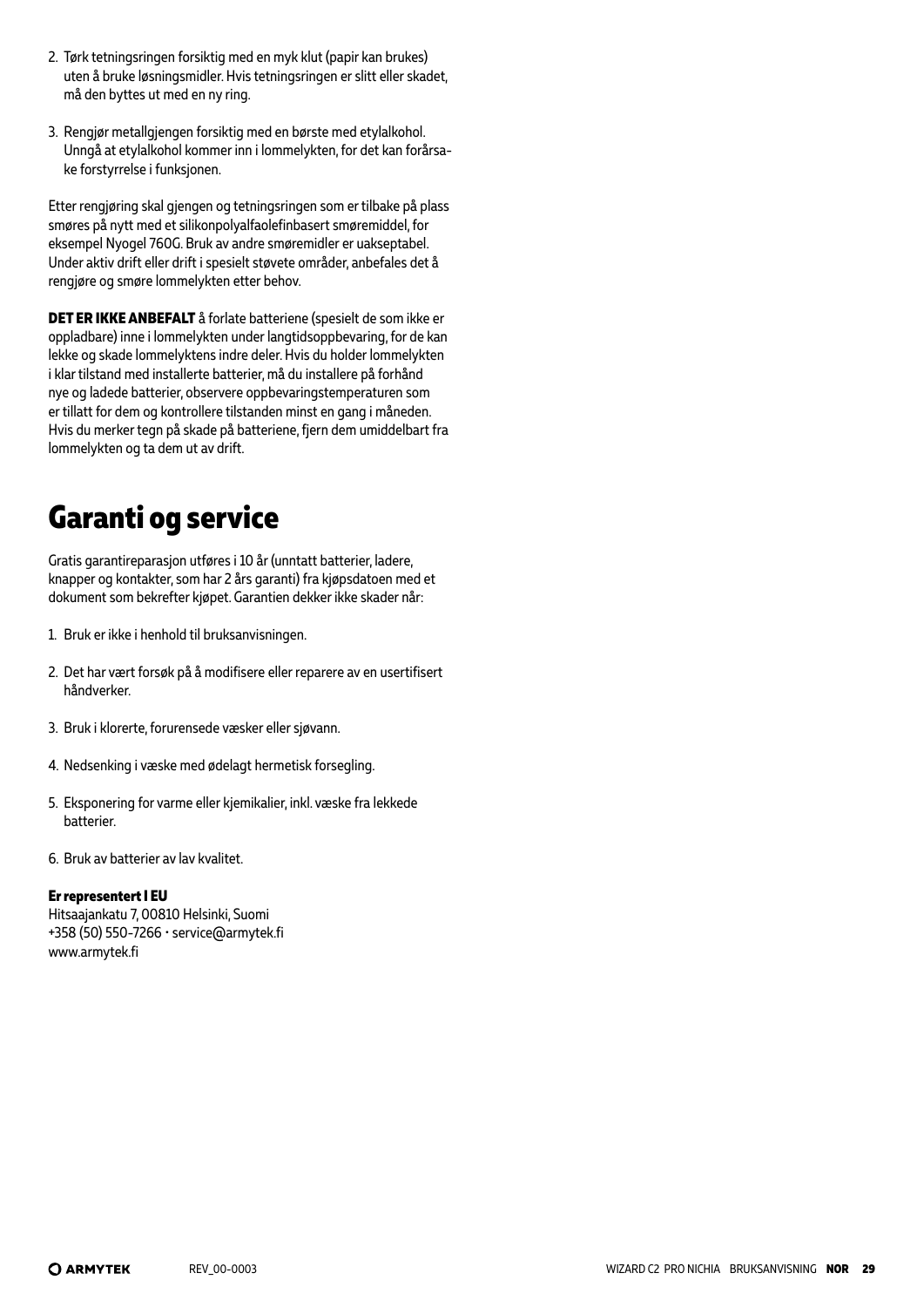# <span id="page-29-0"></span>**POL INSTRUKCJA OBSŁUGI**

Dziękujemy za wybór produktów firmy Armytek. Przed użyciem latarki należy uważnie przeczytać poniższą instrukcję obsługi.

# **Specyfikacja**

**Latarka czołowa:** łatwa obsługa jedną ręką, niezawodny uchwyt na czoło. Jednoczęściowa obudowa bez długich przewodów, awaryjnych gumowych złączek czy zbędnych elementów. Latarkę można łatwo zainstalować, wyjąć i obrócić w uchwycie o 180°. Gumowy pierścień z szybkozłączką zapewnia dodatkowe mocowanie

**Latarka do codziennego użytku:** kompaktowa, wygodny przycisk boczny, specjalne anodowanie na mat bez mocnego grawerowania, silny wbudowany magnes i niezawodny zdejmowany stalowy klips

**Latarka rowerowa:** trwała i lekka obudowa z aluminium lotniczego, zwiększona odporność na wstrząsy, nowe sprężyny dla lepszej ochrony akumulatora i sterownika. Stałe światło bez migotania, w zestawie szybko zdejmowany uchwyt

- Światło diody zbliżone do światła słonecznego o wysokim CRI >90 i temperaturze barwowej 4500K, co zapewnia odbicie barw maksymalnie zbliżone do naturalnego
- Niesamowicie mocny strumień światła dla danego odcienia
- Potężna elektronika zapewnia imponujące 1600 lumenów i rekordowe 6.5 miesiąca w trybie Świetlika. Stała jasność nawet w niskich temperaturach i nie w pełni naładowanym akumulatorze
- Wielokolorowe wskazanie temperatury, poziomu naładowania i stanu z możliwością wyłączenia
- Wygodna szeroka wiązka z całkowicie przeprojektowanego układu optycznego, obiektyw TIR chroniony przed zarysowaniami przez hartowane szkło antyrefleksyjne
- Innowacyjna technologia pozwala na zastosowanie dowolnych akumulatorów 18650 Li-Ion o prądzie rozładowania 10A i zapewnia pełną ochronę przed zwarciami nawet w przypadku kontaktu portu magnetycznego z metalowymi przedmiotami
- Aktywna ochrona przed przegrzaniem powyżej +58 °С w czasie rzeczywistym
- Pełna ochrona przed wodą, brudem i kurzem zgodnie ze standardem IP68 — latarka działa dalej nawet na głębokości 10 metrów. Wytrzymuje upadki z wysokości do 10 metrów
- Niezawodny i wodoodporny port magnetyczny

| Nazwa modelu                                                                               |                    | Wizard C2 Pro Nichia (Warm)                      |
|--------------------------------------------------------------------------------------------|--------------------|--------------------------------------------------|
| Dioda LED/Optyka                                                                           |                    | Nichia 144AR/TIR                                 |
| Stabilizacja jasności                                                                      |                    | PEŁNA (ciągłe światło)                           |
| Strumień światła                                                                           |                    | 1600 lm                                          |
| Maksymalna moc światła                                                                     |                    | 3200 cd                                          |
| Centralna plama światła: Boczne doświetlenie                                               |                    | 70°:120°                                         |
| Zasięg światła                                                                             |                    | 113 <sub>m</sub>                                 |
| Tryby pracy, snop światła i czas pracy (czas                                               | Turbo <sub>2</sub> | 1600 lm/2 godz 55 min (440 lm po 1 min)          |
| mierzony z baterią 18650 Li-Ion 3500 mAh do<br>spadku jasności do 10% pierwotnego poziomu) | <b>Turbo1</b>      | 750 lm/3 godz (440 lm po 5 min)                  |
|                                                                                            | Podstawowy3        | 250 lm/6 godz 40 min                             |
|                                                                                            | Podstawowy2        | 90 lm/16 godz                                    |
|                                                                                            | Podstawowy1        | 34 lm/43 godz                                    |
|                                                                                            | Świetlik3          | 4.6 lm/12 d                                      |
|                                                                                            | Świetlik2          | 1 lm/40 d                                        |
|                                                                                            | Świetlik1          | 0.1 lm/200 d                                     |
|                                                                                            | Strobe3            | 1600 lm/10 Hz/6 godz 20 min (440 lm po 2 min)    |
|                                                                                            | Strobe2            | 1600 lm/1 Hz/13 godz (440 lm po 8 min)           |
|                                                                                            | Strobe1            | 90 lm/1 Hz/71 godz                               |
| Zasilanie                                                                                  |                    | 1x18650 Li-lon                                   |
| Długość/średnica korpusu/średnica głowy                                                    |                    | 112 mm/20.4 mm/33 mm                             |
| Waga bez/z baterią                                                                         |                    | 65 g/115 g                                       |
| Odporność na zanurzenie i wstrząsy                                                         |                    | IP68, 10 m do 2 godz. Upadek z wysokości do 10 m |
|                                                                                            |                    |                                                  |

X Wszystkie powyższe dane pochodzą z pomiarów opartych na normie ANSI/NEMA FL1-2009. Testy przeprowadzane zostały na baterii, która jest w zestawie. Dane mogą się różnić w zależności od warunków otoczenia, rozpraszania ciepła i innych czynników.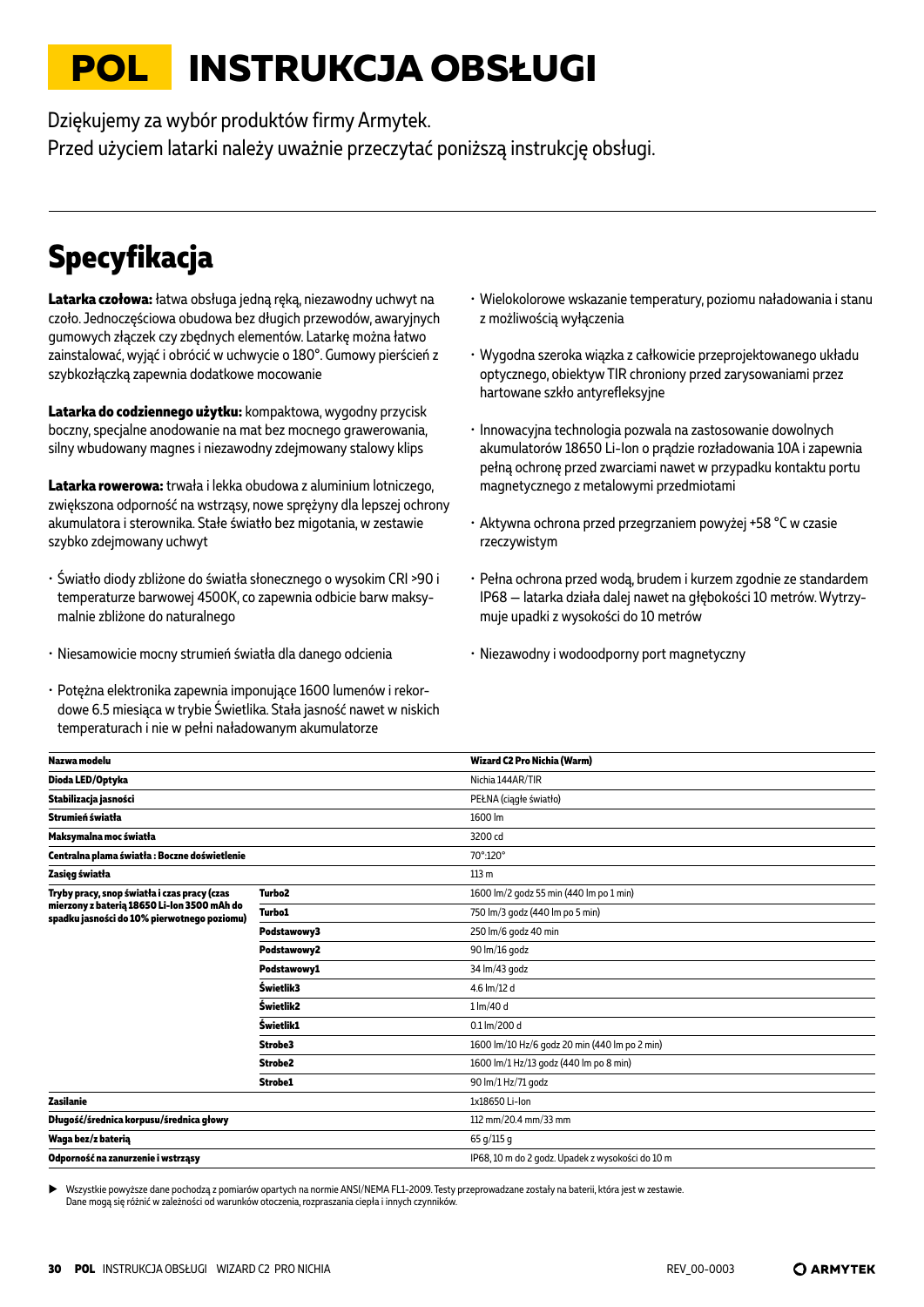# **Elementy zestawu**

Latarka, akumulator 18650 Li-Ion 3500 mAh, magnetyczna ładowarka USB, klips, uchwyt na czoło, uchwyt rowerowy ABM-01, 2 zapasowe o-ringi, instrukcja.

**Producent zastrzega sobie prawo do zmiany zawartości zestawu według własnego uznania, bez dokonywania zmian w instrukcji. Specyfikacja może zostać zmieniona bez wcześniejszego powiadomienia.**

# **Przygotowanie do pracy**

### **ABY ZAINSTALOWAĆ/WYMIENIĆ BATERIĘ:**



- 1. Odkręć tylną pokrywę latarki.
- 2. Baterię należy włożyć stykiem dodatnim (+) do głowicy latarki.
- 3. Załóż tylną pokrywę latarki i przykręć ją do oporu.

Latarka jest gotowa do użycia.

### **PODŁĄCZANIE ŁADOWARKI MAGNETYCZNEJ:**



Odkręć tylną pokrywę latarki o 1/4 i podłącz ładowarkę magnetyczną do tylnej części latarki.

### **KOLOROWY WYŚWIETLACZ ŁADOWARKI**

#### **Ładowarka niepodłączona:**

• Stałe zielone światło — urządzenie jest w trybie czuwania.

#### **Ładowarka podłączona:**

- Miga na zielono trwa ocena poziomu napięcia akumulatora.
- Miga na czerwono odkręć tylną pokrywę latarki o 1/4, aby rozpocząć ładowanie.
- Miga na pomarańczowo napięcie wyjściowe USB zasilacza jest zbyt niskie, aby kontynuować prawidłowe ładowanie lub słaby kontakt między ładowarką a akumulatorem. Oczyść tylną pokrywę i grawerowane części latarki, użyj innego źródła zasilania.
- Stałe czerwone światło trwa ładowanie nominalnym prądem ładowania.
- Stałe pomarańczowe światło napięcie wyjściowe USB zasilacza jest zbyt niskie, prąd ładowania może zostać zmniejszony.
- Stałe zielone światło ładowanie zakończone.

# **OBSŁUGA**

**Przygotowanie do pracy:** Zakręć tylną zakrętkę latarki do oporu.

### **PROSTE STEROWANIE**

**Tryby:** Świetlik1, Świetlik2, tryby Podstawowe, tryb Turbo (ostatnio używany w Zaawansowanym sterowaniu, Turbo2 domyślny).



#### **Stan wyłączony:**

1 kliknięcie: Włączenie ostatnio używanego trybu. Naciśnięcie i przytrzymanie: Włączenie przeglądania Świetlików. Zwolnij przycisk, aby wybrać. Dalsze przytrzymanie spowoduje cyklicznie przeglądanie trybów Podstawowych.

#### **Stan włączony:**

1 kliknięcie: Wyłączenie latarki.

Naciśnięcie i przytrzymanie: Przejście do cyklicznego wyszukiwania trybów Podstawowych z dowolnego trybu. Począwszy od Świetlik1, wyliczenie trybów Podstawowych rozpoczyna się po wyszukiwaniu Świetlików. Zwolnij przycisk, aby wybrać.

2 kliknięcia: Włączenie Turbo z jakiegokolwiek trybu. Ponowne podwójne kliknięcie – powrót do ostatnio używanego trybu.

### **ZAAWANSOWANE STEROWANIE**

Dla przełączenia między typami sterowania odkręć tylną zakrętkę wyłączonej latarki o 1/4, naciśnij przycisk i trzymając wciśnięty, zakręć zakrętkę.

**Sekcje trybów:** [1] – Świetliki, [2] – tryby Podstawowe, [3] – tryby Turbo, [4] – Stroboskopy

#### **Stan wyłączony:**

1 kliknięcie: Włączenie ostatnio używanego trybu. Naciśnięcie i przytrzymanie: Włączenie Świetlika1 [Sekcja 1]. Dalsze przytrzymanie spowoduje cyklicznie przeglądanie trybów: Świetlik1 - Świetlik2 - Świetlik3 - Podstawowy1 - Podstawowy2 - Podstawowy3 - Turbo1.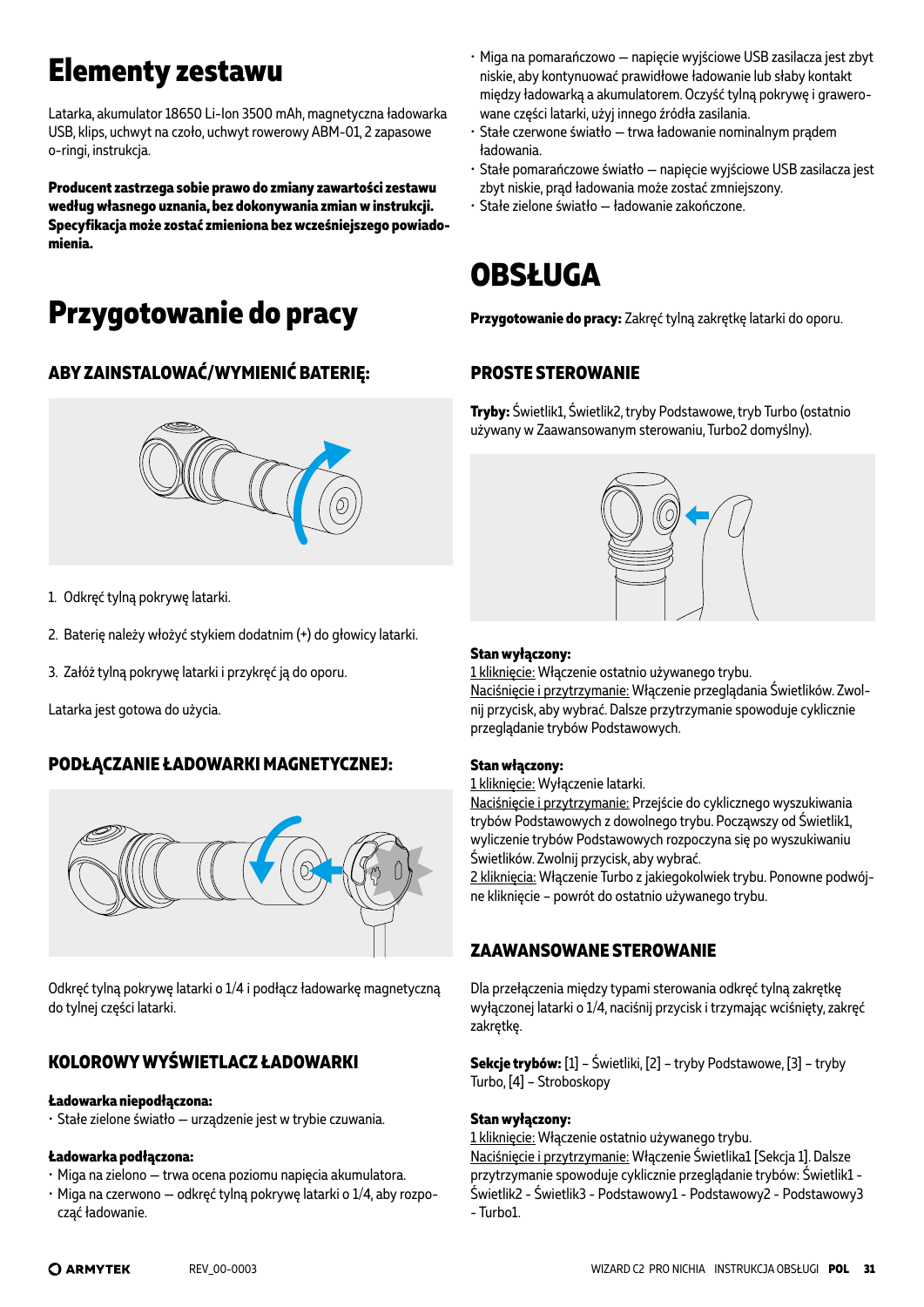#### **Stan włączony:**

1 kliknięcie: Wyłączenie latarki.

Naciśnięcie i przytrzymanie: Cykliczny wybór trybów w bieżącej Sekcji.

#### **Jakikolwiek stan:**

2 kliknięcia: Włączenie trybu Podstawowego [Sekcja 2]. Ponowne podwójne kliknięcie przełącza pomiędzy wybranymi trybami w [Sekcji 1] i [Sekcji 2].

3 kliknięcia: Włączenie trybu Turbo [Sekcja 3]. 4 kliknięcia: Włączenie Stroboskopu [Sekcja 4].

**Autozapamiętywanie.** Po wyłączeniu latarka zapamiętuje ostatnio używany tryb, aby można było go przywrócić przy następnym uruchomieniu.

**Bezpieczne tryby wysokiej jasności.** Tryby Turbo zapewniają wysoką jasność latarki, dopóki jej temperatura i prąd pobierany z akumulatora nie przekroczą wartości krytycznych.

**System cyfrowej stabilizacji i bezpiecznego łagodnego startu** pozwala wydłużyć czas pracy latarki i żywotność baterii, a także zabezpieczyć ją przed nadmiernym rozładowaniem czy przegrzaniem.

**System aktywnej kontroli temperatury.** Gdy temperatura latarki zbliży się do +58 °C, jasność zostanie zredukowana do bezpiecznej wartości, dzięki czemu latarka nie przegrzewa się przez długi czas. W warunkach dobrego chłodzenia latarka świeci bez spadku jasności.

#### **Wyświetlacz ostrzegawczy pokazuje poziom naładowania i temperaturę latarki.**

**Niski poziom naładowania.** Kiedy poziom naładowania będzie mniejszy niż 25%, dioda kolorowa wyświetli poziom ostrzegawczy za pomocą migotania pomarańczowej diody 1 raz na 2 sekundy. W miarę dalszego spadku napięcia jasność zacznie się stopniowo obniżać, aby zapewnić bezpieczeństwo baterii i użytkownika. Jeśli jasność trybu (poza trybami Świetlik i Podstawowy1) spadnie poniżej około 25% poziomu nominalnego, dioda główna zamiga 2 razy. Przy krytycznym poziomie naładowania mniejszym niż około 10% kolorowa dioda miga na czerwono 1 raz na sekundę.

**Wysoka temperatura.** Gdy temperatura wzrośnie do poziomu ostrzegawczego, kolorowa dioda LED miga 3 razy na pomarańczowo co 2 sekundy. Na poziomie krytycznym kolorowa dioda miga na czerwono 3 razy co sekundę. Jasność zaczyna spadać do bezpiecznego poziomu.

**Funkcja blokowania.** Aby zapobiec przypadkowemu uruchomieniu latarki, odkręć tylną pokrywę o 1/4. Kolorowe wyświetlanie statusu również zostanie wyłączone.

**Kolorowe wyświetlanie stanu.** Krótkie błyski co 4 sekundy pokazują poziom naładowania, nawet gdy latarka jest wyłączona (dopóki poziom naładowania nie spadnie poniżej poziomu krytycznego). Wyświetlacz pozwala również wykryć latarkę w ciemności.

**Włączanie/wyłączanie kolorowego wyświetlacza stanu.** Kolorowe wyświetlanie statusu ma 3 tryby pracy:

- 1. Wyświetlanie jest wyłączone w trybach Świetlik i w stanie wyłączonym.
- 2. Wyświetlanie jest włączone we wszystkich stanach.

3. Wyświetlanie jest wyłączone we wszystkich stanach.

Do zmiany trybu pracy kolorowego wyświetlacza odkręć tylną pokrywę o 1/4, naciśnij i przytrzymując przycisk, przykręć i odkręć pokrywę. Tryby wyświetlania są przełączane wokół pierścienia. Stan jest zapamiętywany nawet podczas wymiany baterii. Bardzo niski pobór prądu zapewnia maksymalny czas działania kolorowego wyświetlacza.

### **Ostrzeżenia**

Do stabilnej pracy latarki zalecamy korzystać z firmowych akumulatorów 18650 Li-Ion o długości nie więcej niż 70 mm z prądzie rozładowania co najmniej 10A.

W trybach Turbo, Strobe2 i Strobe3 latarka może szybko się nagrzać i rozładować baterię wysokim prądem. Nie pozostawiaj latarki bez nadzoru, ponieważ silne światło może silnie rozgrzać pobliskie obiekty, a nawet spowodować pożar. Nie ładuj baterii w latarce, gdy temperatura otoczenia jest niższa niż 0 °C.



- 1. Zawsze należy postępować według danej instrukcji podczas wymiany baterii.
- 2. Należy wykorzystywać jedynie z rekomendowane źródła zasilania.
- 3. Źródła zasilania powinny być umieszczane zgodnie z oznaczeniami biegunów.
- 4. Wszelkie modyfikacje latarki czy jej części lub inne tego typu ingerencje skutkują unieważnieniem gwarancji.
- 5. Należy chronić latarkę przed dostaniem się wody lub innych płynów do jej wnętrza.
- 6. Nie zaleca się kierowania światła latarki w oczy ludzi lub zwierząt, ponieważ może to spowodować czasowe oślepienie.
- 7. Należy przechowywać latarkę poza zasięgiem dzieci.

**Firma nie ponosi odpowiedzialności za szkody wynikłe wskutek nieprawidłowej eksploatacji.**

# **Konserwacja i przechowywanie**

Zaleca się 1 lub 2 razy w roku oczyścić gwint i uszczelki pierścieniowe z brudu i starego smaru. Należy pamiętać, że niezawodna ochrona latarki przed wodą i kurzem nie może być zapewniona przez zużyte uszczelki, a zabrudzony smar lub jego brak powoduje szybsze zużywanie się uszczelek i gwintu.